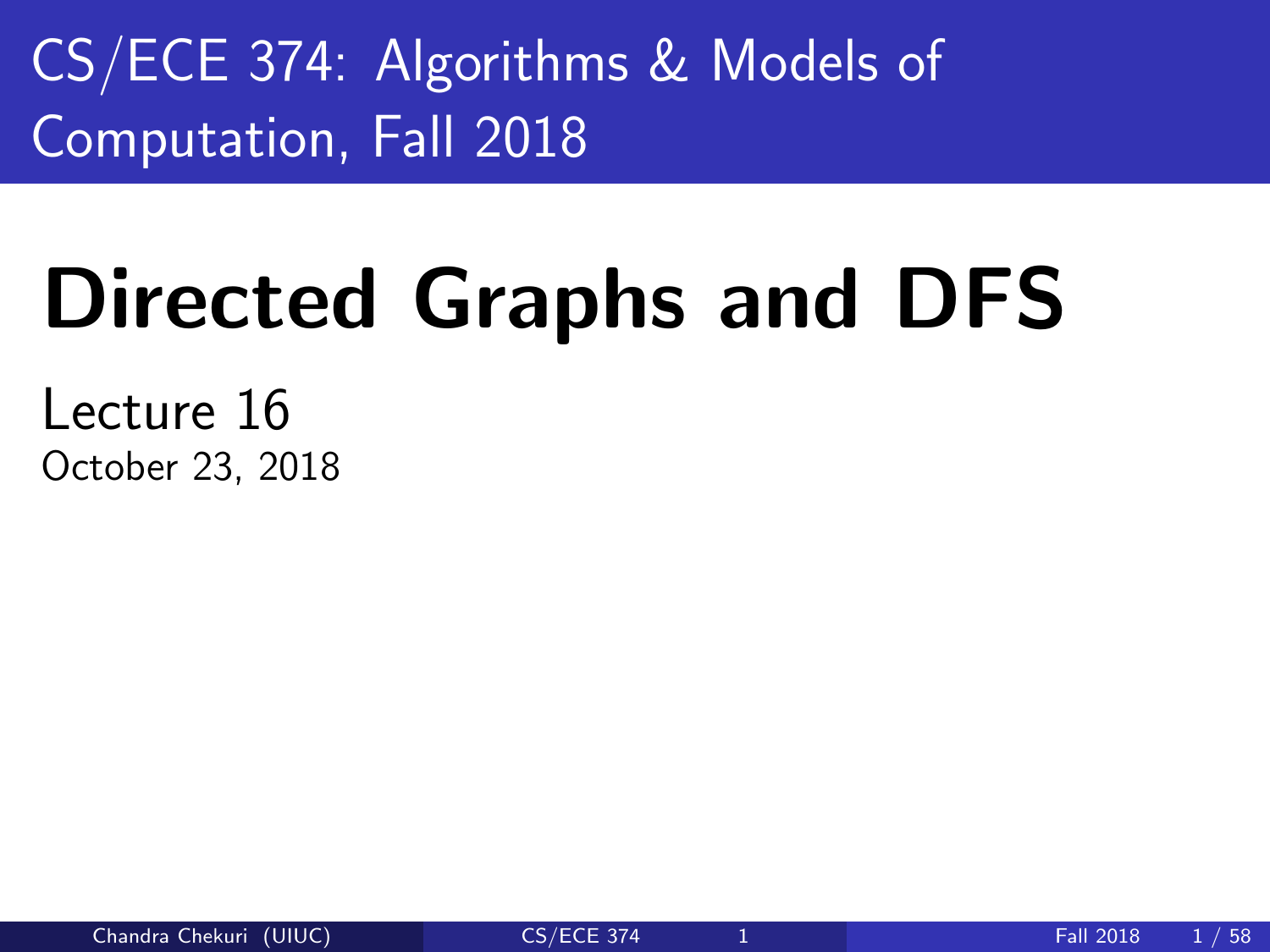# **Topics**

- Structure of directed graphs
- **o** DFS and its properties
- One application of DFS to obtain fast algorithms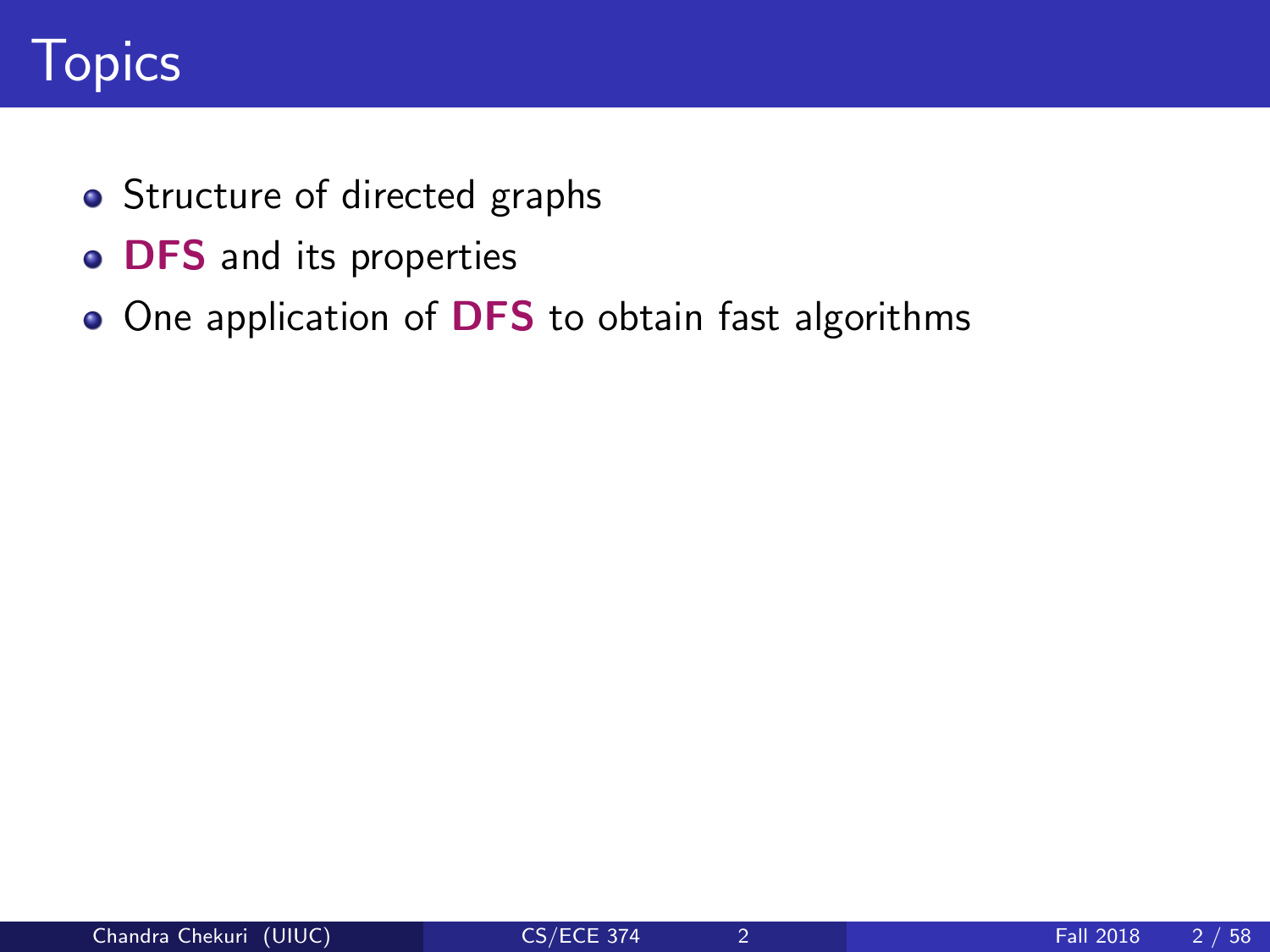# Strong Connected Components  $(\mathrm{SCCs})$

### Algorithmic Problem

Find all SCCs of a given directed graph.

Previous lecture:

Saw an  $O(n \cdot (n + m))$  time algorithm. This lecture: sketch of a  $O(n + m)$  time algorithm.

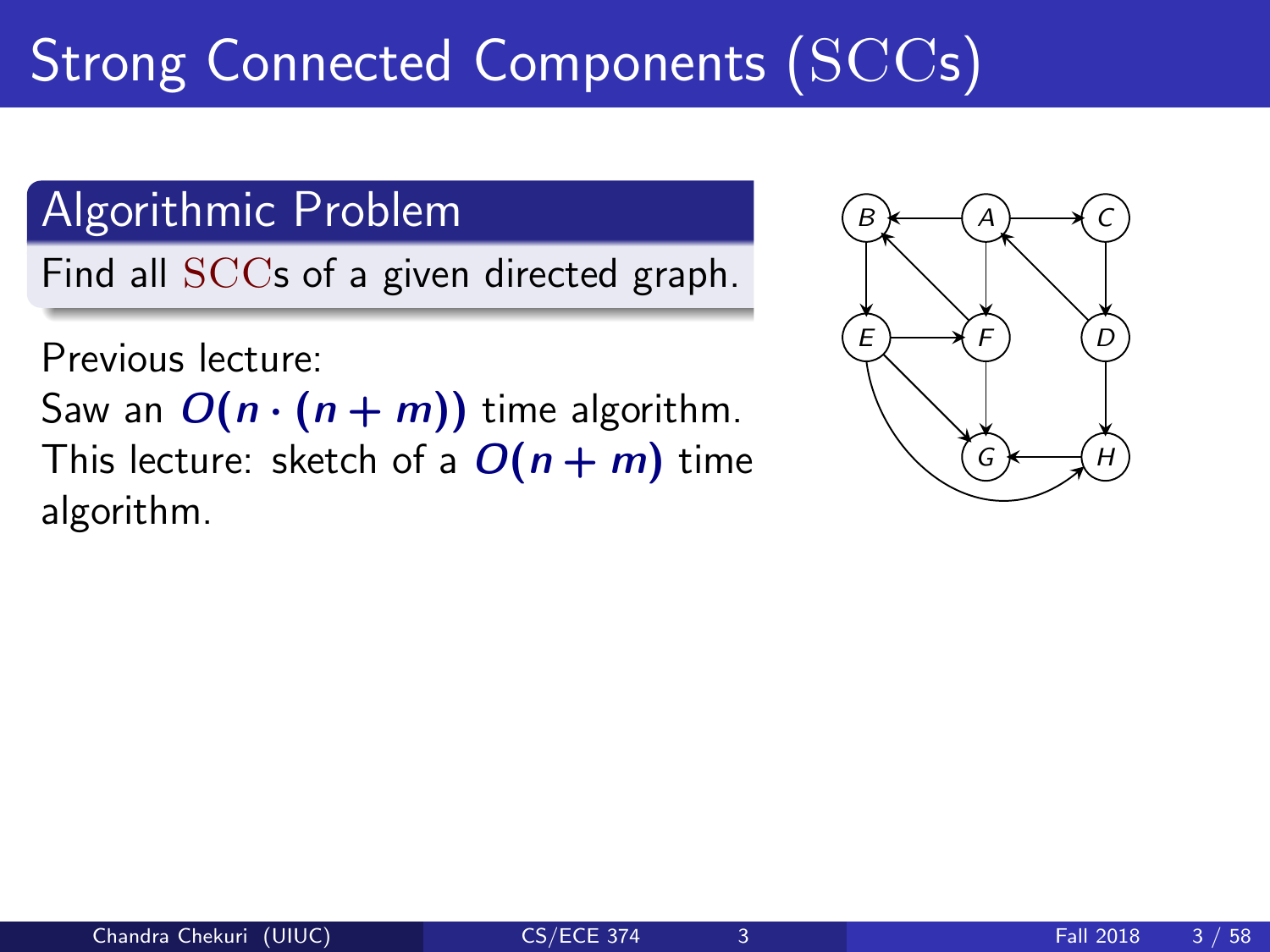# Graph of SCCs





Graph G

#### Meta-graph of SCCs

Let  $S_1, S_2, \ldots S_k$  be the strong connected components (i.e., SCCs) of G. The graph of  $\mathrm{SCCs}$  is  $\mathsf{G}^{\mathrm{SCC}}$ 

- $\bullet$  Vertices are  $S_1, S_2, \ldots S_k$
- **2** There is an edge  $(S_i, S_i)$  if there is some  $u \in S_i$  and  $v \in S_i$ such that  $(u, v)$  is an edge in G.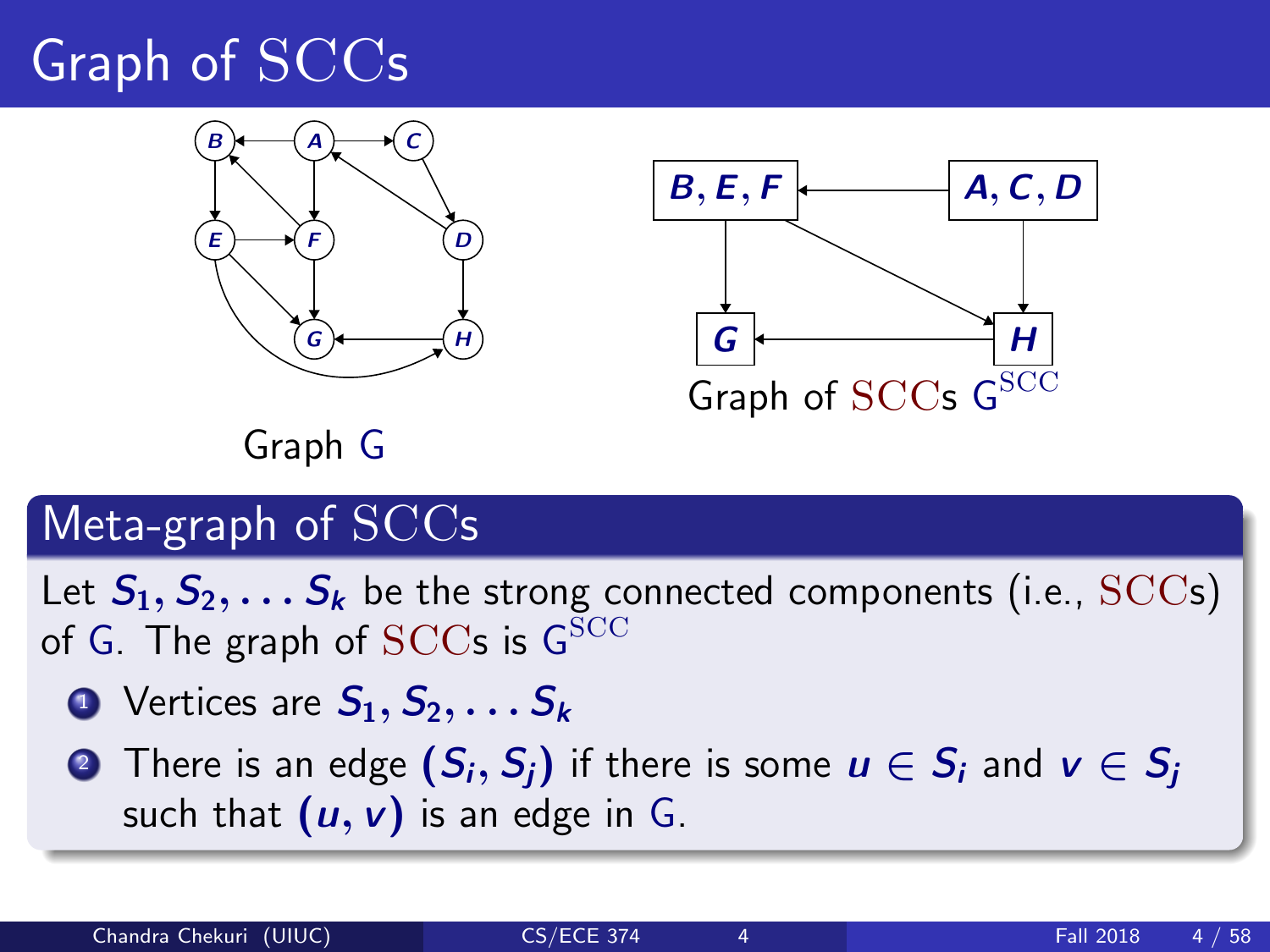# Reversal and SCCs

#### Proposition

For any graph G, the graph of  $SCCs$  of  $G<sup>rev</sup>$  is the same as the reversal of G<sup>SCC</sup>.

#### Proof.

#### Exercise.

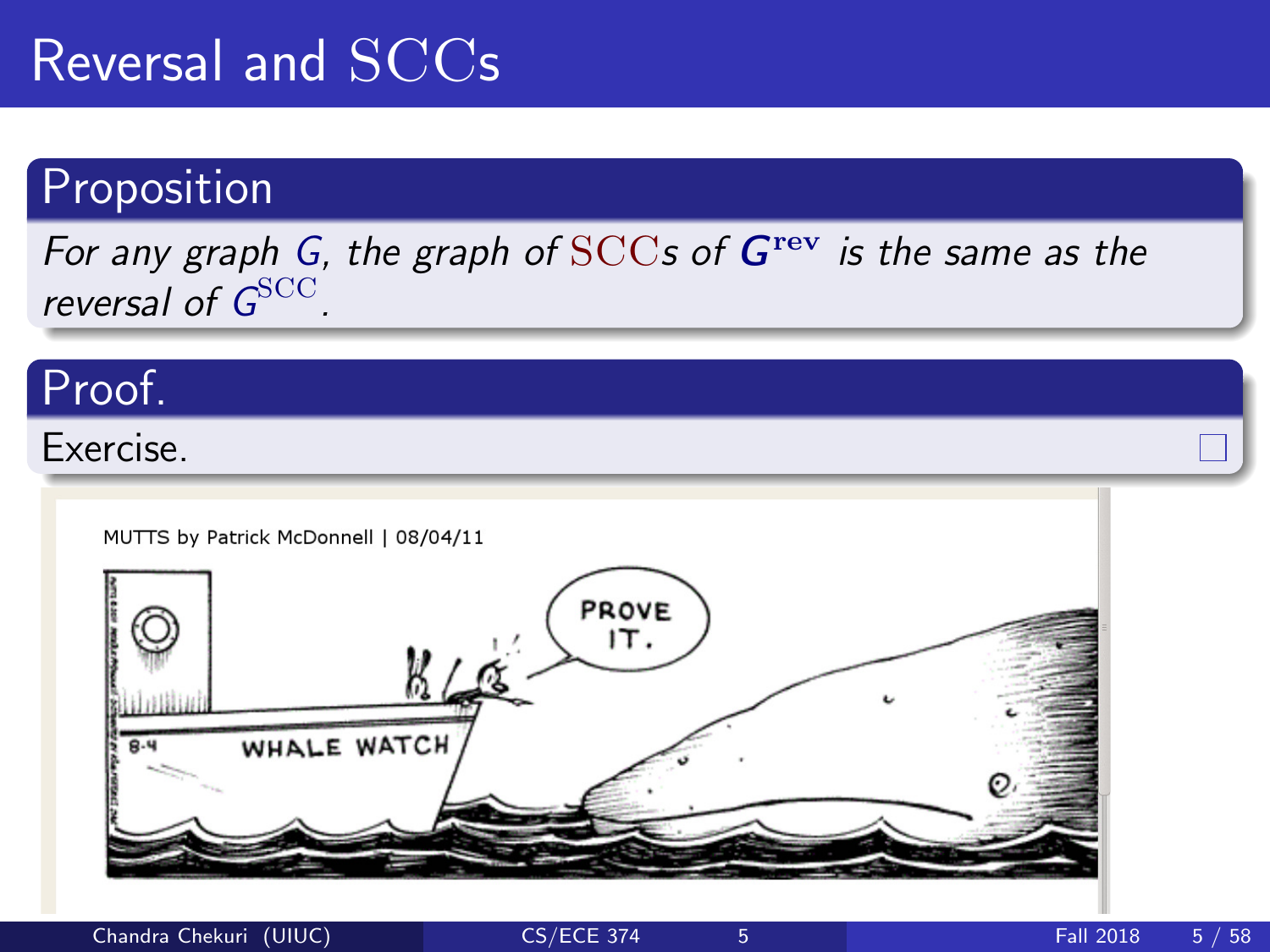# SCCs and DAGs

#### Proposition

For any graph G, the graph  $G^{\rm SCC}$  has no directed cycle.

#### Proof.

If  $\mathsf{G}^\text{SCC}$  has a cycle  $\mathcal{S}_1, \mathcal{S}_2, \ldots, \mathcal{S}_k$  then  $\mathcal{S}_1 \cup \mathcal{S}_2 \cup \cdots \cup \mathcal{S}_k$  should be in the same SCC in G. Formal details: exercise.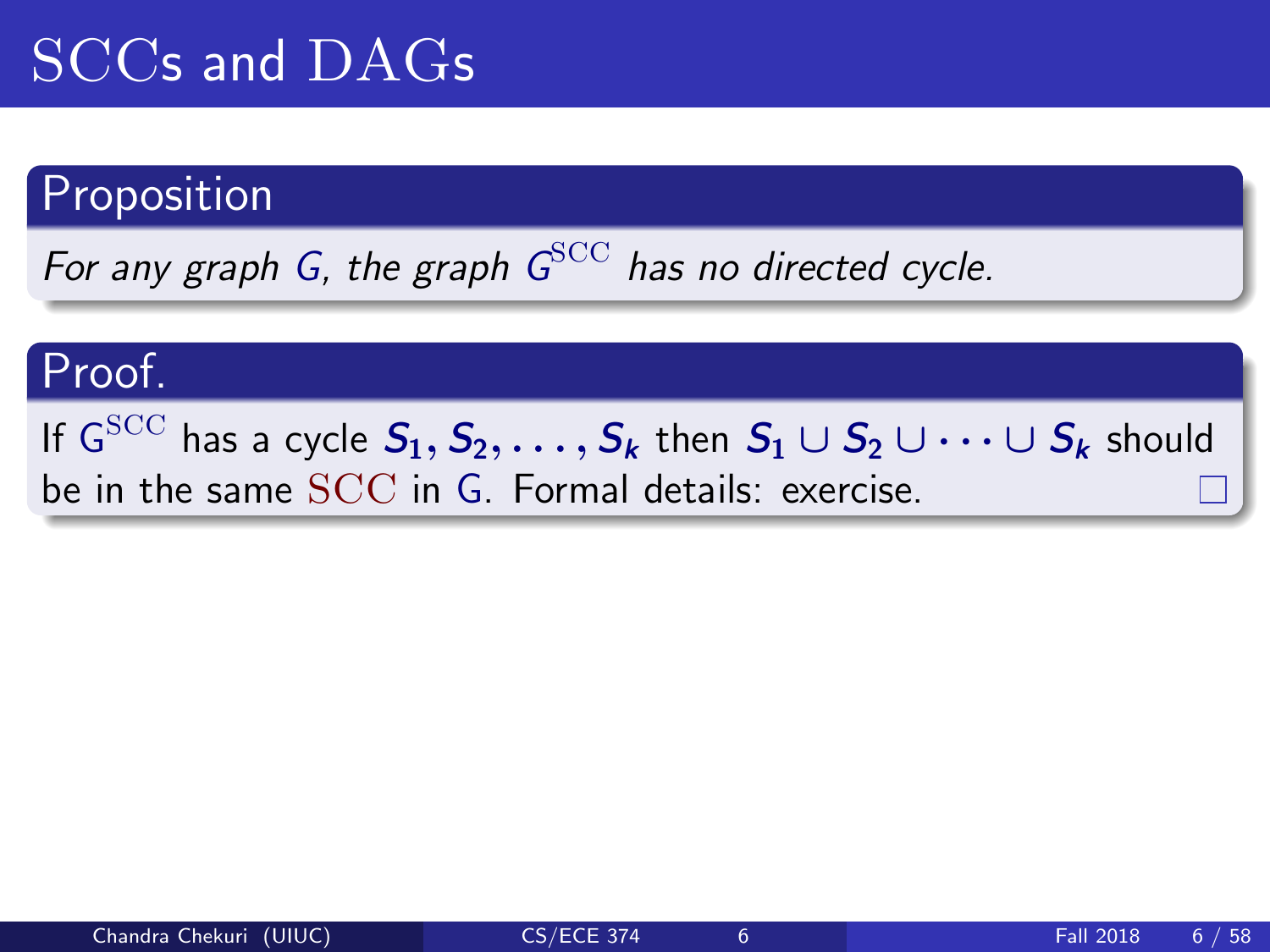# Part I

# <span id="page-6-0"></span>[Directed Acyclic Graphs](#page-6-0)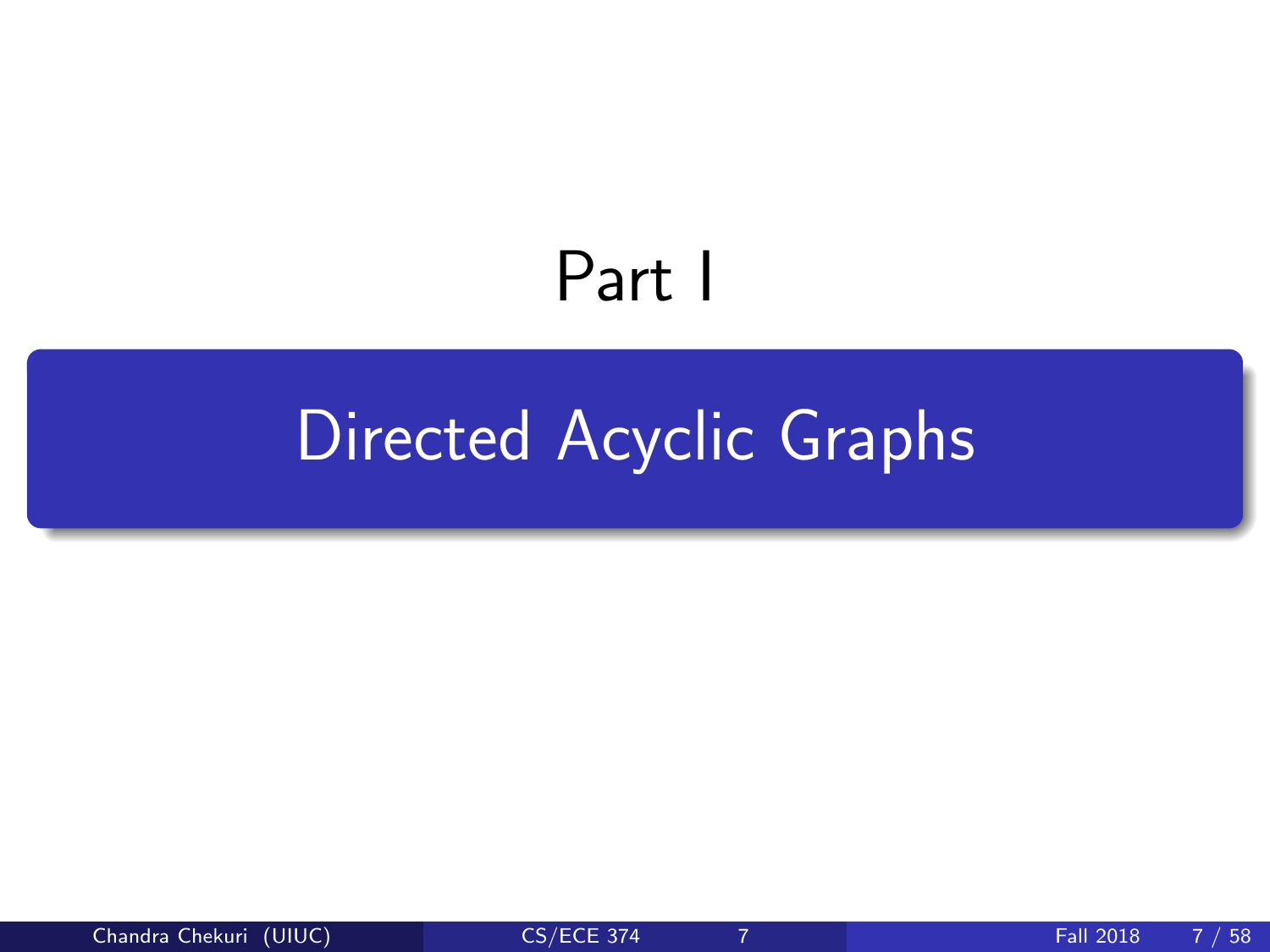# Directed Acyclic Graphs

#### Definition

A directed graph G is a directed acyclic graph

(DAG) if there is no directed cycle in G.

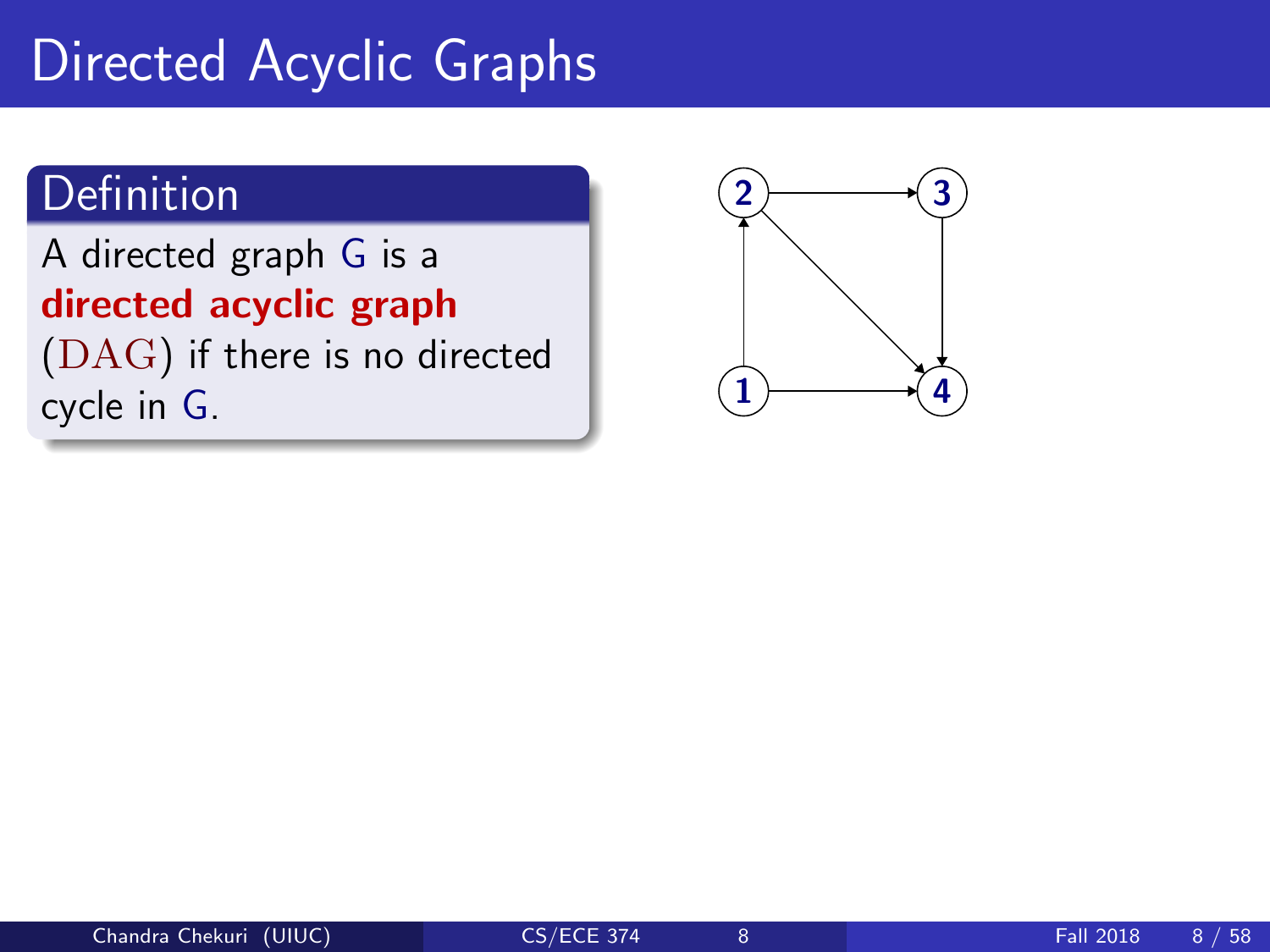# Sources and Sinks



### **Definition**

 $\bullet$  A vertex  $\boldsymbol{u}$  is a **source** if it has no in-coming edges.

2 A vertex  $\boldsymbol{u}$  is a sink if it has no out-going edges.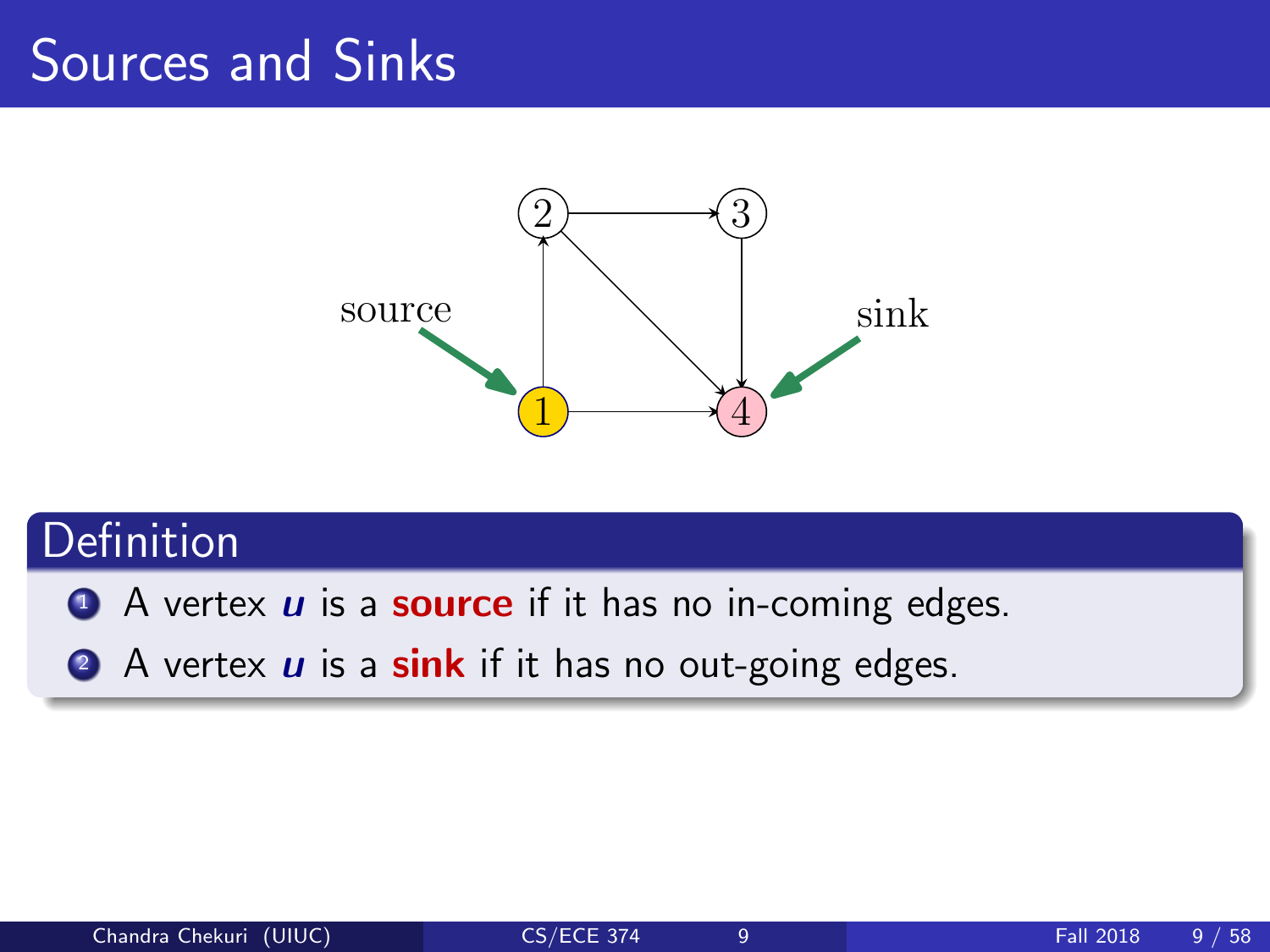# Simple DAG Properties

#### Proposition

Every DAG G has at least one source and at least one sink.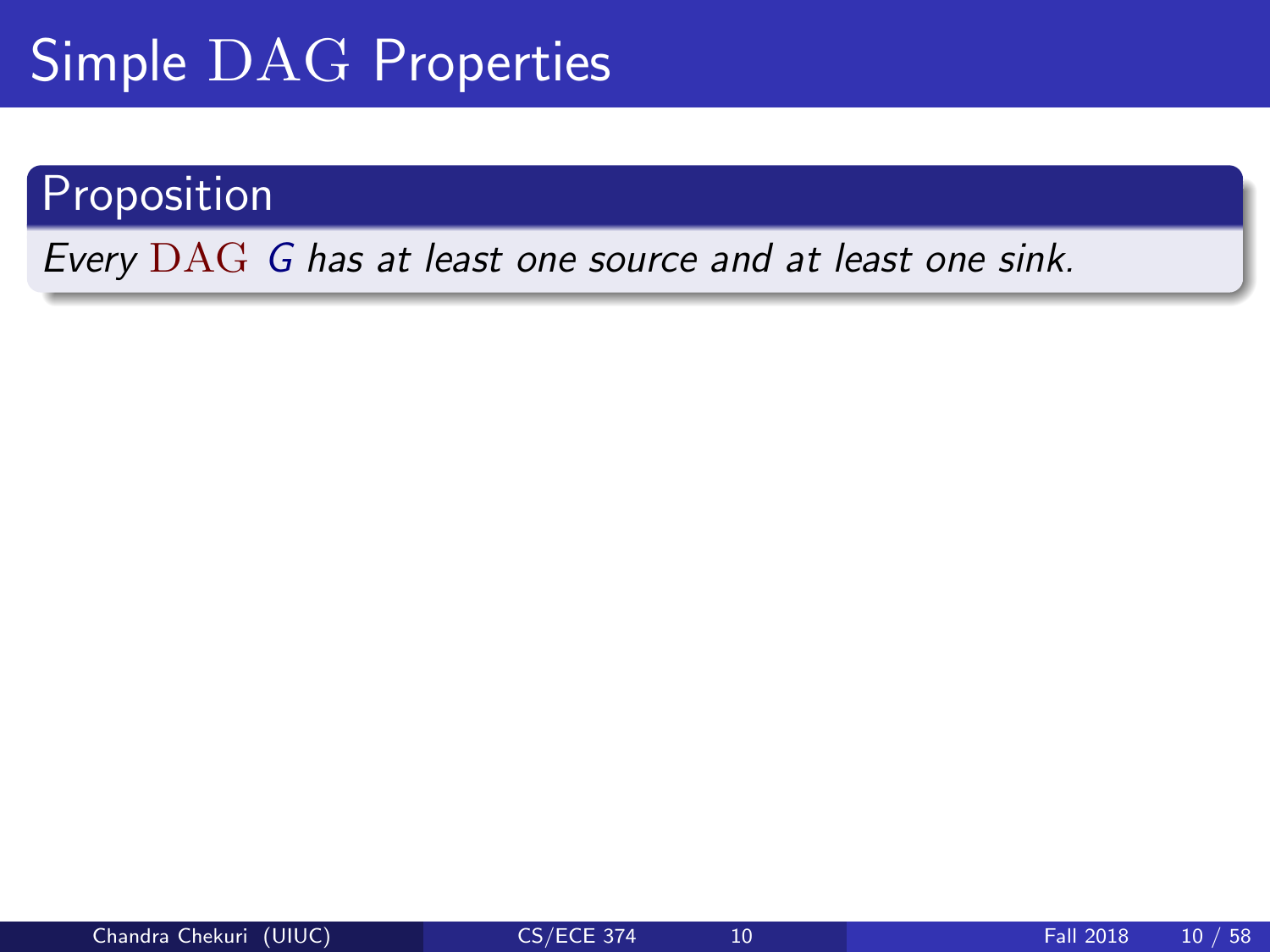# Simple DAG Properties

#### Proposition

Every DAG G has at least one source and at least one sink.

#### Proof.

Let  $P = v_1, v_2, \ldots, v_k$  be a longest path in G. Claim that  $v_1$  is a source and  $v_k$  is a sink. Suppose not. Then  $v_1$  has an incoming edge which either creates a cycle or a longer path both of which are contradictions. Similarly if  $v_k$  has an outgoing edge.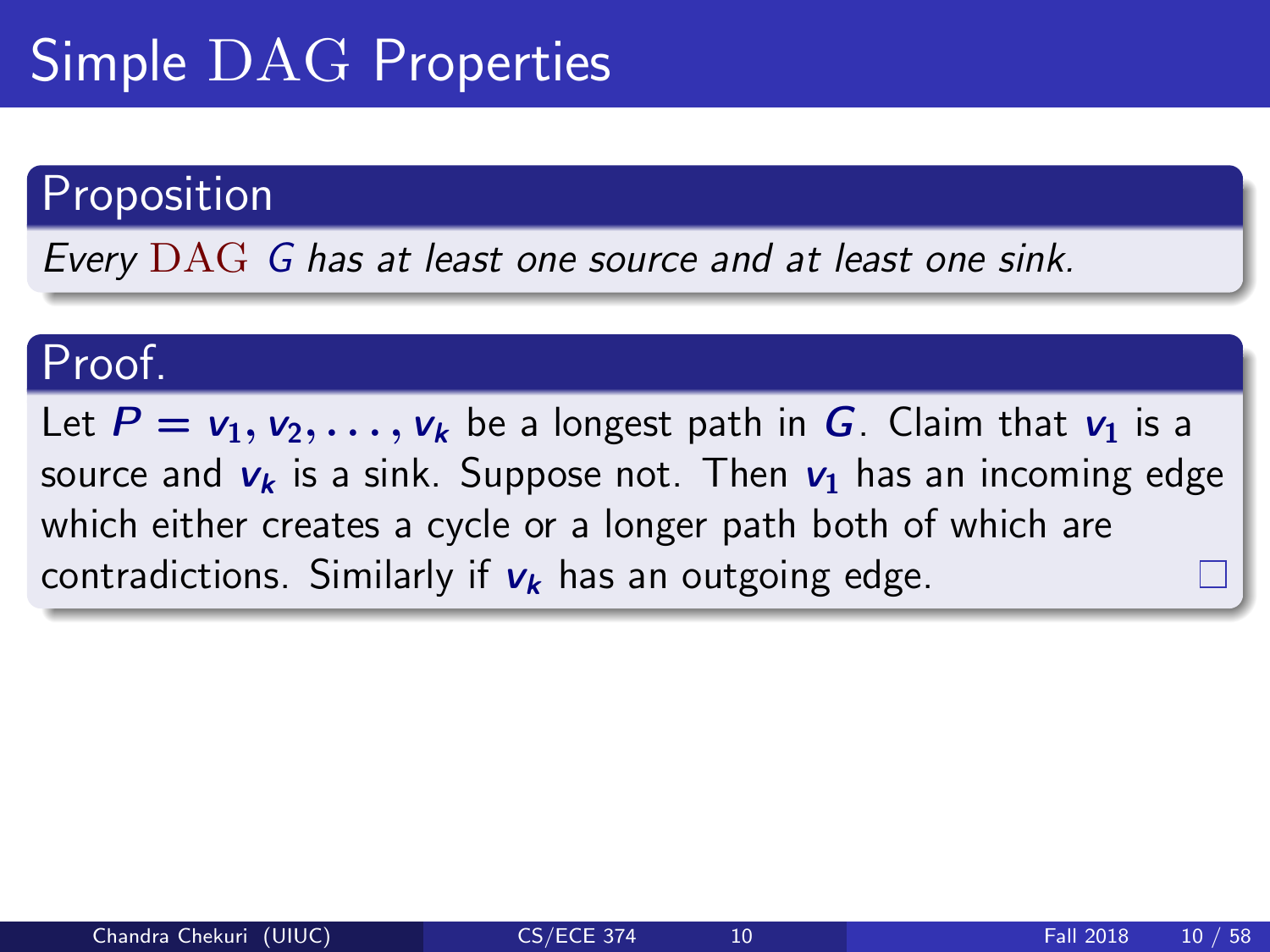# Simple DAG Properties

#### Proposition

Every DAG G has at least one source and at least one sink.

#### Proof.

Let  $P = v_1, v_2, \ldots, v_k$  be a longest path in G. Claim that  $v_1$  is a source and  $v_k$  is a sink. Suppose not. Then  $v_1$  has an incoming edge which either creates a cycle or a longer path both of which are contradictions. Similarly if  $v_k$  has an outgoing edge.

- $\bullet$  G is a DAG if and only if  $G^{\text{rev}}$  is a DAG.
- 2 G is a DAG if and only each node is in its own strong connected component.

Formal proofs: exercise.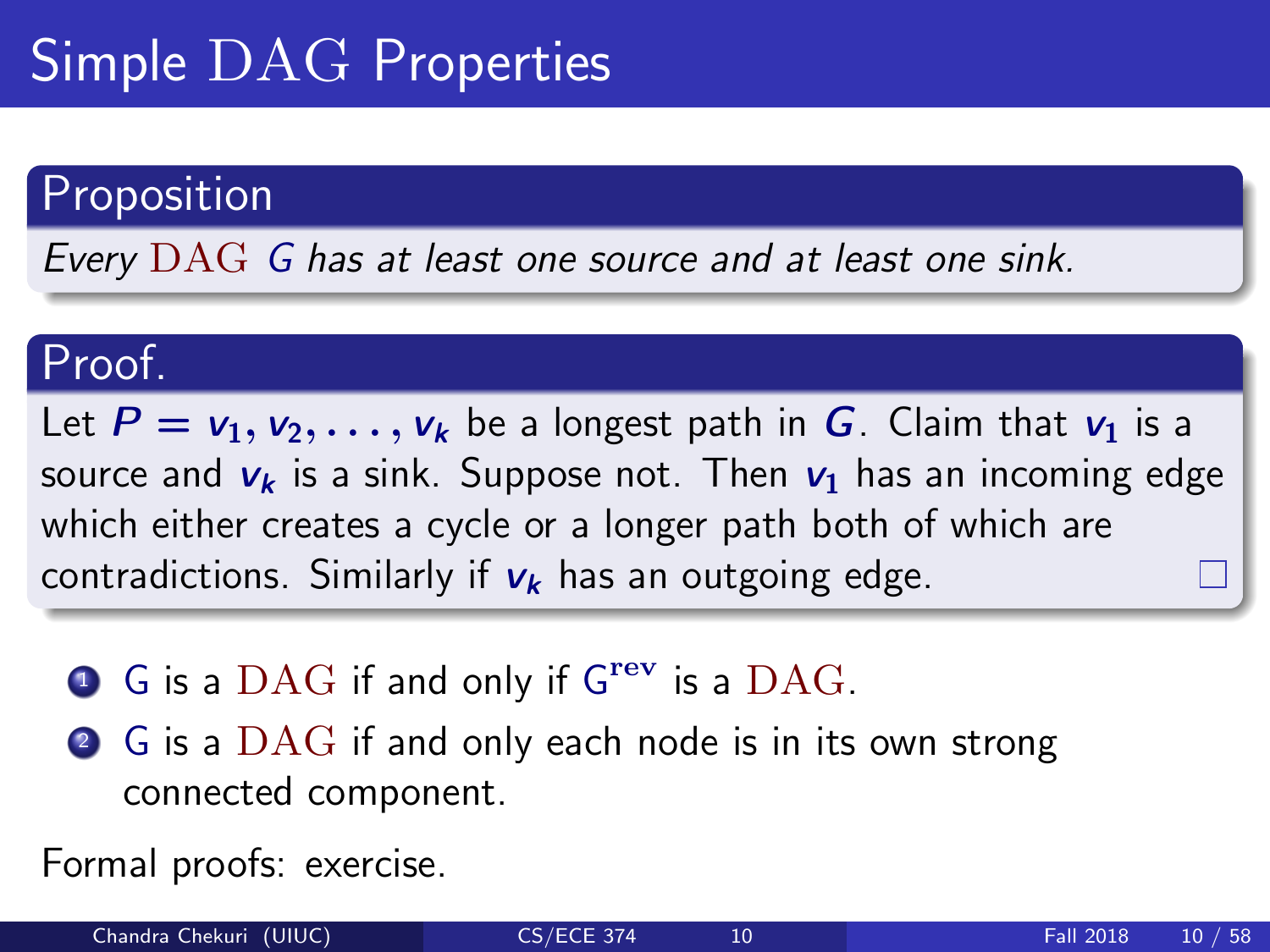# Topological Ordering/Sorting





Topological Ordering of G

Graph G

### Definition

A topological ordering/topological sorting of  $G = (V, E)$  is an ordering  $\prec$  on V such that if  $(u, v) \in E$  then  $u \prec v$ .

#### Informal equivalent definition:

One can order the vertices of the graph along a line (say the  $x$ -axis) such that all edges are from left to right.

Chandra Chekuri (UIUC) [CS/ECE 374](#page-0-0) 11 Fall 2018 11 / 58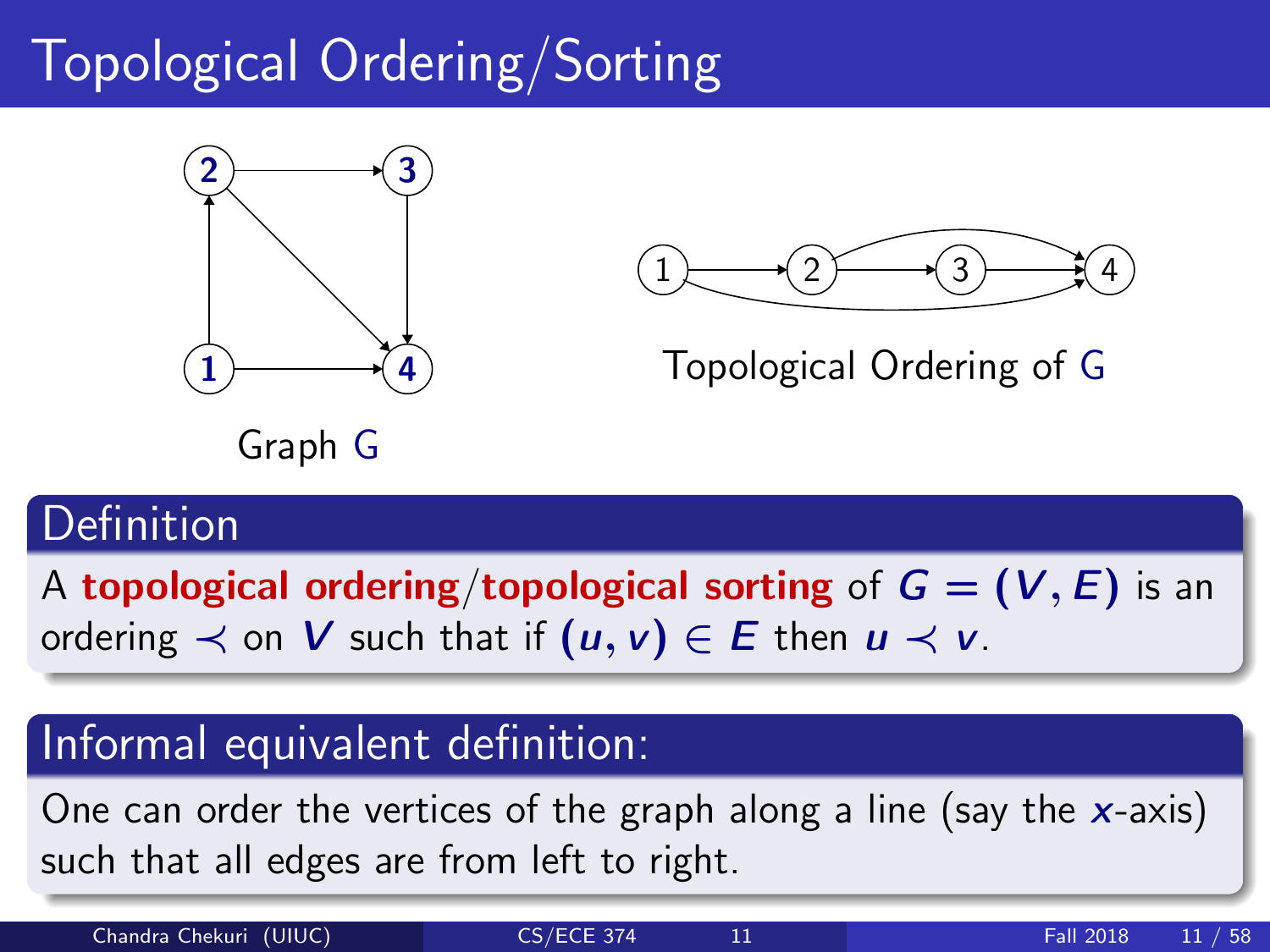# DAGs and Topological Sort

#### Lemma

A directed graph G can be topologically ordered iff it is a DAG.

Need to show both directions.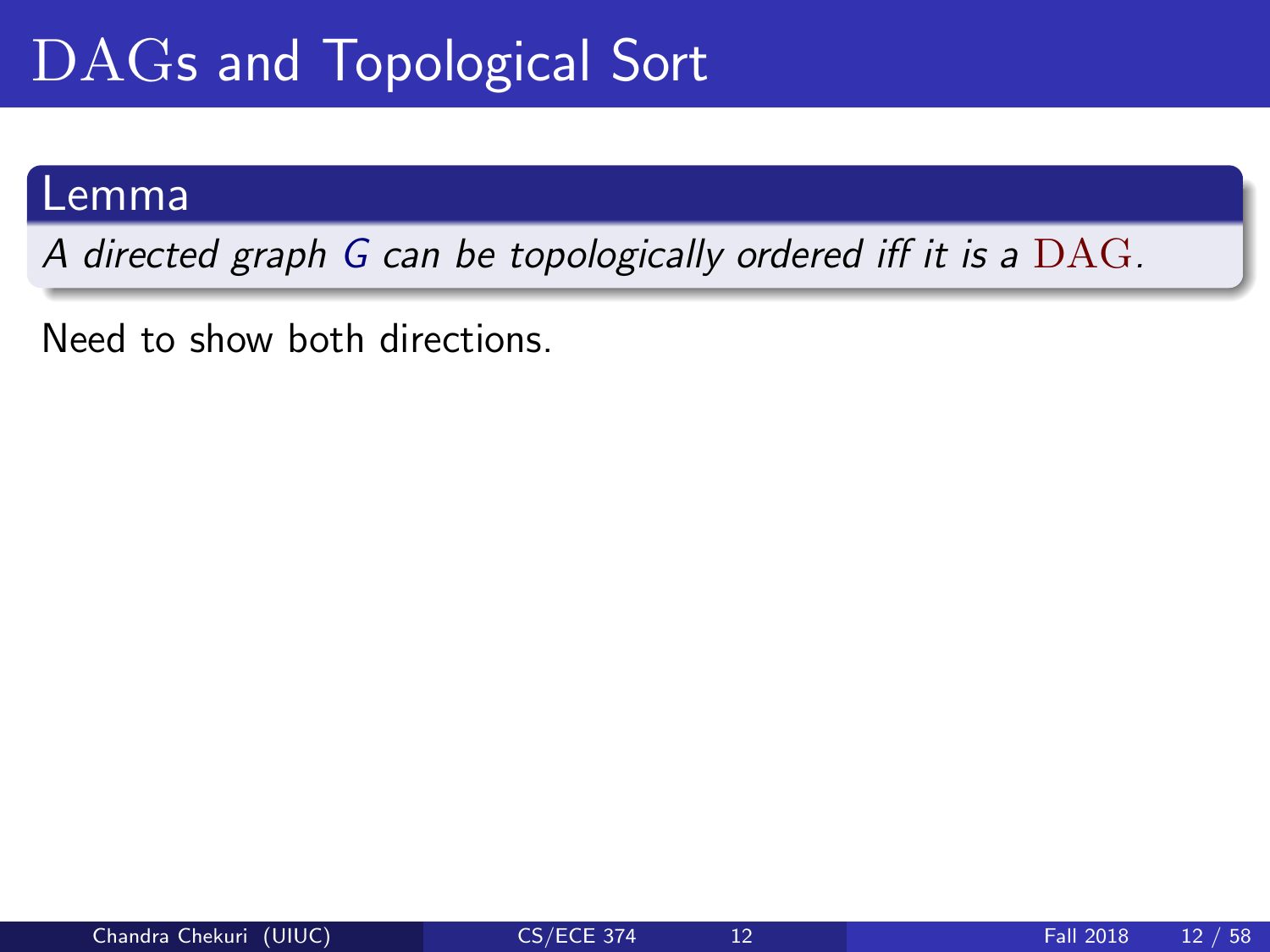# DAGs and Topological Sort

#### Lemma

A directed graph G can be topologically ordered if it is a  $\rm DAG$ .

#### Proof.

Consider the following algorithm:

- $\bullet$  Pick a source  $\boldsymbol{\mu}$ , output it.
- **2** Remove  $\boldsymbol{u}$  and all edges out of  $\boldsymbol{u}$ .
- **3** Repeat until graph is empty.

Exercise: prove this gives toplogical sort.

Exercise: show algorithm can be implemented in  $O(m + n)$  time.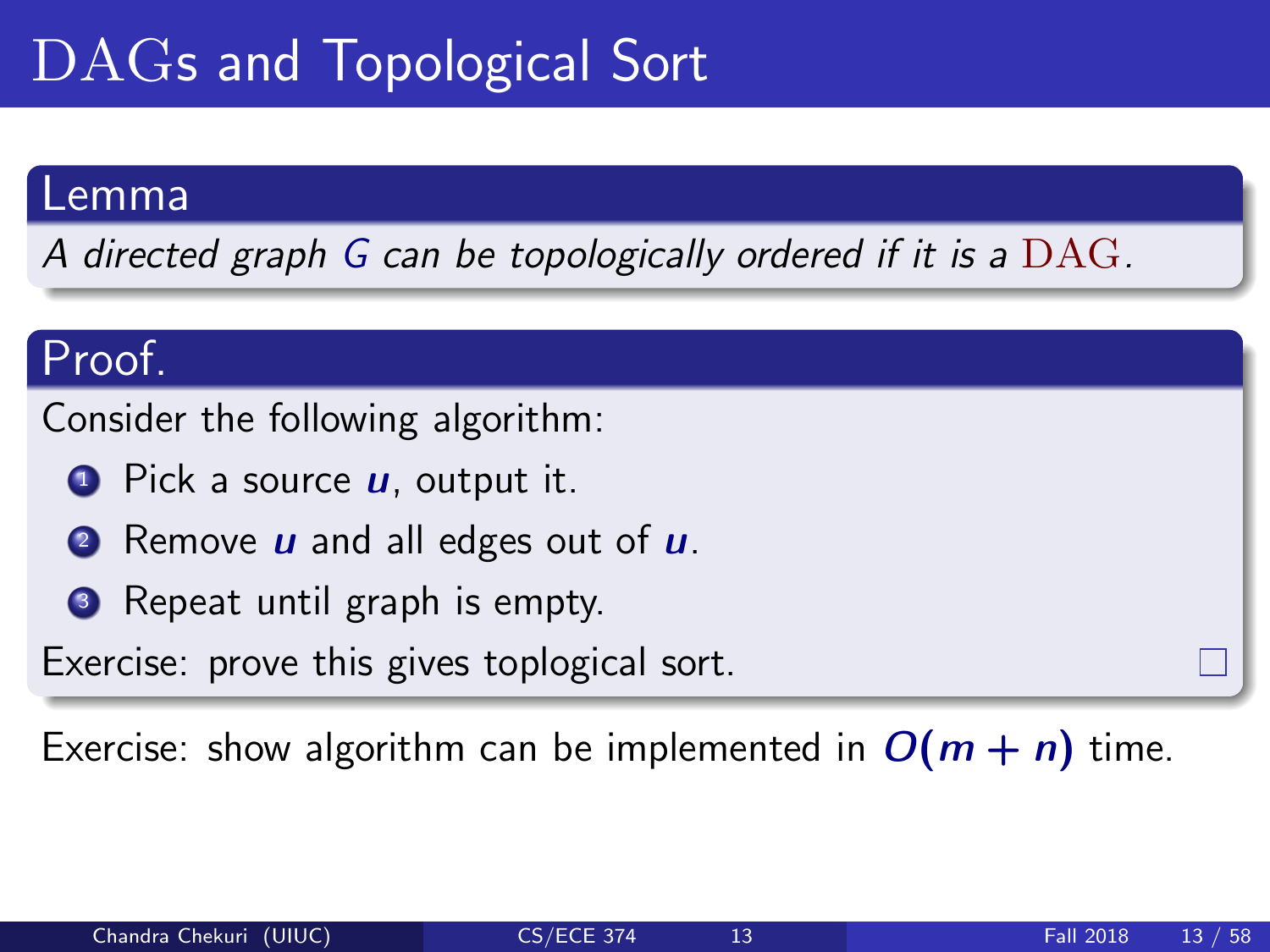# Topological Sort: Example

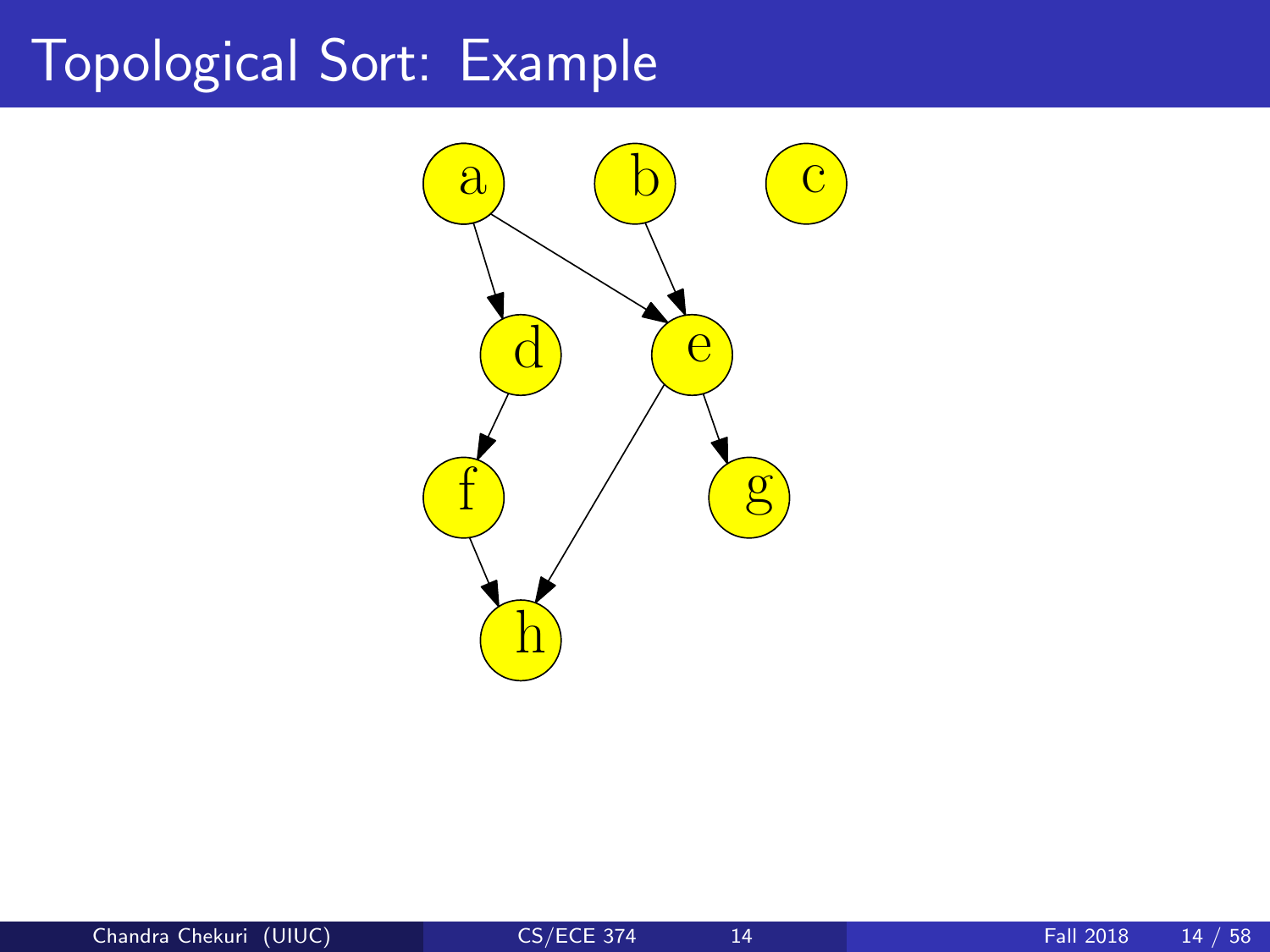# DAGs and Topological Sort

#### Lemma

A directed graph G can be topologically ordered only if it is a  $\rm DAG$ .

#### Proof.

Suppose G is not a DAG and has a topological ordering  $\prec$ . G has a cycle  $C = u_1, u_2, \ldots, u_k, u_1$ . Then  $u_1 \prec u_2 \prec \ldots \prec u_k \prec u_1!$ That is...  $u_1 \prec u_1$ . A contradiction (to  $\prec$  being an order). Not possible to topologically order the vertices.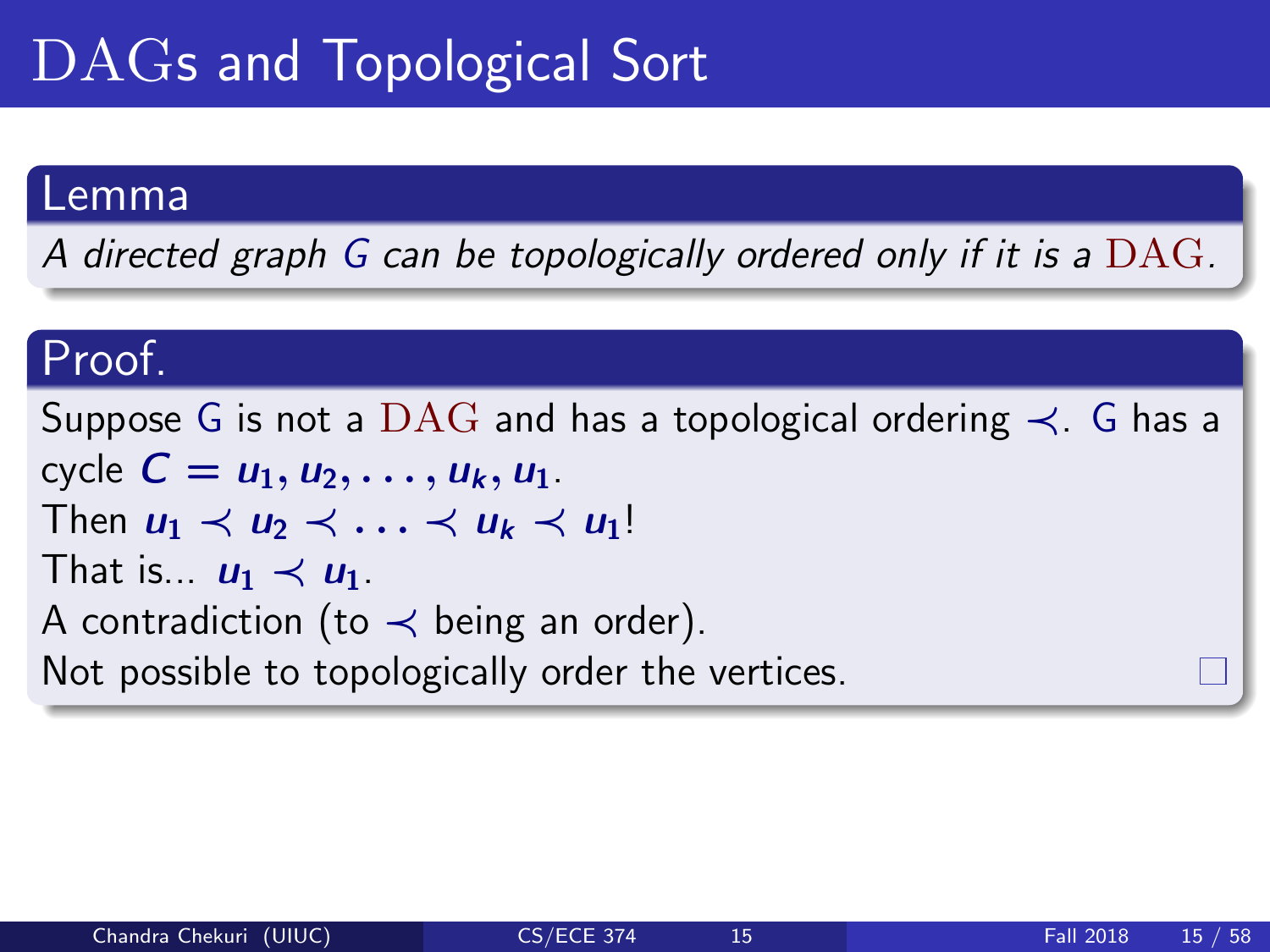# DAGs and Topological Sort

Note: A DAG G may have many different topological sorts.

**Question:** What is a DAG with the most number of distinct topological sorts for a given number  $n$  of vertices?

**Question:** What is a DAG with the least number of distinct topological sorts for a given number  $n$  of vertices?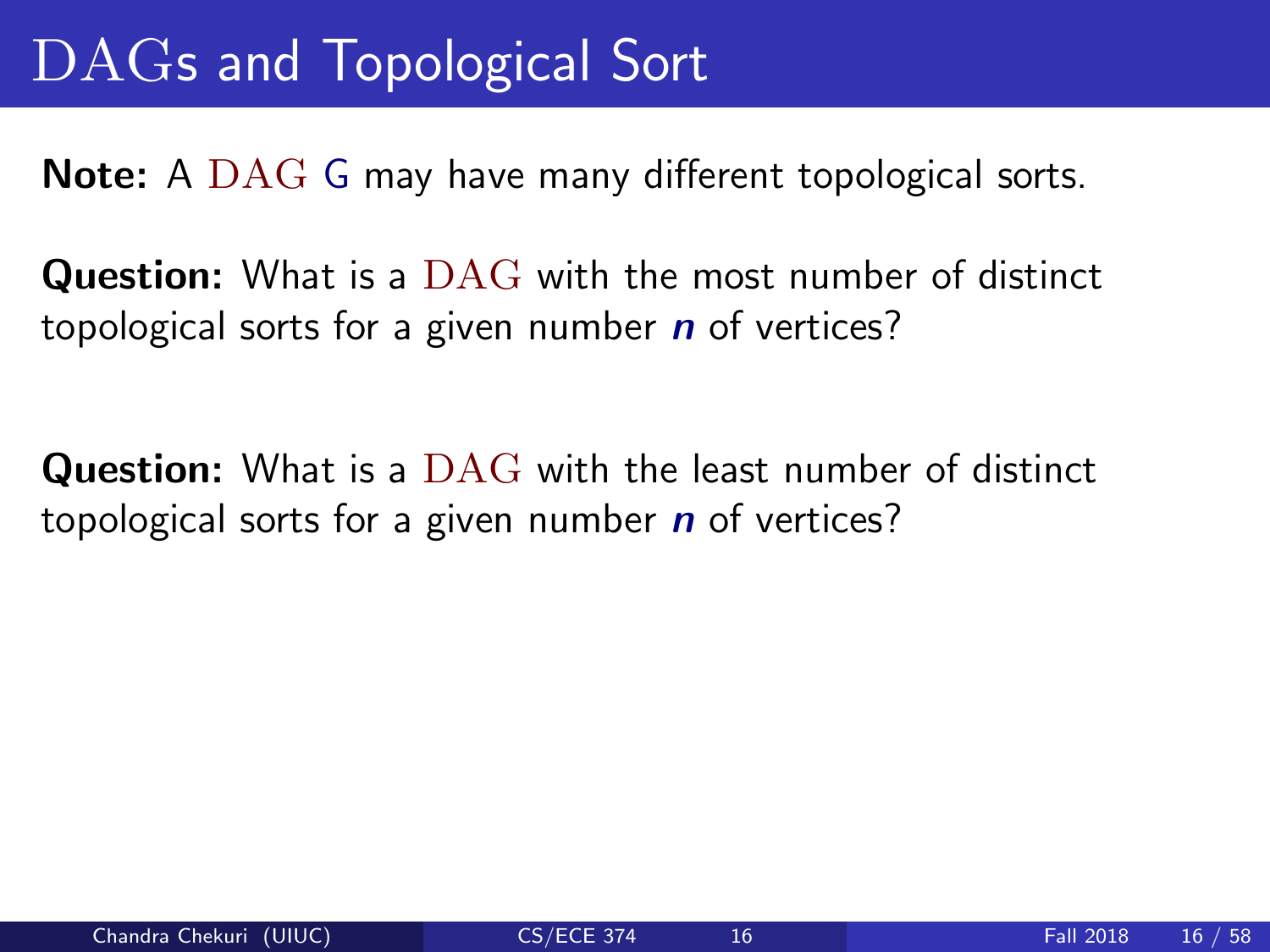# Cycles in graphs

**Question:** Given an *undirected* graph how do we check whether it has a cycle and output one if it has one?

**Question:** Given an *directed* graph how do we check whether it has a cycle and output one if it has one?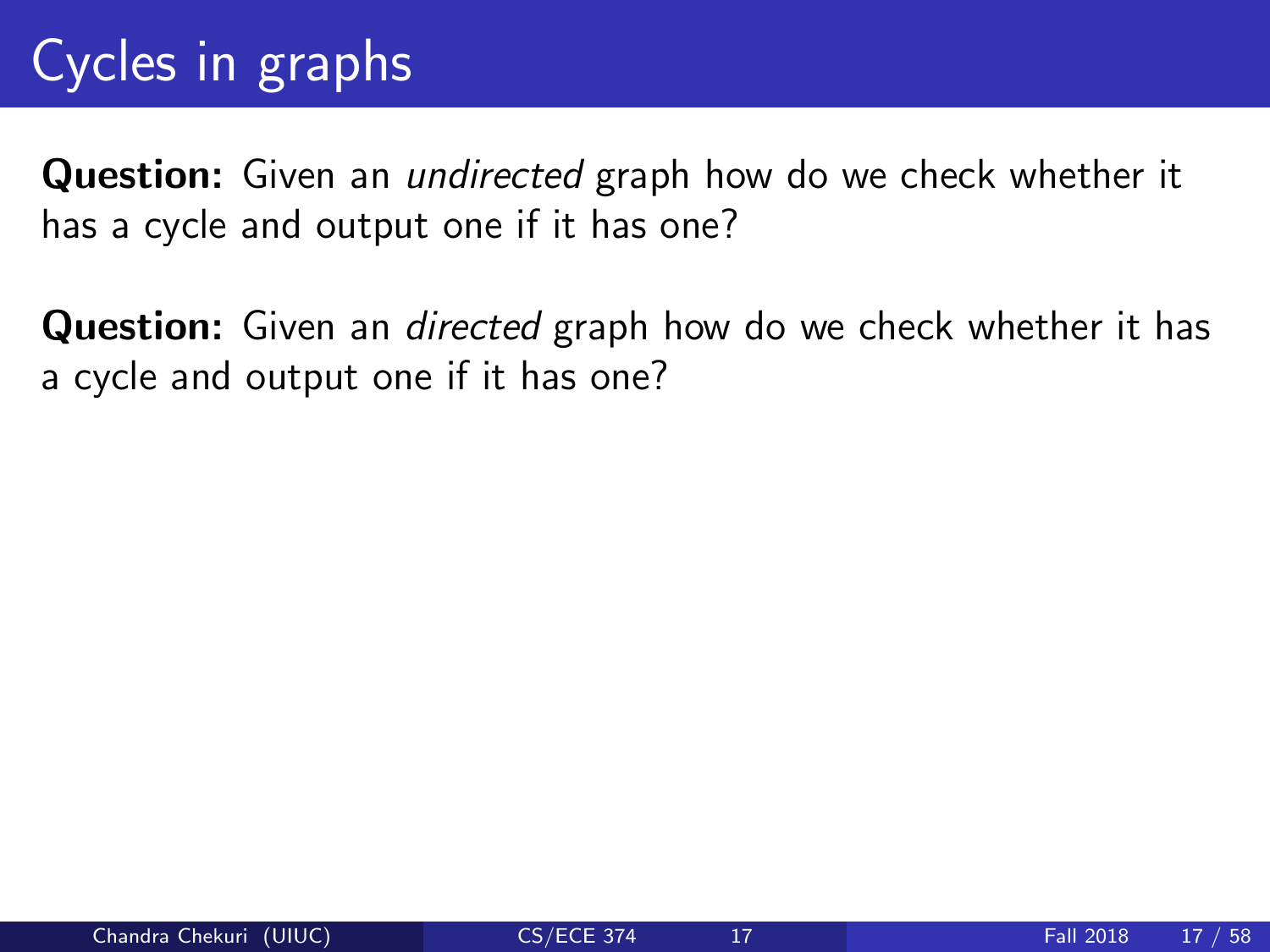# To Remember: Structure of Graphs

**Undirected graph:** connected components of  $G = (V, E)$ partition V and can be computed in  $O(m + n)$  time.

Directed graph: the meta-graph  ${\sf G}^{\rm SCC}$  of  $\boldsymbol{G}$  can be computed in  $O(m + n)$  time. G<sup>SCC</sup> gives information on the partition of V into strong connected components and how they form a DAG structure.

Above structural decomposition will be useful in several algorithms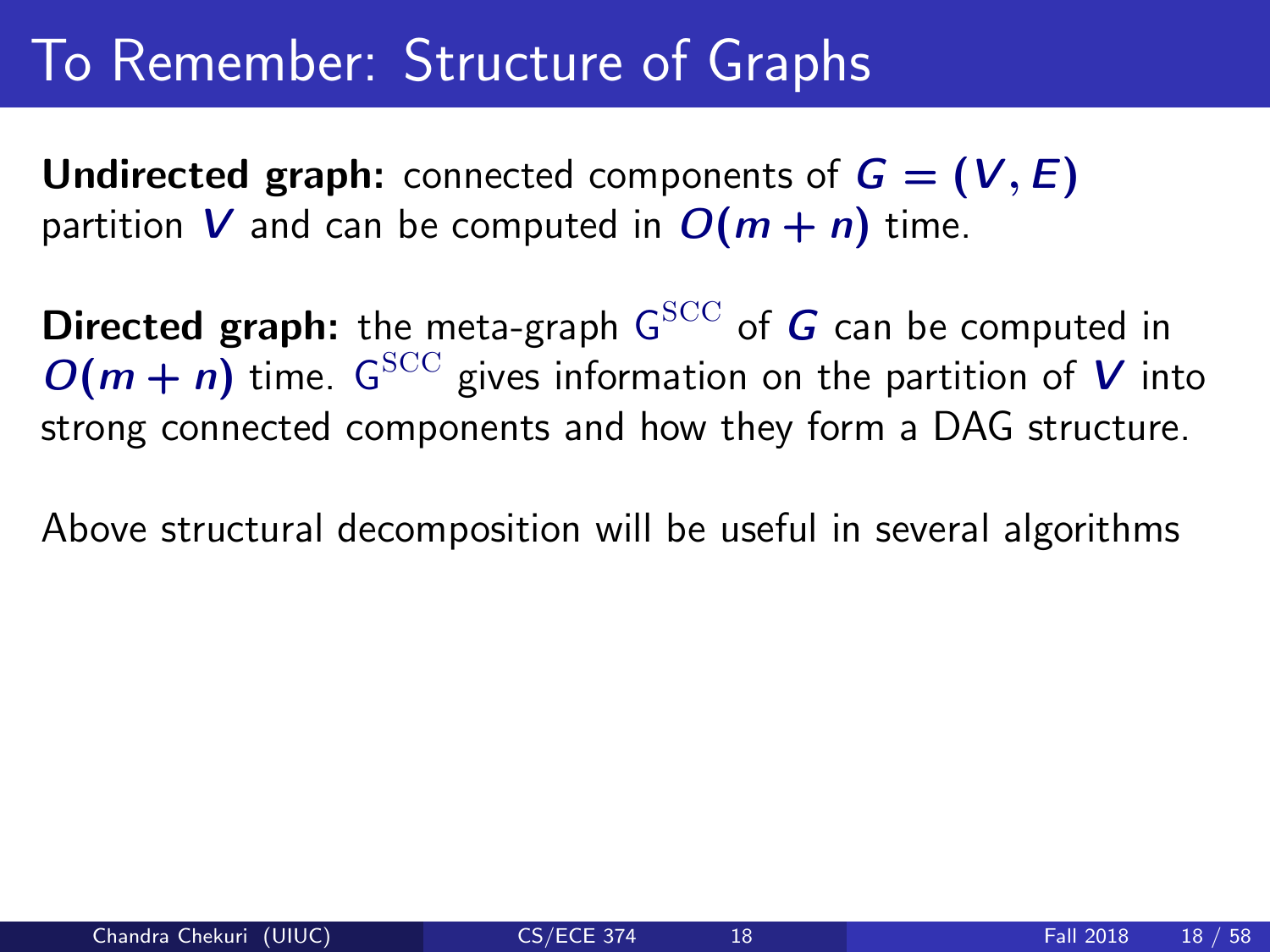# Part II

# <span id="page-20-0"></span>[Depth First Search \(DFS\)](#page-20-0)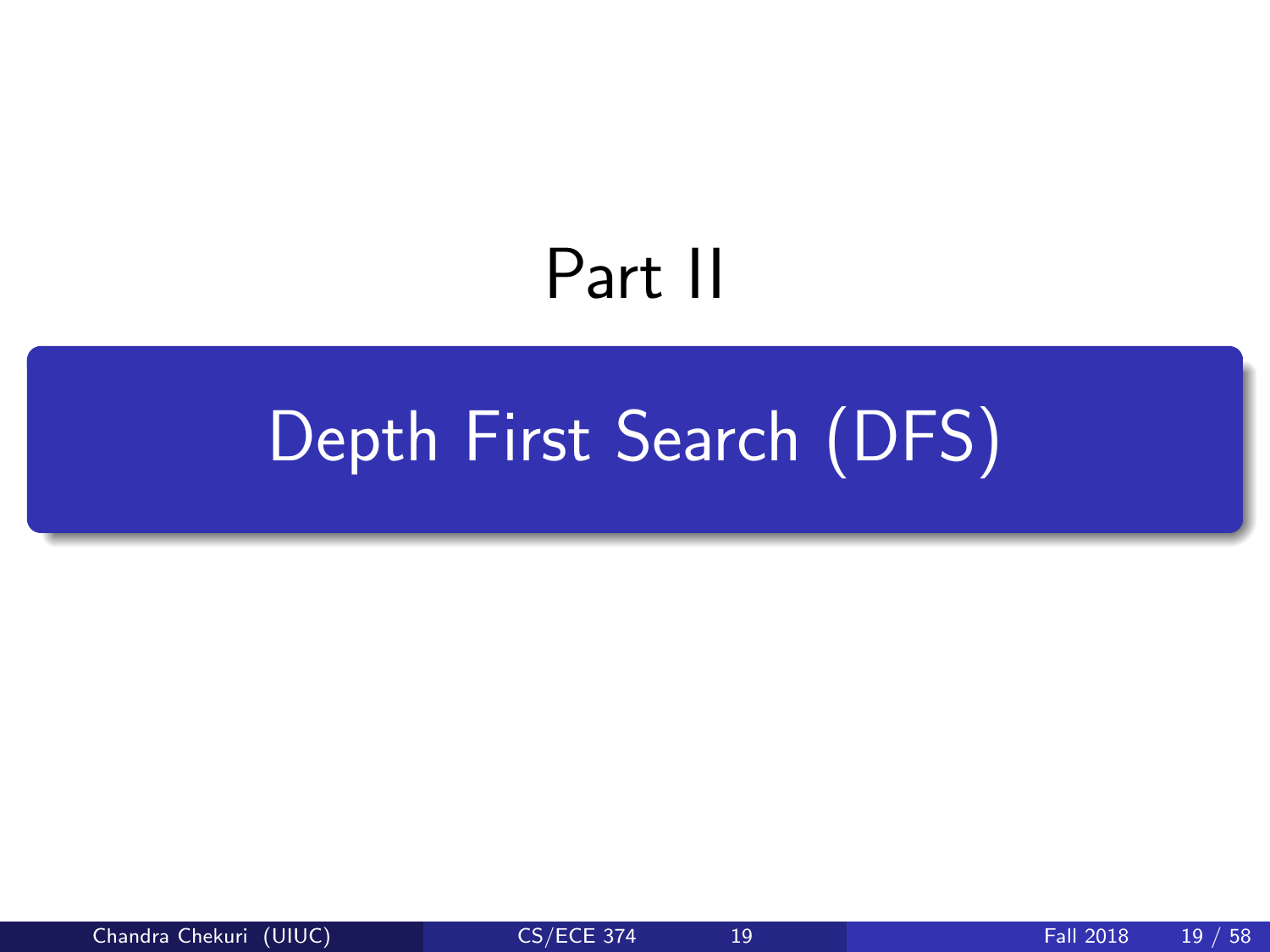**DFS** is a special case of Basic Search but is a versatile graph exploration strategy. John Hopcroft and Bob Tarjan (Turing Award winners) demonstrated the power of DFS to understand graph structure. DFS can be used to obtain linear time  $(O(m + n))$ algorithms for

- **1** Finding cut-edges and cut-vertices of undirected graphs
- <sup>2</sup> Finding strong connected components of directed graphs
- **3** Linear time algorithm for testing whether a graph is planar Many other applications as well.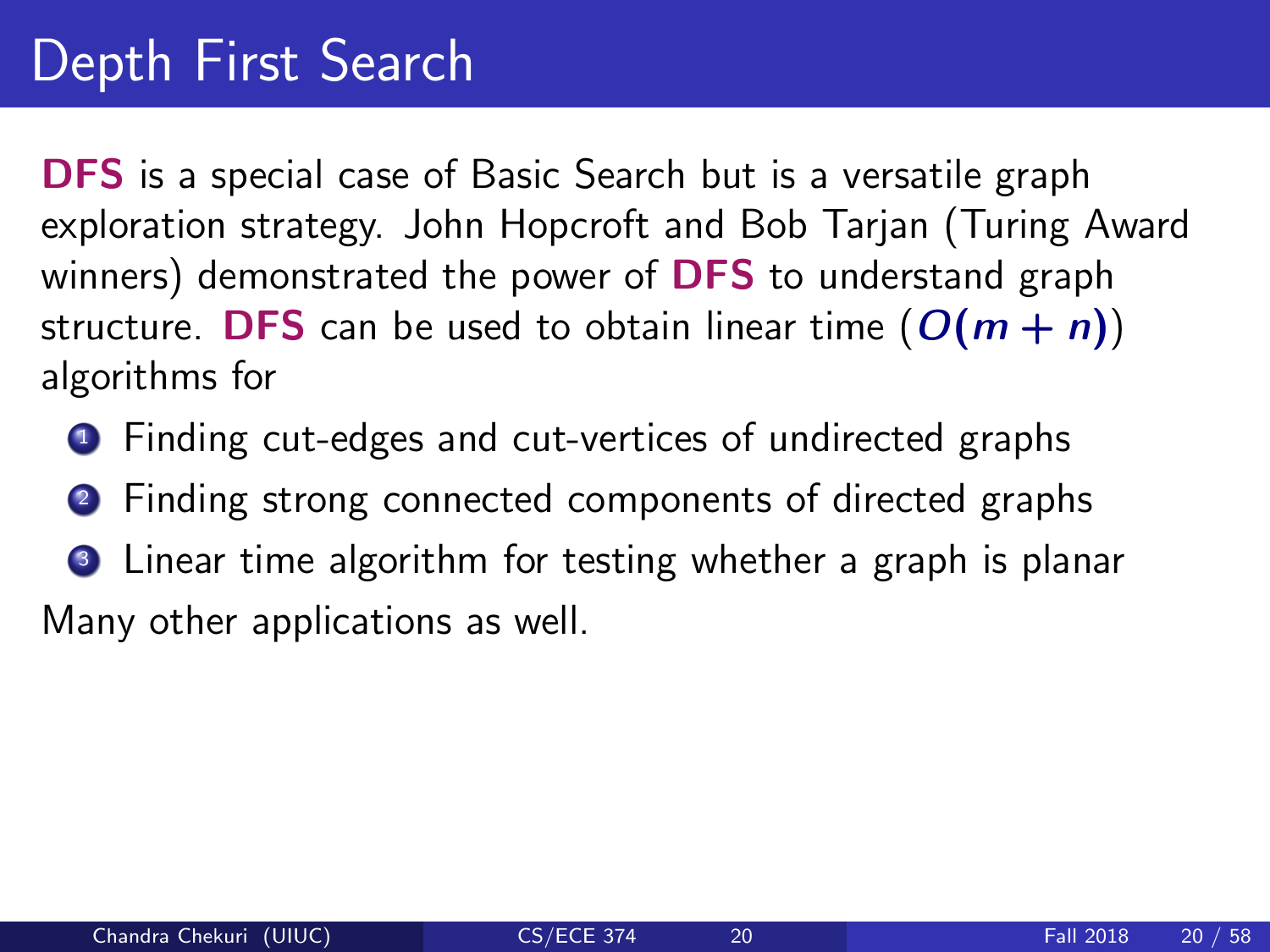# DFS in Undirected Graphs

Recursive version. Easier to understand some properties.

```
DFS(G)
    for all u \in V(G) do
         Mark \boldsymbol{\mu} as unvisited
         Set pred(u) to null
     T is set to \emptysetwhile \exists unvisited u do
         DFS(u)Output T
```

```
DFS(u)Mark \boldsymbol{\mu} as visited
    for each uv in Out(u) do
        if v is not visited then
             add edge uv to Tset pred(v) to uDFS(v)
```
Implemented using a global array *Visited* for all recursive calls.  $\tau$  is the search tree/forest.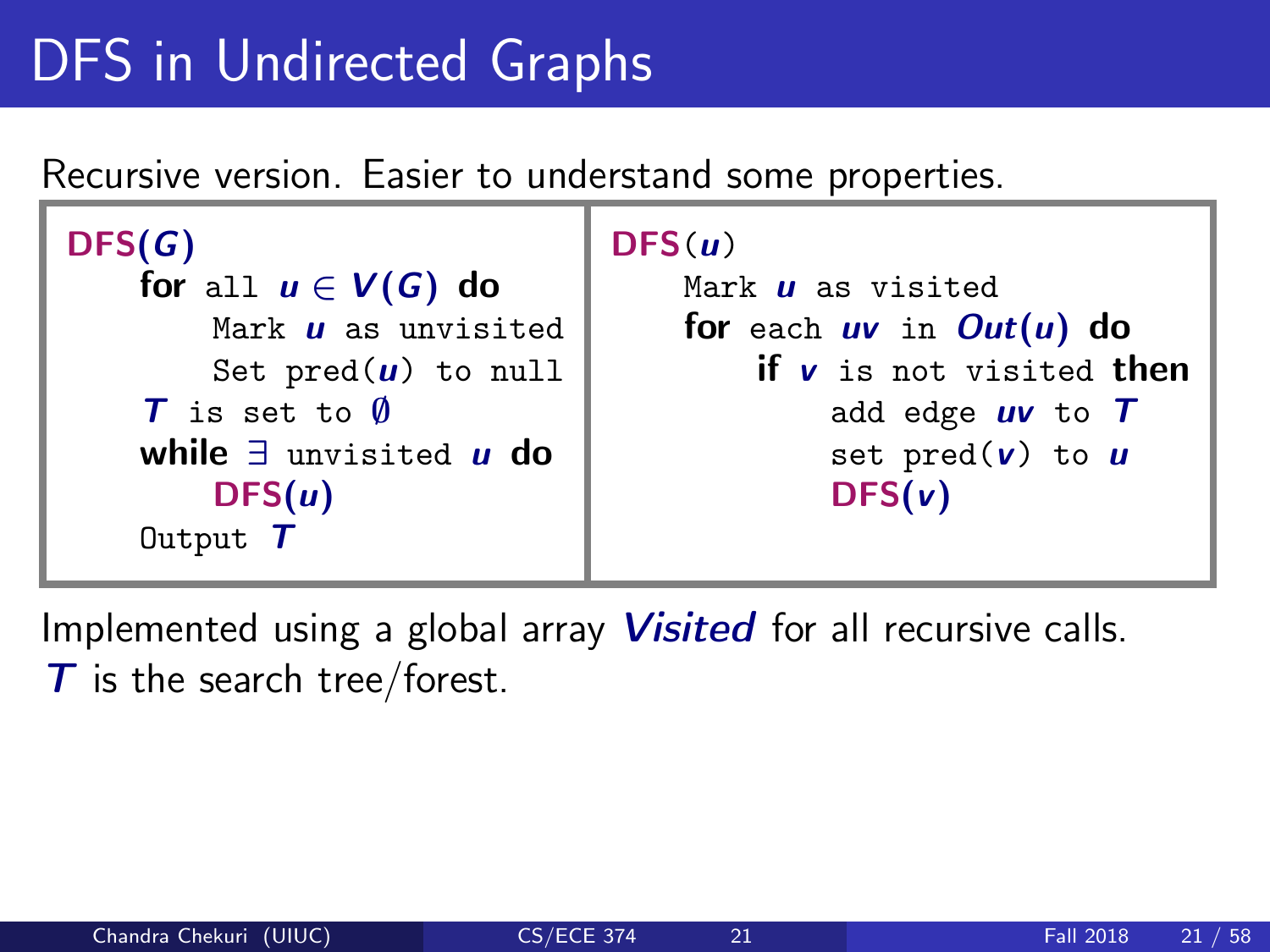

Connected Graphs



#### Edges classified into two types:  $uv \in E$  is a

- tree edge: belongs to T
- 2 non-tree edge: does not belong to T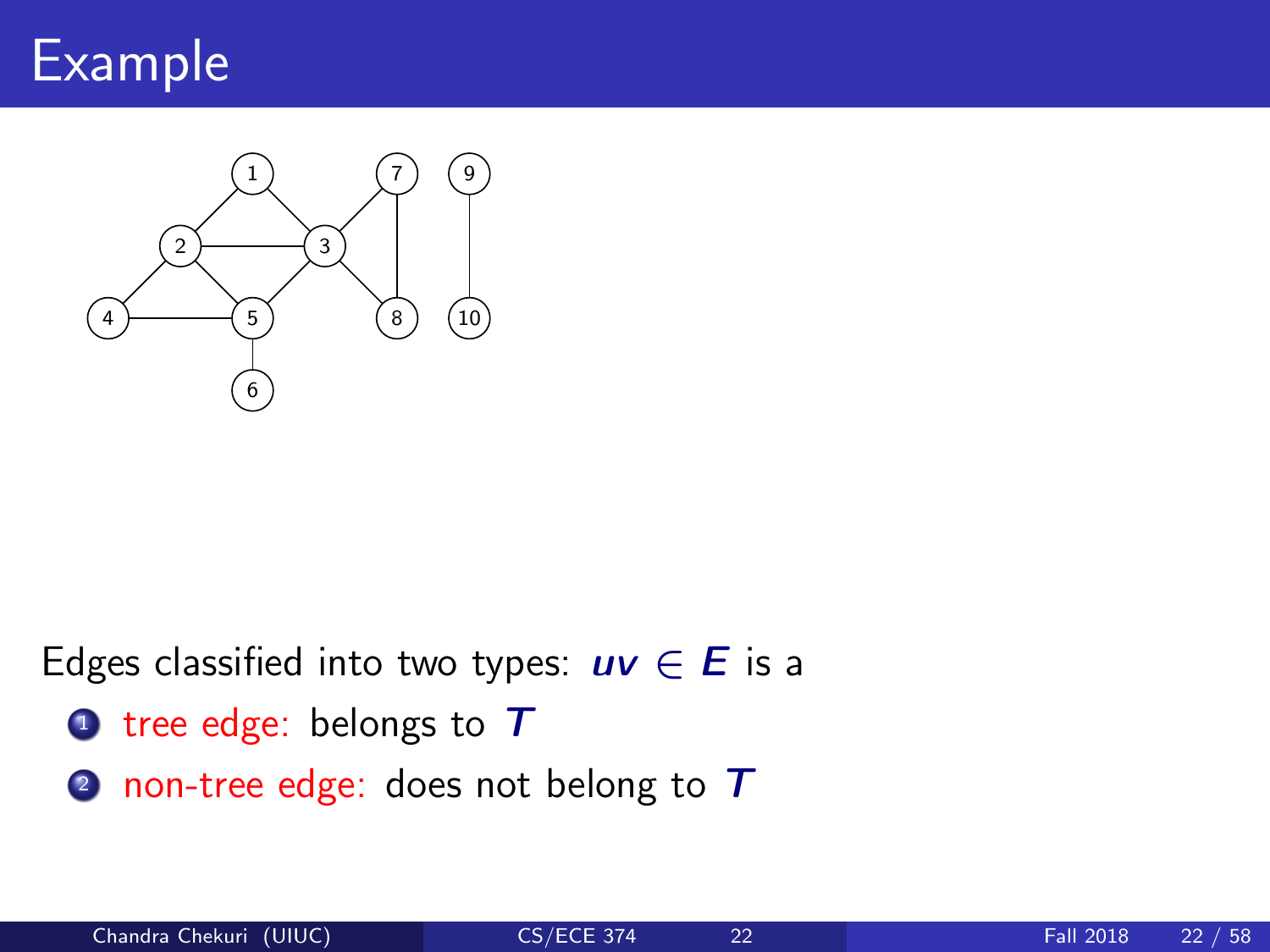# Properties of DFS tree

#### **Proposition**

- $\bullet$  **T** is a forest
- **2** connected components of  $T$  are same as those of  $G$ .
- **3** If  $uv \in E$  is a non-tree edge then, in  $T$ , either:
	- $\bullet$  u is an ancestor of  $\mathbf v$ , or
	- $\bullet$  v is an ancestor of  $\boldsymbol{u}$ .

Question: Why are there no cross-edges?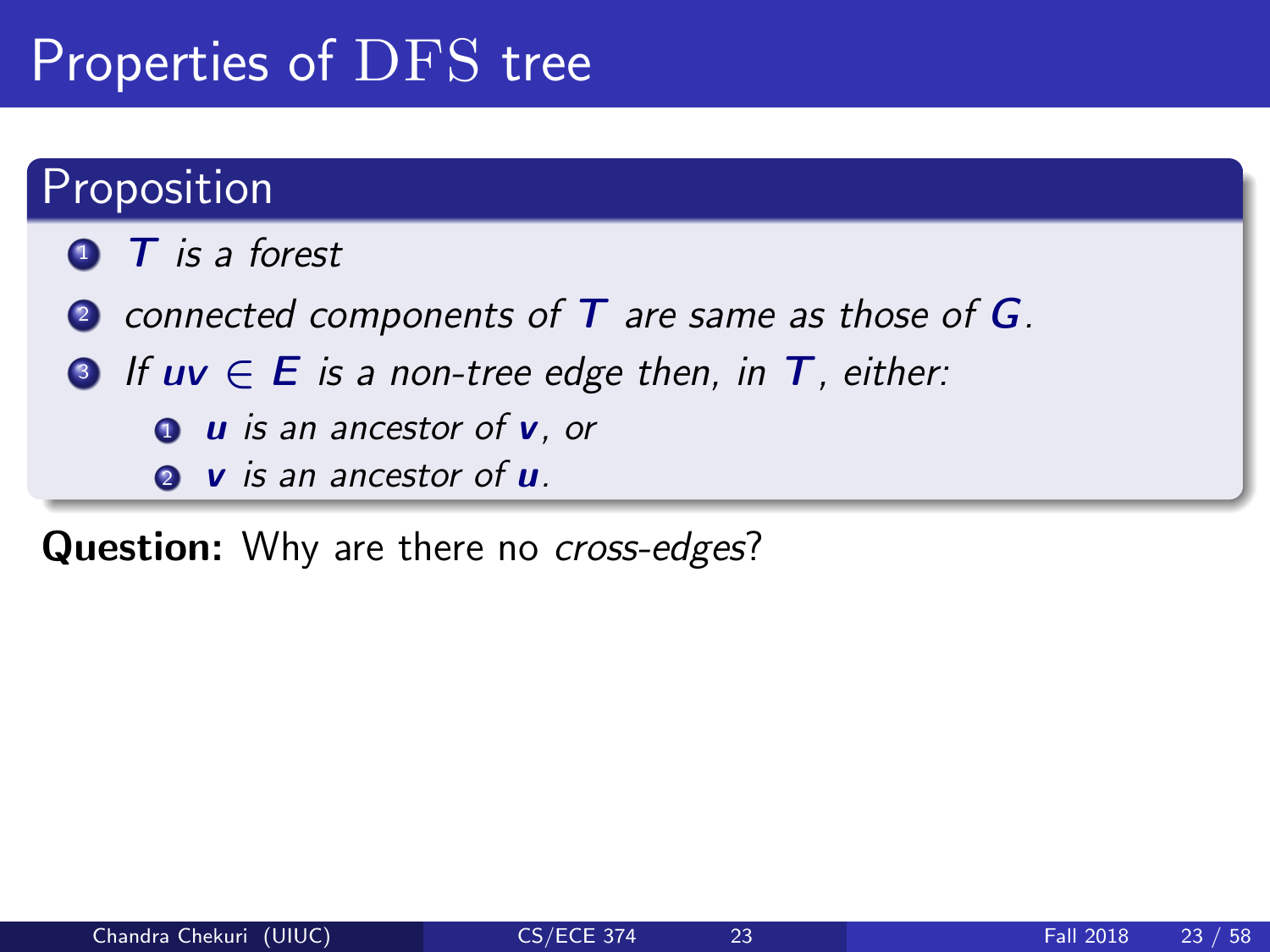# DFS with Visit Times

Keep track of when nodes are visited.

```
DFS(G)
    for all u \in V(G) do
         Mark \boldsymbol{\mu} as unvisited
    T is set to \emptysettime = 0while ∃unvisited u do
         DFS(u)Output T
```

```
DFS(u)
```

```
Mark \mu as visited
pre(u) = ++timefor each uv in Out(u) do
    if v is not marked then
        add edge uv to TDFS(v)post(u) = ++time
```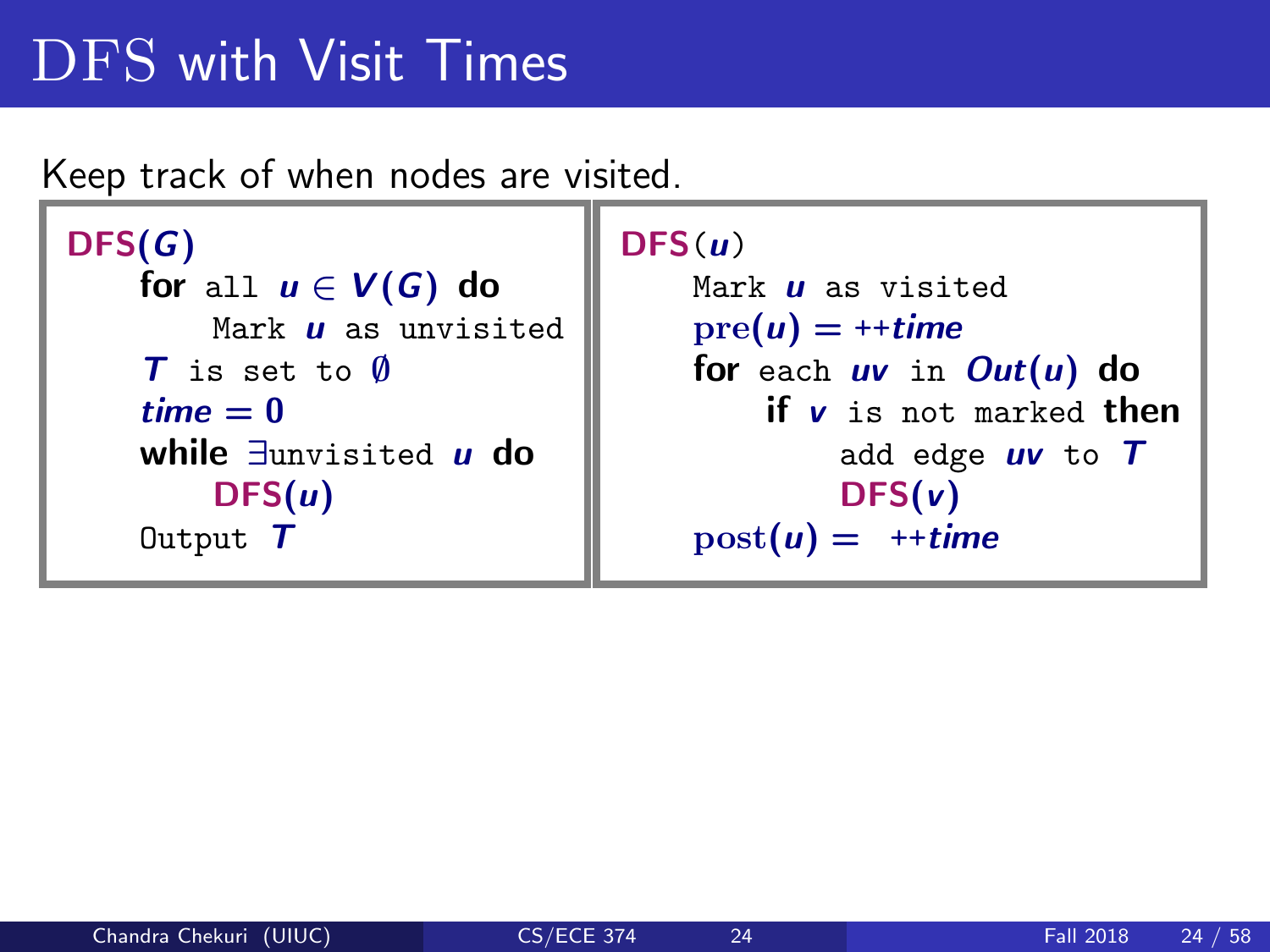

Connected Graphs

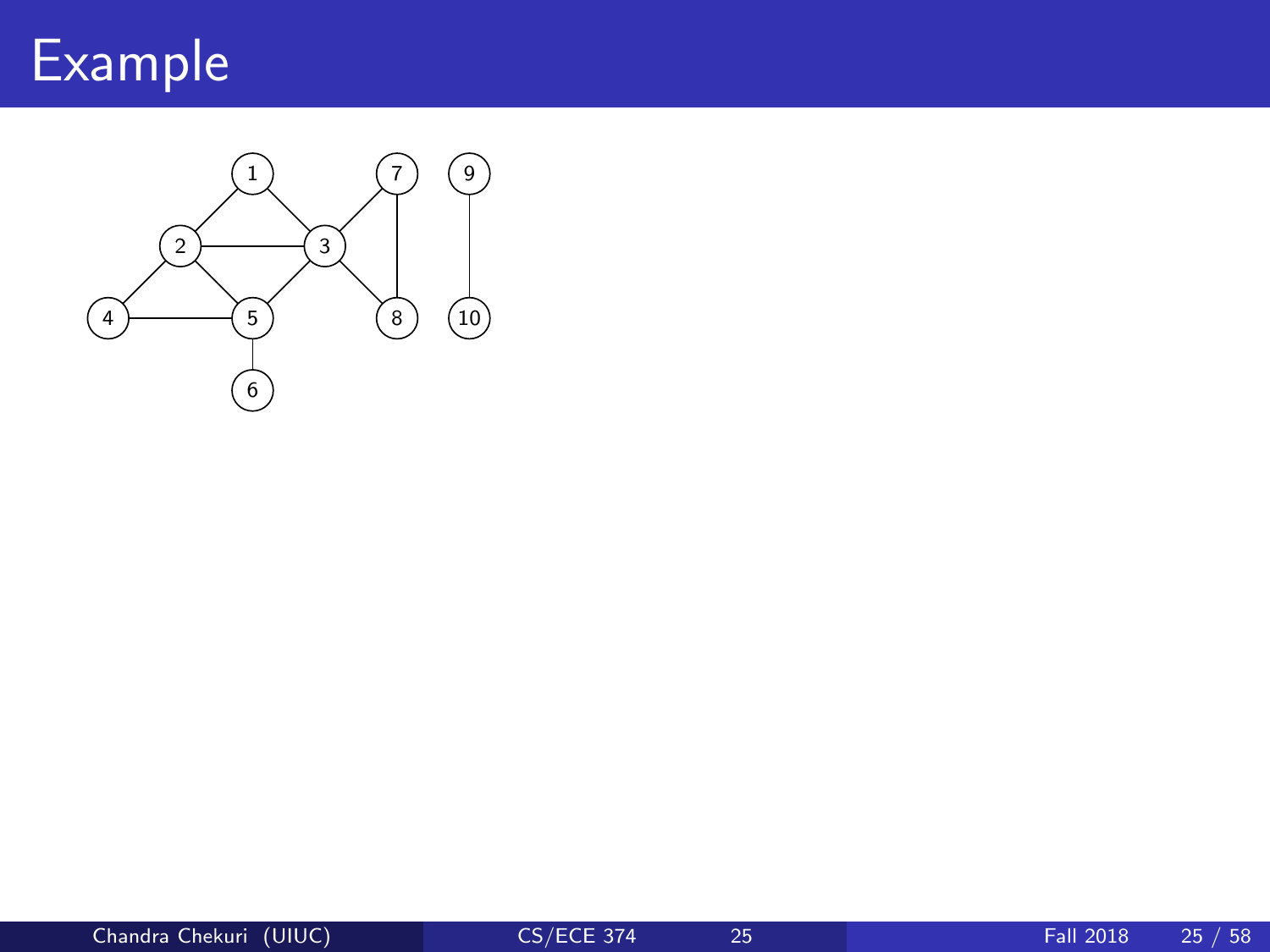#### Node  $u$  is active in time interval  $[pre(u), post(u)]$

#### Proposition

For any two nodes **u** and **v**, the two intervals  $[\text{pre}(u), \text{post}(u)]$  and  $[pre(v), post(v)]$  are disjoint or one is contained in the other.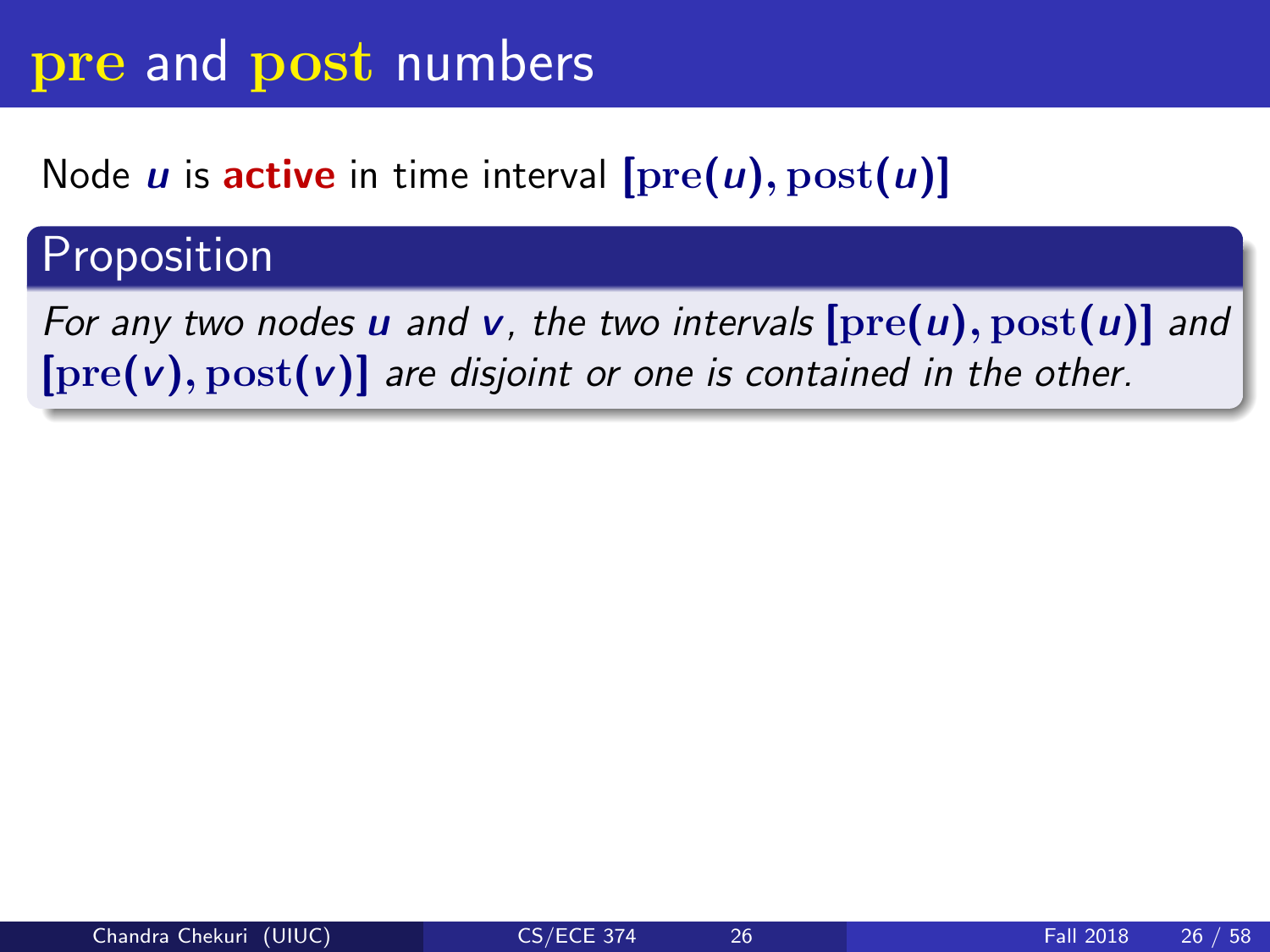#### Node *u* is **active** in time interval  $[\text{pre}(u), \text{post}(u)]$

#### Proposition

For any two nodes **u** and **v**, the two intervals  $[\text{pre}(u), \text{post}(u)]$  and  $[pre(v), post(v)]$  are disjoint or one is contained in the other.

#### Proof.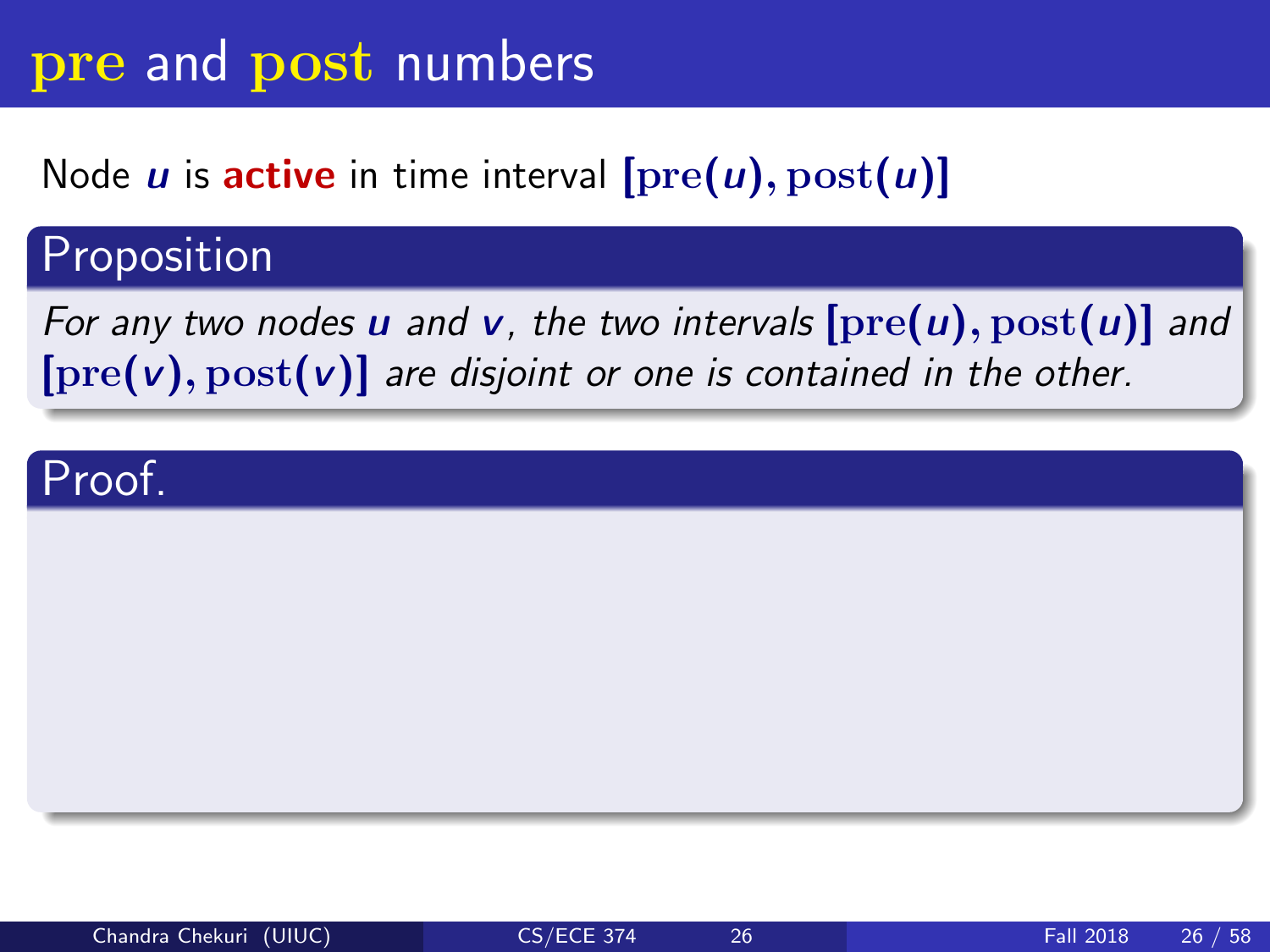#### Node  $u$  is active in time interval  $[pre(u), post(u)]$

### Proposition

For any two nodes **u** and **v**, the two intervals  $[\text{pre}(u), \text{post}(u)]$  and  $[pre(v), post(v)]$  are disjoint or one is contained in the other.

#### Proof.

• Assume without loss of generality that  $pre(u) < pre(v)$ . Then  *visited after*  $*u*$ *.*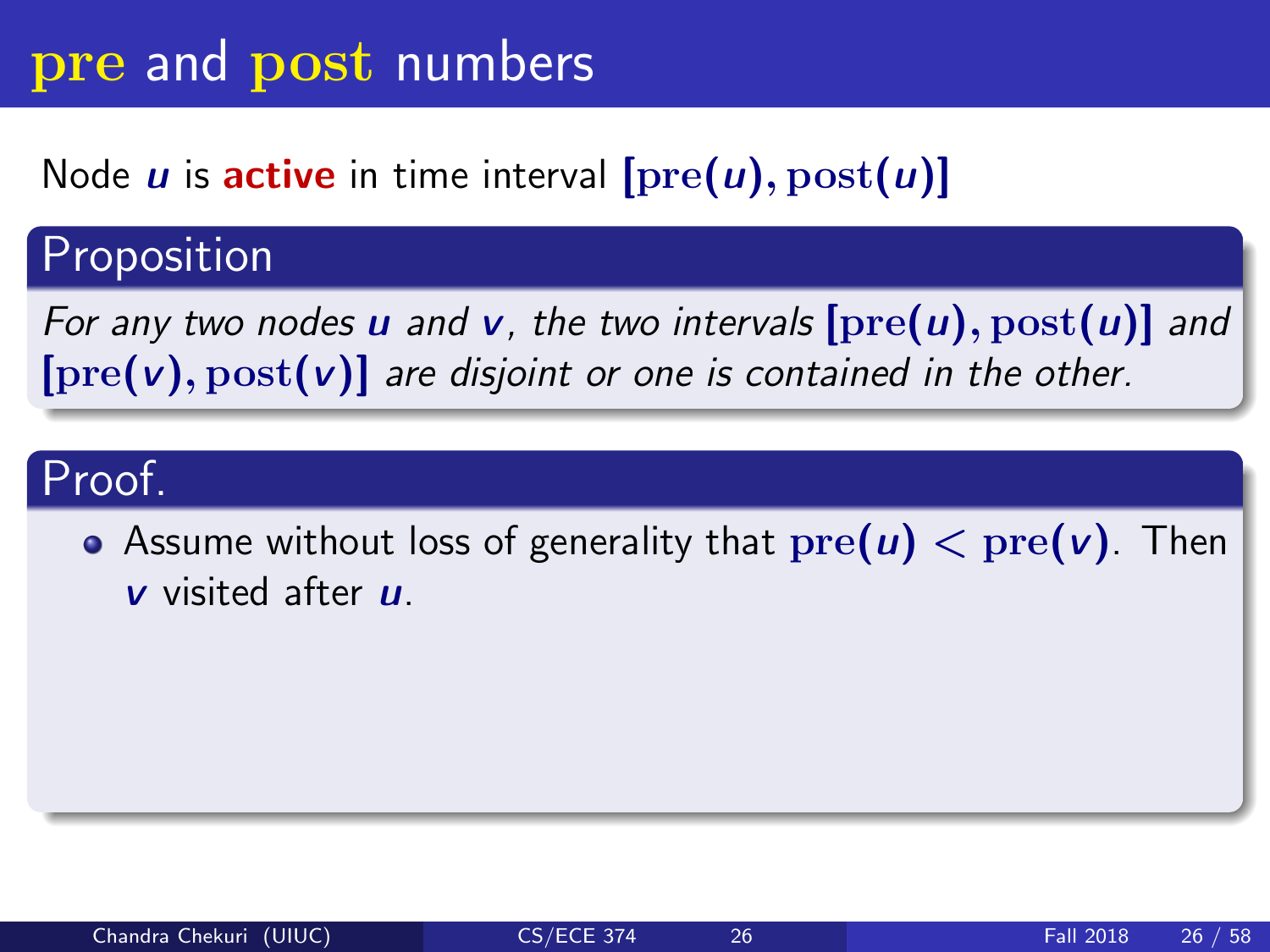#### Node  $u$  is active in time interval  $[pre(u), post(u)]$

### Proposition

For any two nodes **u** and **v**, the two intervals  $[\text{pre}(u), \text{post}(u)]$  and  $[pre(v), post(v)]$  are disjoint or one is contained in the other.

#### Proof.

- Assume without loss of generality that  $pre(u) < pre(v)$ . Then  *visited after*  $*u*$ *.*
- **•** If  $DFS(v)$  invoked before  $DFS(u)$  finished,  $post(v) < post(u)$ .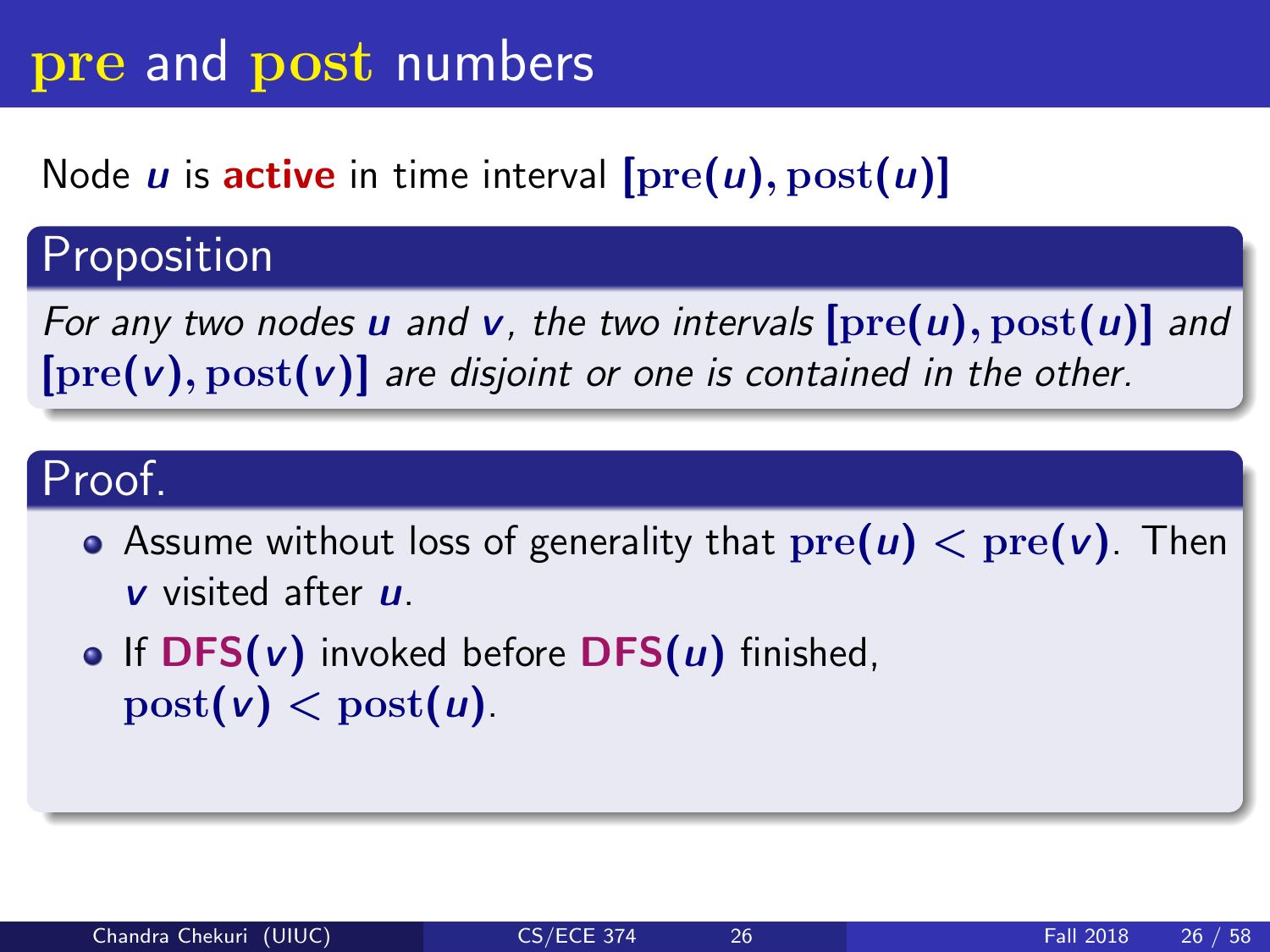### Node *u* is **active** in time interval  $[pre(u), post(u)]$

### Proposition

For any two nodes **u** and **v**, the two intervals  $[\text{pre}(u), \text{post}(u)]$  and  $[pre(v), post(v)]$  are disjoint or one is contained in the other.

#### Proof.

- Assume without loss of generality that  $pre(u) < pre(v)$ . Then  *visited after*  $*u*$ *.*
- **•** If  $DFS(v)$  invoked before  $DFS(u)$  finished,  $post(v) < post(u)$ .
- **•** If DFS(v) invoked after DFS(u) finished,  $\text{pre}(v) > \text{post}(u)$ .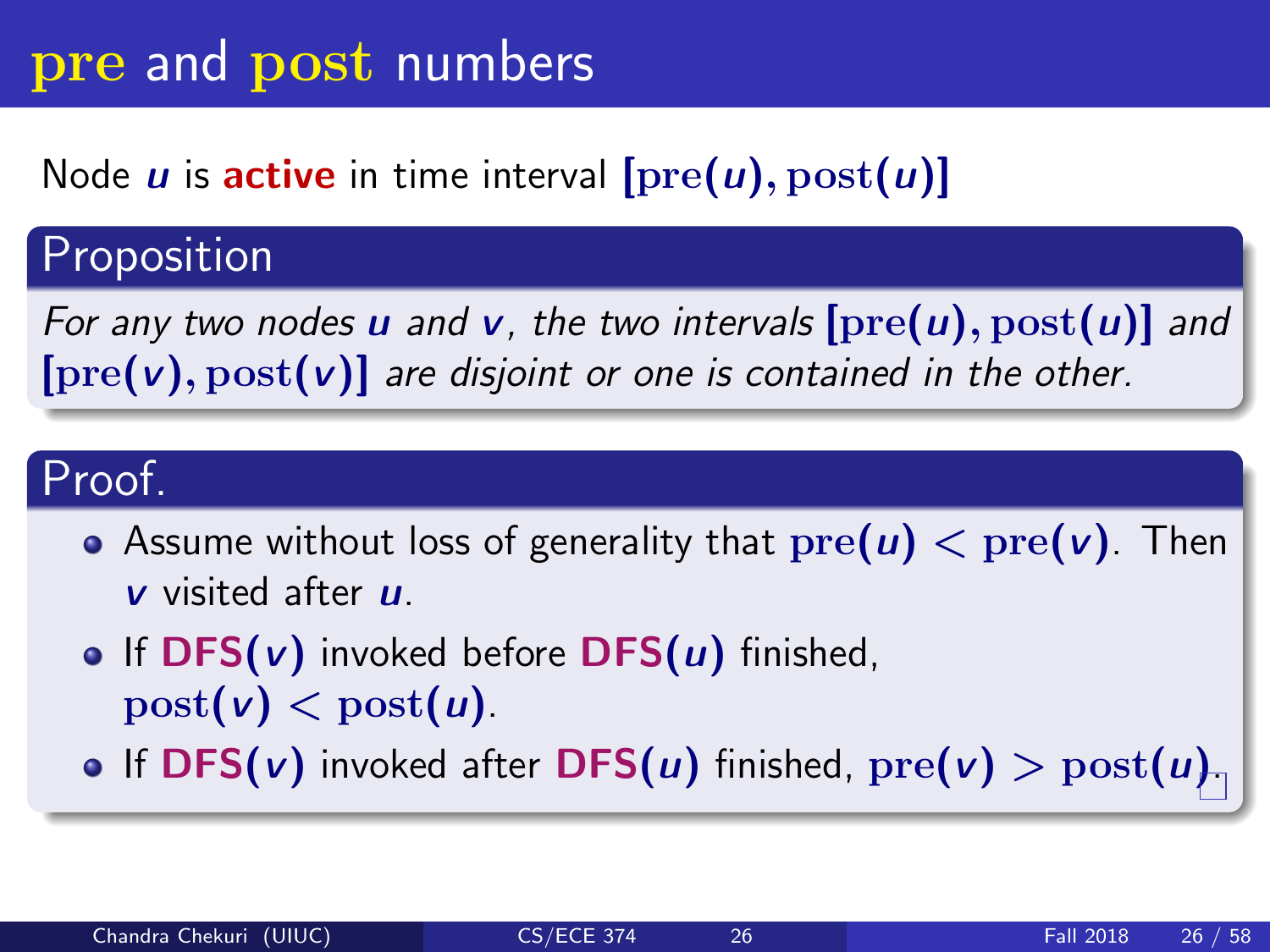### Node *u* is **active** in time interval  $[pre(u), post(u)]$

### Proposition

For any two nodes **u** and **v**, the two intervals  $[\text{pre}(u), \text{post}(u)]$  and  $[pre(v), post(v)]$  are disjoint or one is contained in the other.

#### Proof.

- Assume without loss of generality that  $pre(u) < pre(v)$ . Then  *visited after*  $*u*$ *.*
- If  $DFS(v)$  invoked before  $DFS(u)$  finished,  $post(v) < post(u)$ .
- **•** If DFS(*v*) invoked after DFS(*u*) finished,  $\text{pre}(v) > \text{post}(u)$ .

pre and post numbers useful in several applications of DFS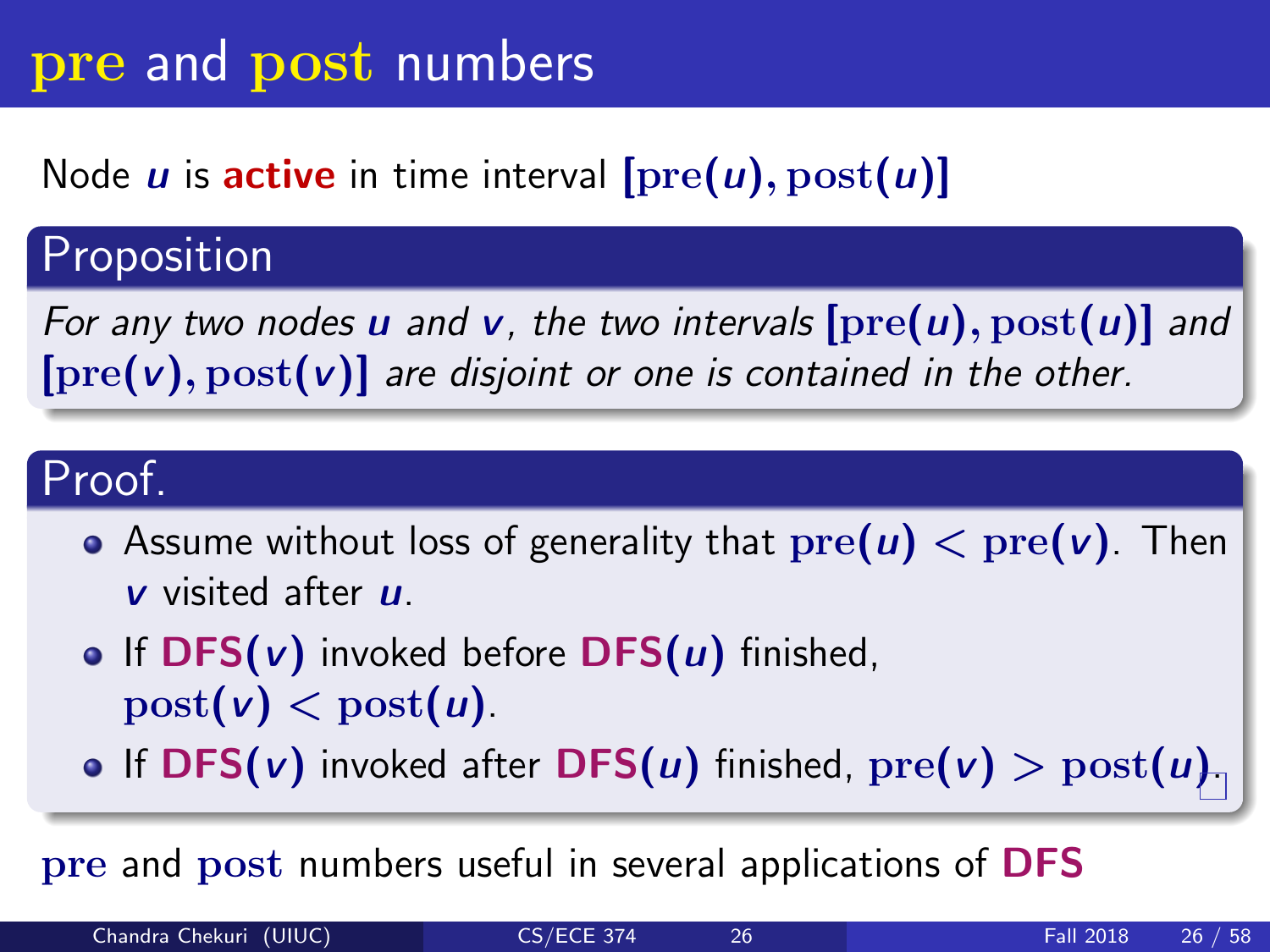# DFS in Directed Graphs

```
DFS(G)
    Mark all nodes \boldsymbol{u} as unvisited
    T is set to ∅
    time = 0while there is an unvisited node \boldsymbol{\mu} do
         DFS(u)Output T
```

```
DFS(u)Mark \boldsymbol{\mu} as visited
    pre(u) = ++timefor each edge (u, v) in Out(u) do
        if v is not visited
             add edge (u, v) to TDFS(v)post(u) = ++time
```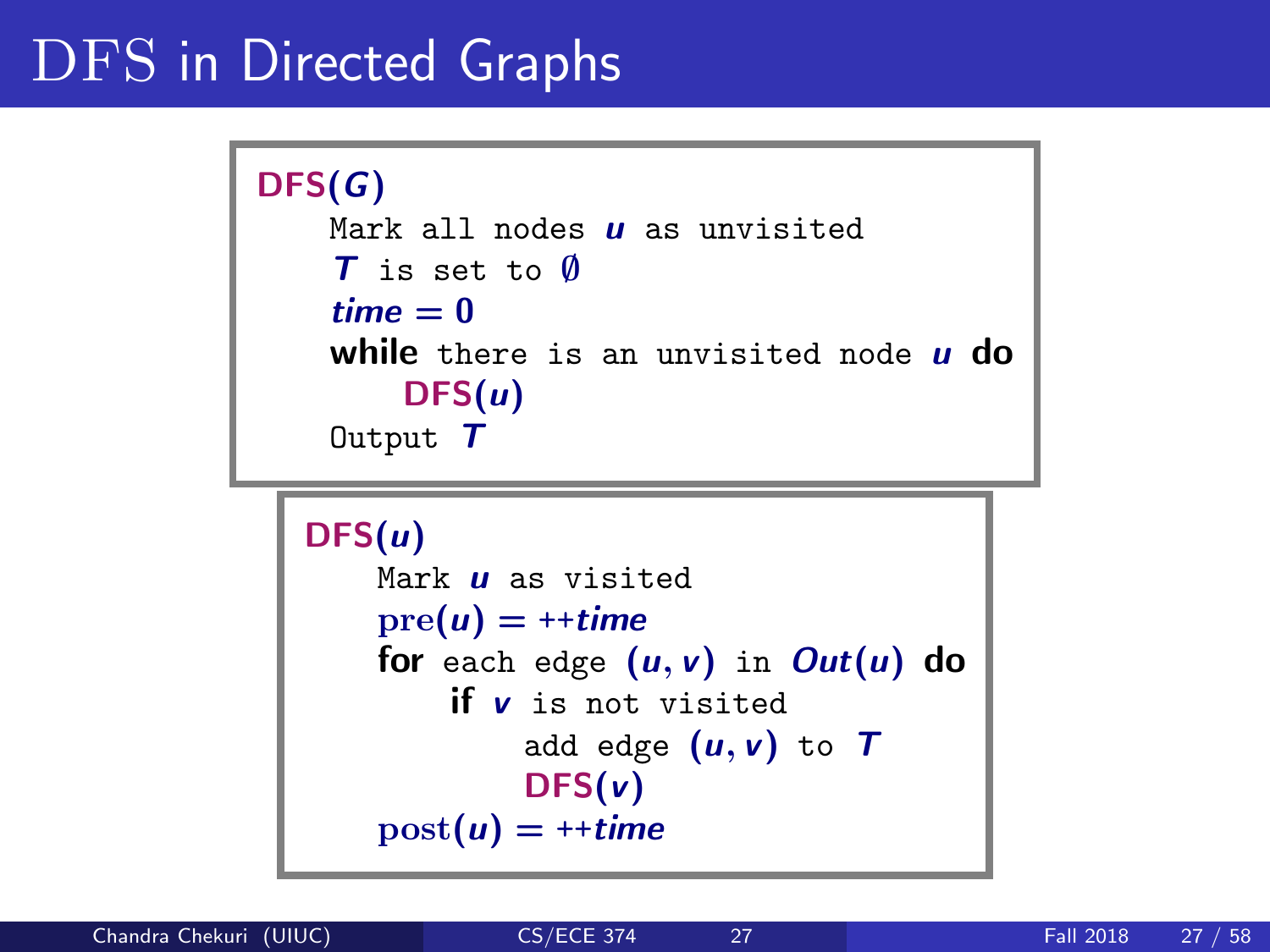

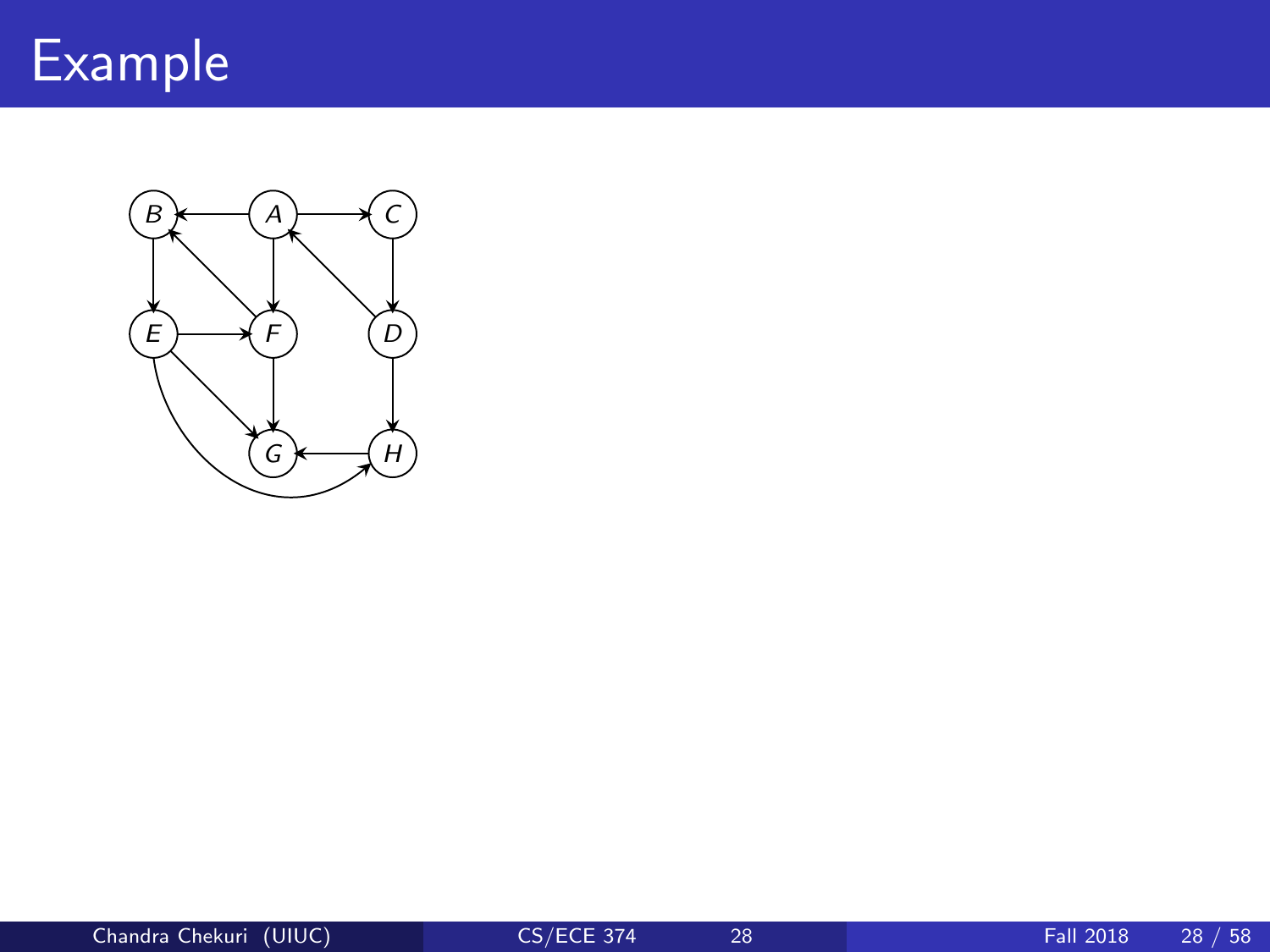# DFS Properties

Generalizing ideas from undirected graphs: **O** DFS(G) takes  $O(m + n)$  time.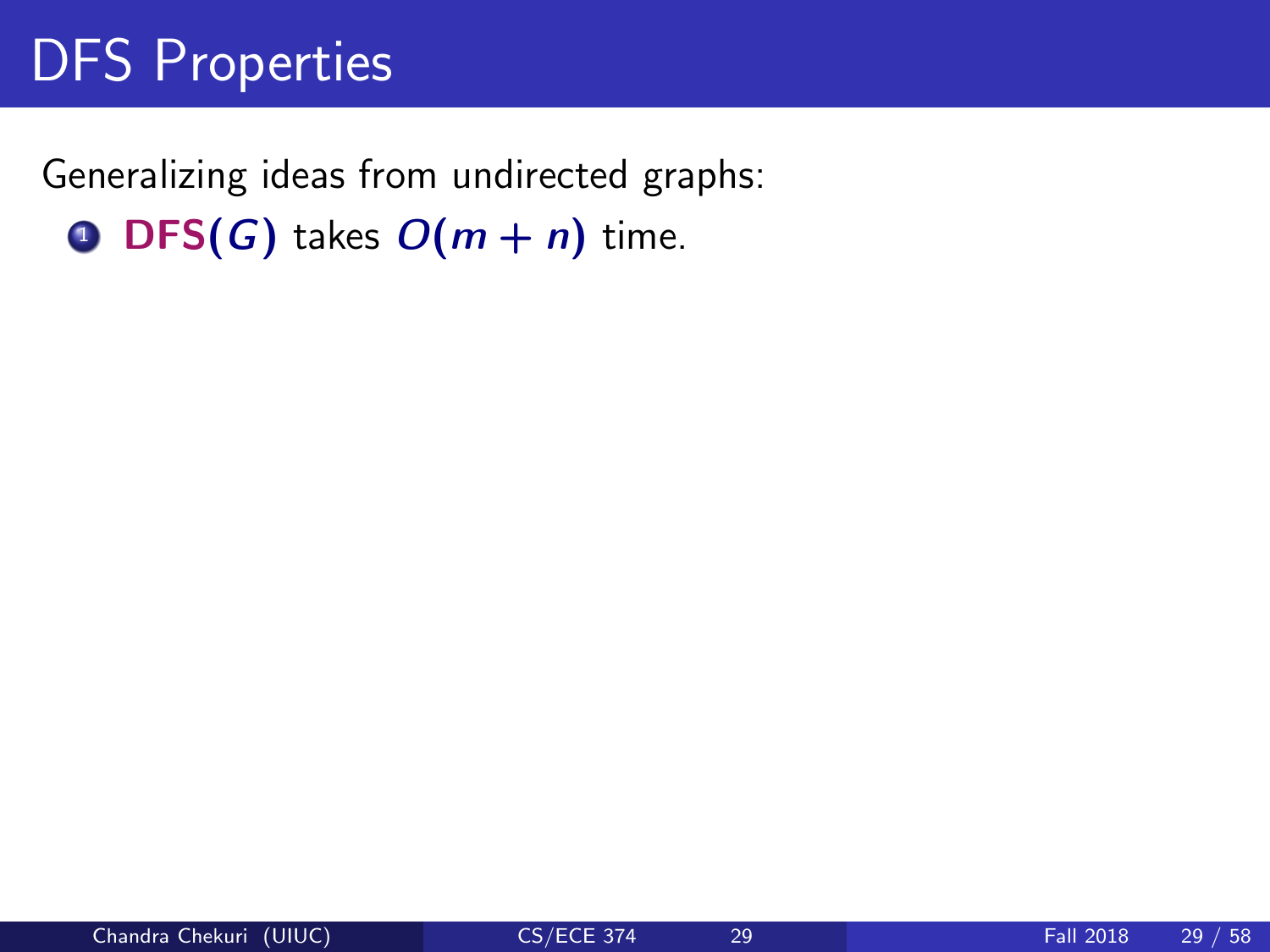Generalizing ideas from undirected graphs:

- **O** DFS(G) takes  $O(m + n)$  time.
- 2 Edges added form a branching: a forest of out-trees. Output of DFS(G) depends on the order in which vertices are considered.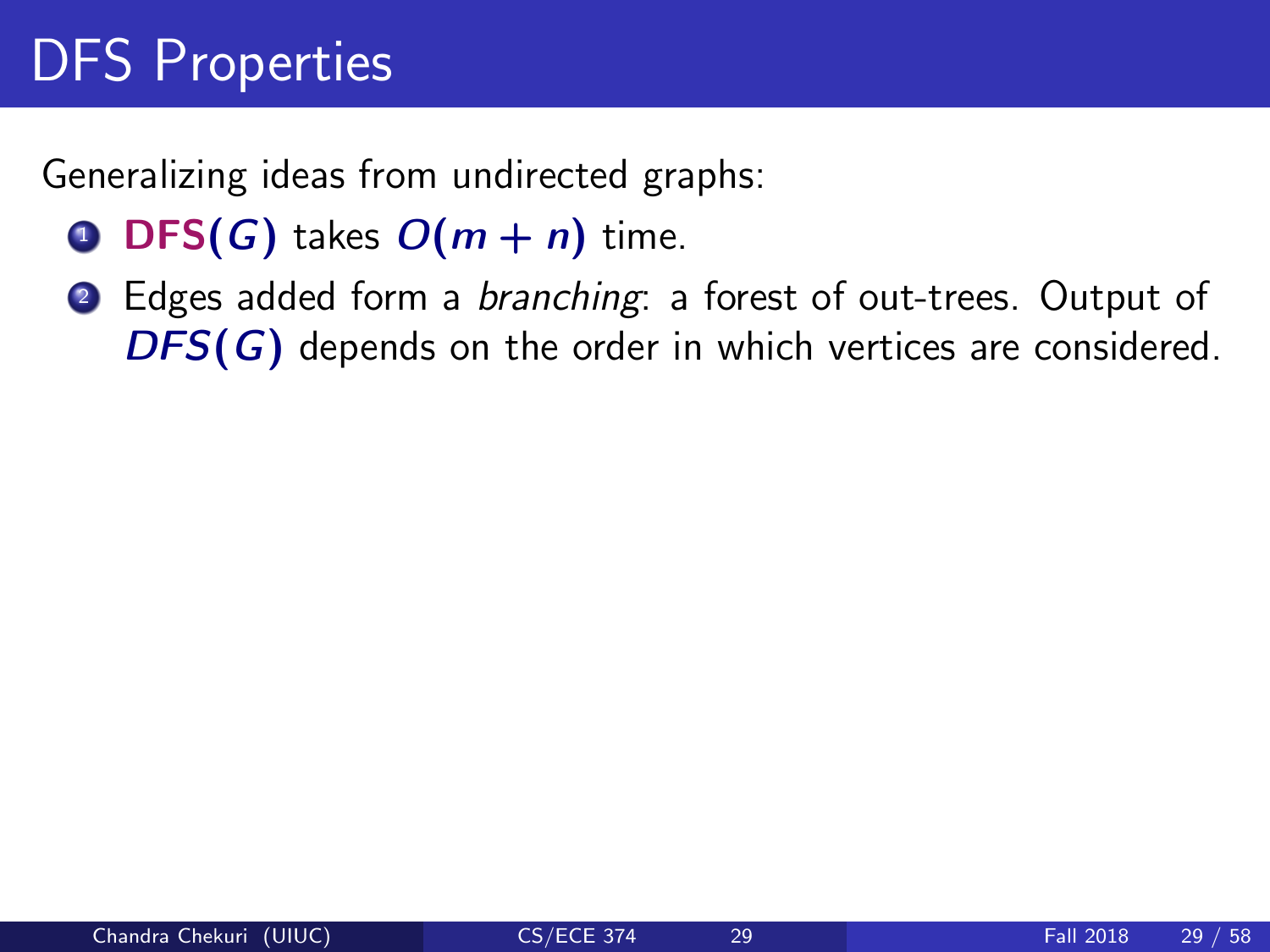Generalizing ideas from undirected graphs:

- **O** DFS(G) takes  $O(m + n)$  time.
- 2 Edges added form a *branching*: a forest of out-trees. Output of  $DFS(G)$  depends on the order in which vertices are considered.
- $\bullet$  If u is the first vertex considered by  $DFS(G)$  then  $DFS(u)$ outputs a directed out-tree  $T$  rooted at  $u$  and a vertex  $v$  is in T if and only if  $v \in \text{rch}(u)$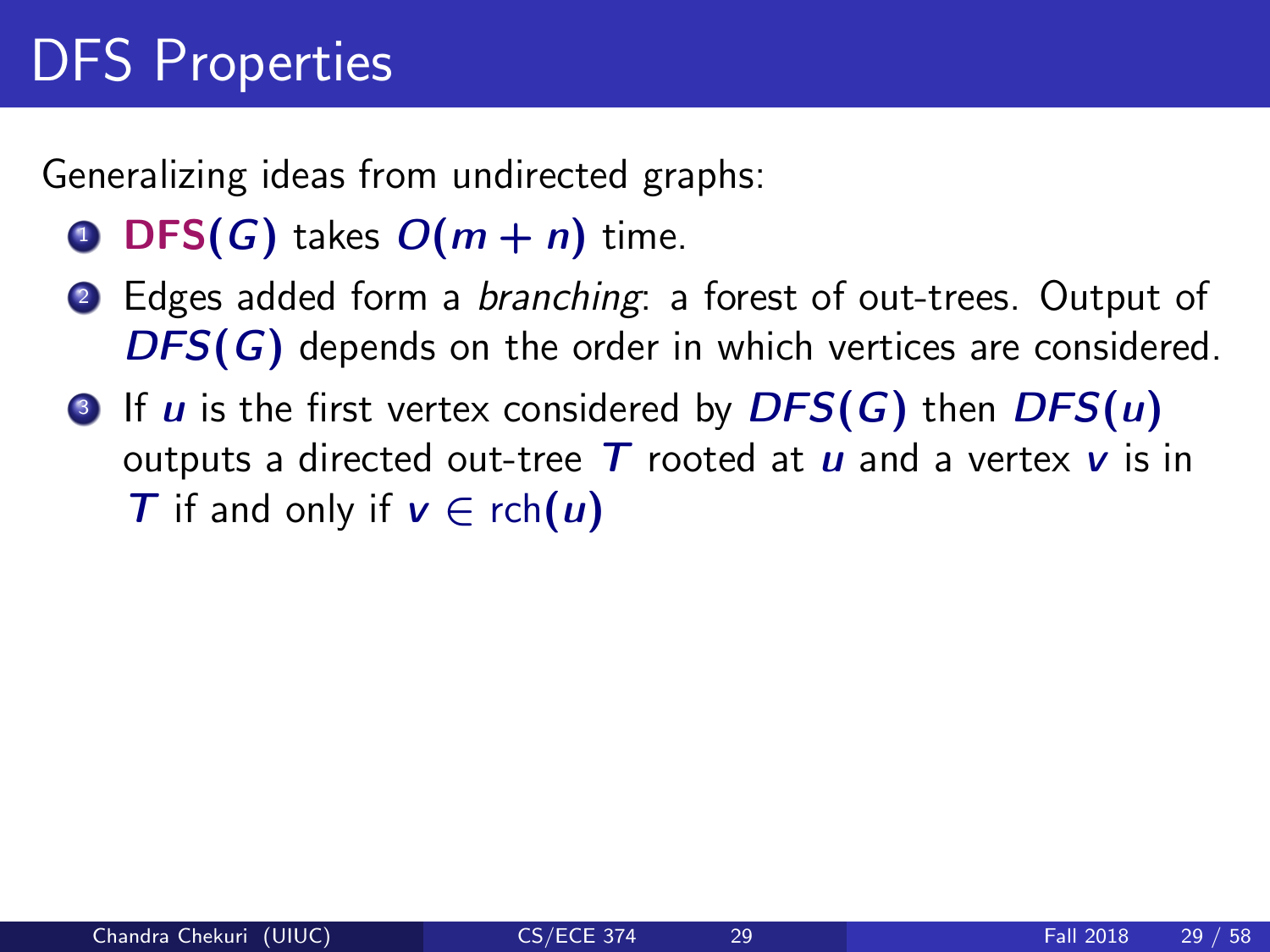Generalizing ideas from undirected graphs:

- **O** DFS(G) takes  $O(m + n)$  time.
- 2 Edges added form a *branching*: a forest of out-trees. Output of DFS(G) depends on the order in which vertices are considered.
- $\bullet$  If u is the first vertex considered by  $DFS(G)$  then  $DFS(u)$ outputs a directed out-tree  $T$  rooted at  $u$  and a vertex  $v$  is in T if and only if  $v \in \text{rch}(u)$
- $\bullet$  For any two vertices x, y the intervals  $[pre(x), post(x)]$  and  $[pre(y), post(y)]$  are either disjoint or one is contained in the other.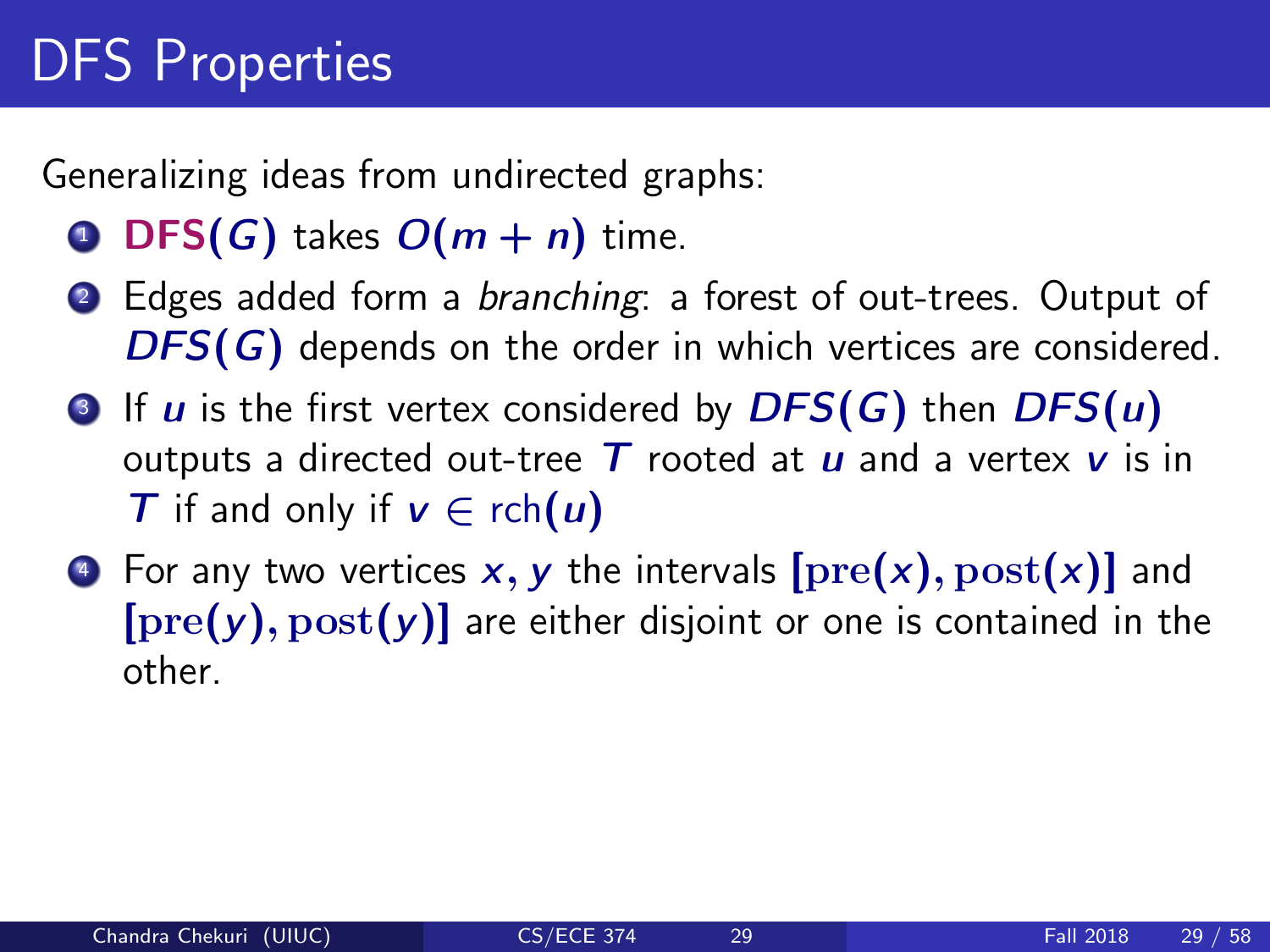Generalizing ideas from undirected graphs:

- **O** DFS(G) takes  $O(m + n)$  time.
- 2 Edges added form a *branching*: a forest of out-trees. Output of DFS(G) depends on the order in which vertices are considered.
- $\bullet$  If u is the first vertex considered by  $DFS(G)$  then  $DFS(u)$ outputs a directed out-tree  $T$  rooted at  $u$  and a vertex  $v$  is in T if and only if  $v \in \text{rch}(u)$
- $\bullet$  For any two vertices x, y the intervals  $[pre(x), post(x)]$  and  $[pre(y), post(y)]$  are either disjoint or one is contained in the other.

Note: Not obvious whether  $DFS(G)$  is useful in dir graphs but it is.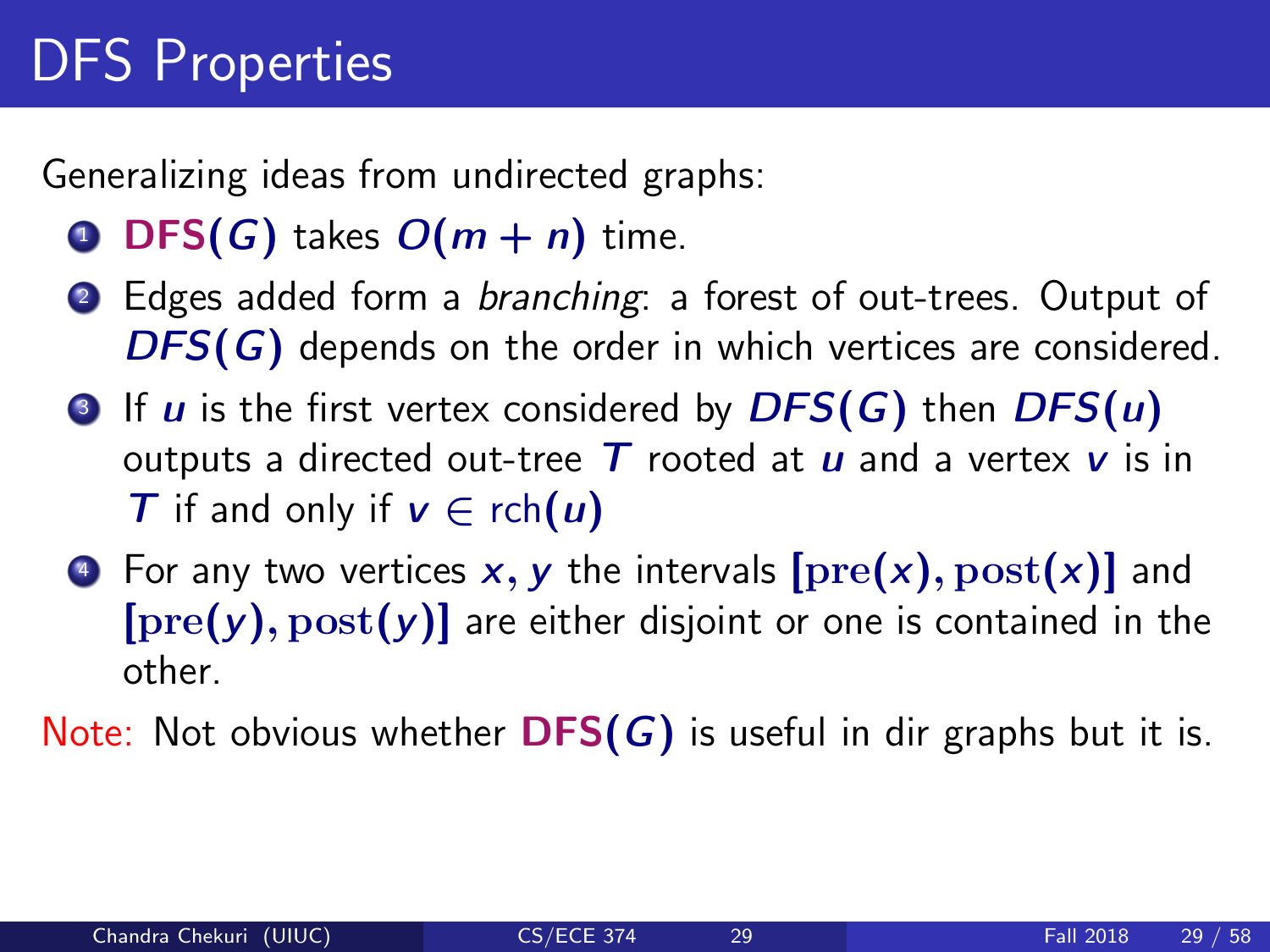## DFS Tree

Edges of  $G$  can be classified with respect to the DFS tree  $T$  as:

- **1** Tree edges that belong to  $T$
- 2 A forward edge is a non-tree edges  $(x, y)$  such that  $pre(x) < pre(y) < post(y) < post(x)$ .
- $\bullet$  A backward edge is a non-tree edge  $(y, x)$  such that  $pre(x) < pre(y) < post(y) < post(x)$ .
- $\bullet$  A cross edge is a non-tree edges  $(x, y)$  such that the intervals  $[pre(x), post(x)]$  and  $[pre(y), post(y)]$  are disjoint.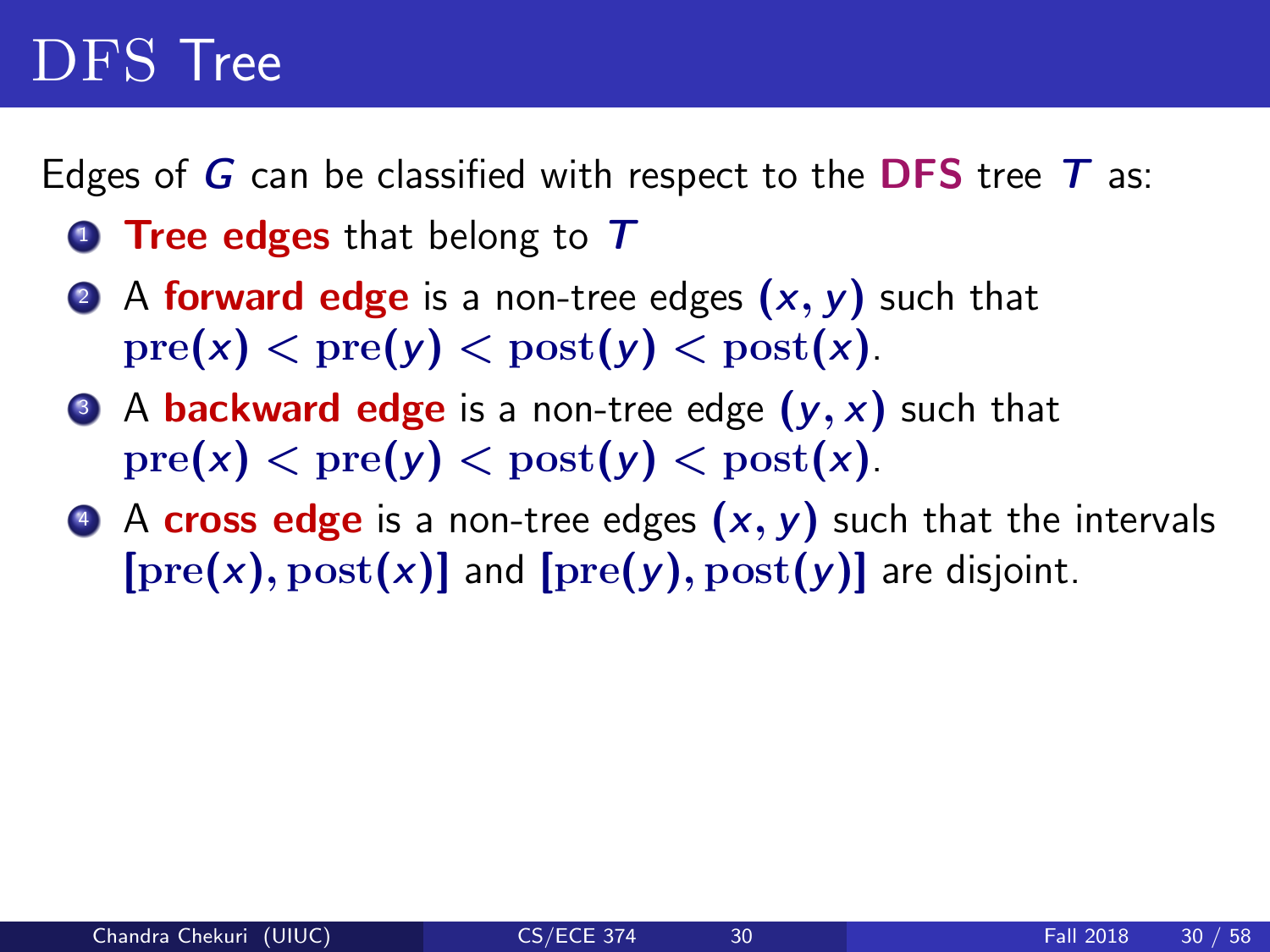## Types of Edges

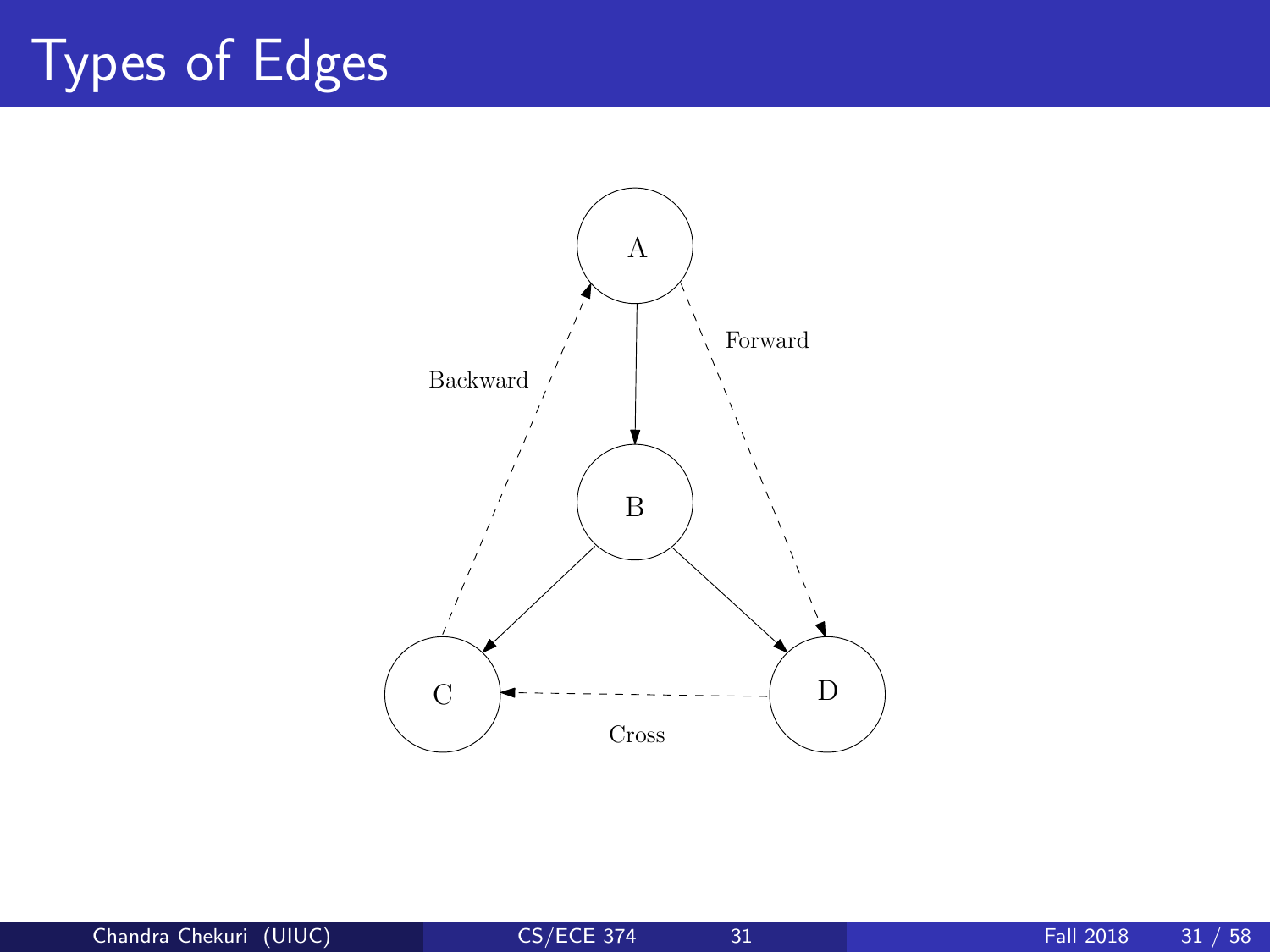## Cycles in graphs

**Question:** Given an *undirected* graph how do we check whether it has a cycle and output one if it has one?

**Question:** Given an *directed* graph how do we check whether it has a cycle and output one if it has one?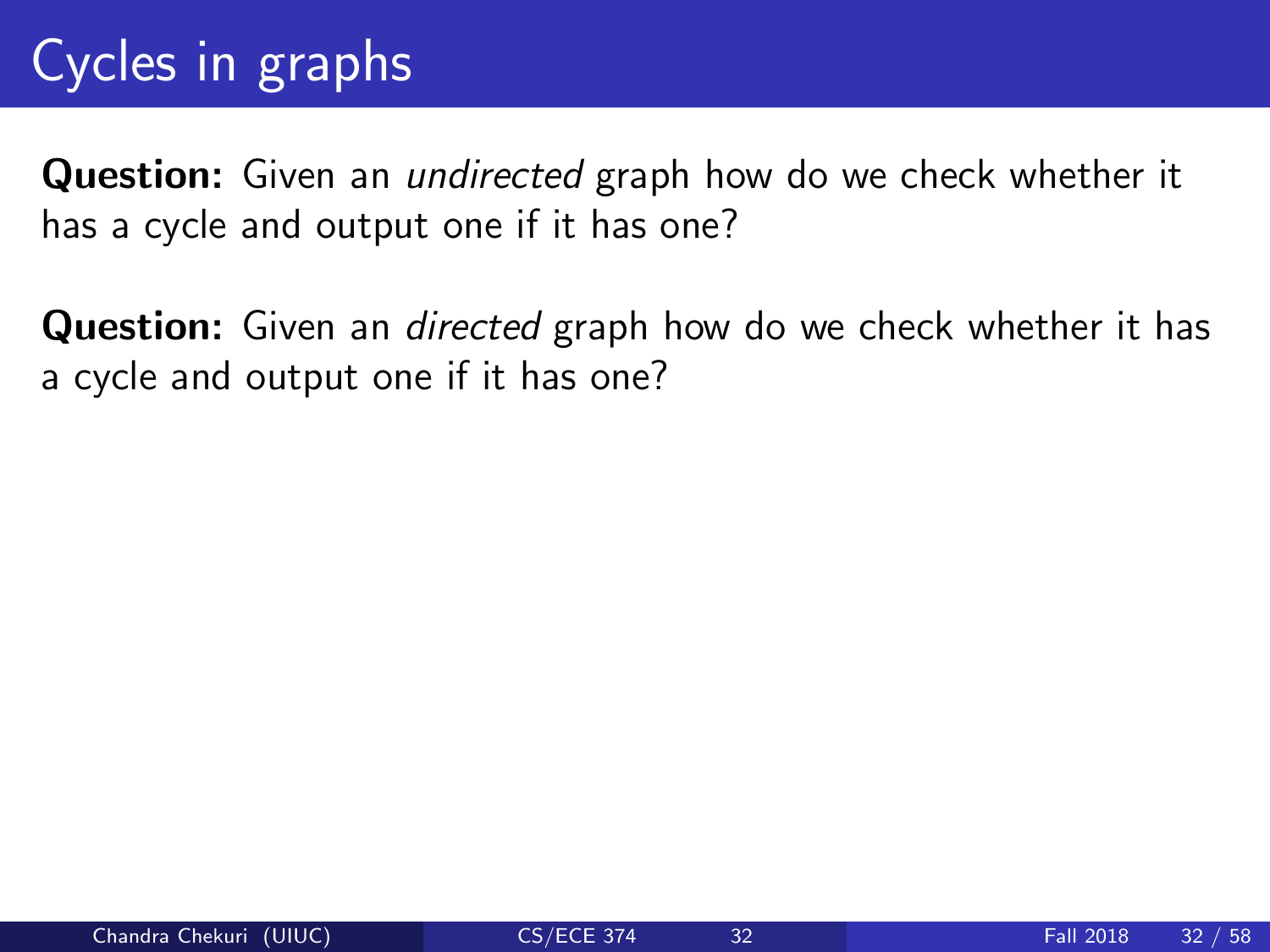### Using DFS... to check for Acylicity and compute Topological Ordering

#### Question

Given G, is it a DAG? If it is, generate a topological sort. Else output a cycle  $C$ .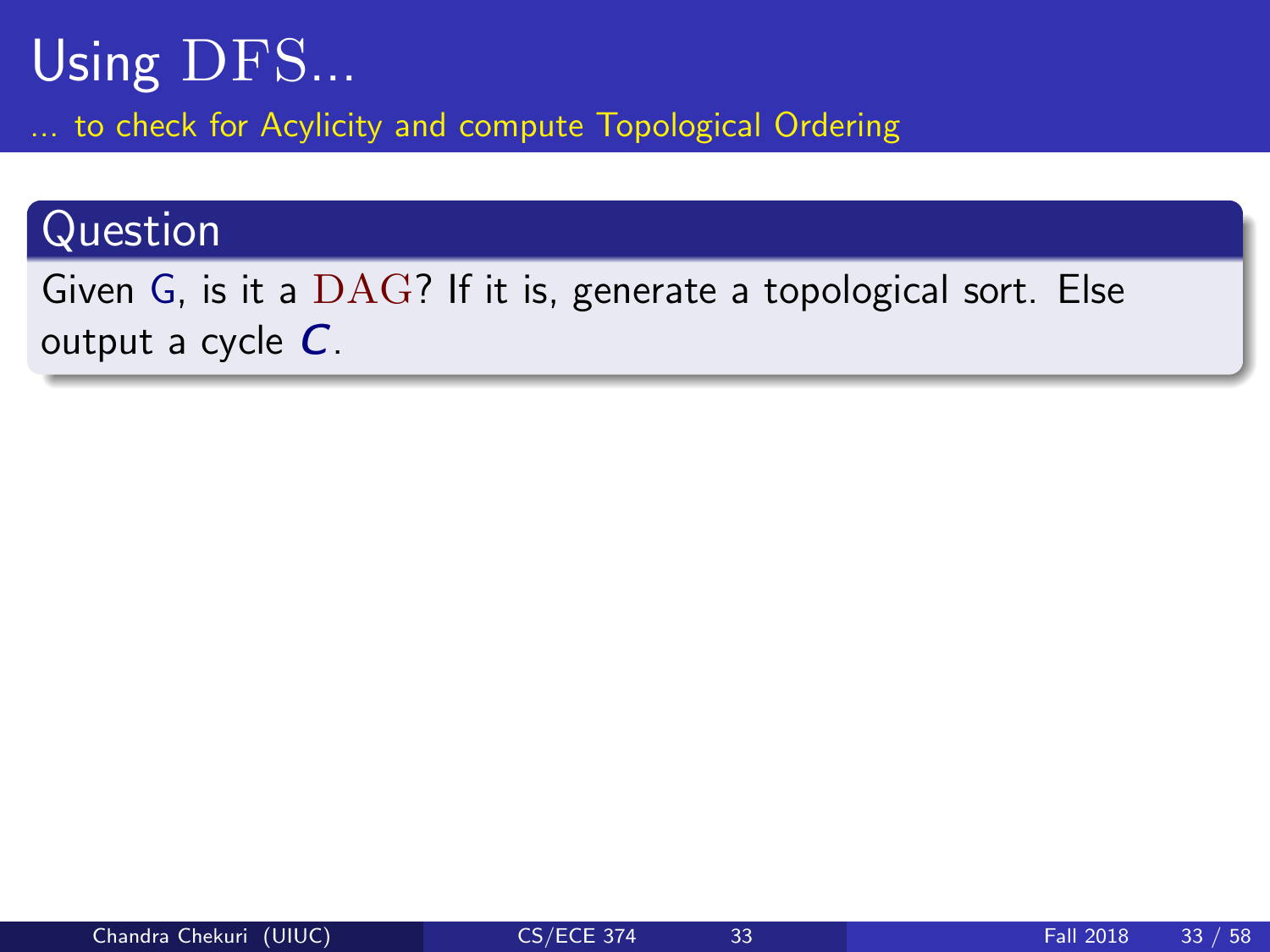### Using DFS... to check for Acylicity and compute Topological Ordering

#### Question

Given G, is it a DAG? If it is, generate a topological sort. Else output a cycle  $C$ .

DFS based algorithm:

- $\bullet$  Compute DFS( $G$ )
- **2** If there is a back edge  $e = (v, u)$  then G is not a DAG. Output cyclce C formed by path from  $u$  to  $v$  in T plus edge  $(v, u)$ .
- **3** Otherwise output nodes in decreasing post-visit order. Note: no need to sort,  $DFS(G)$  can output nodes in this order.

#### Algorithm runs in  $O(n + m)$  time.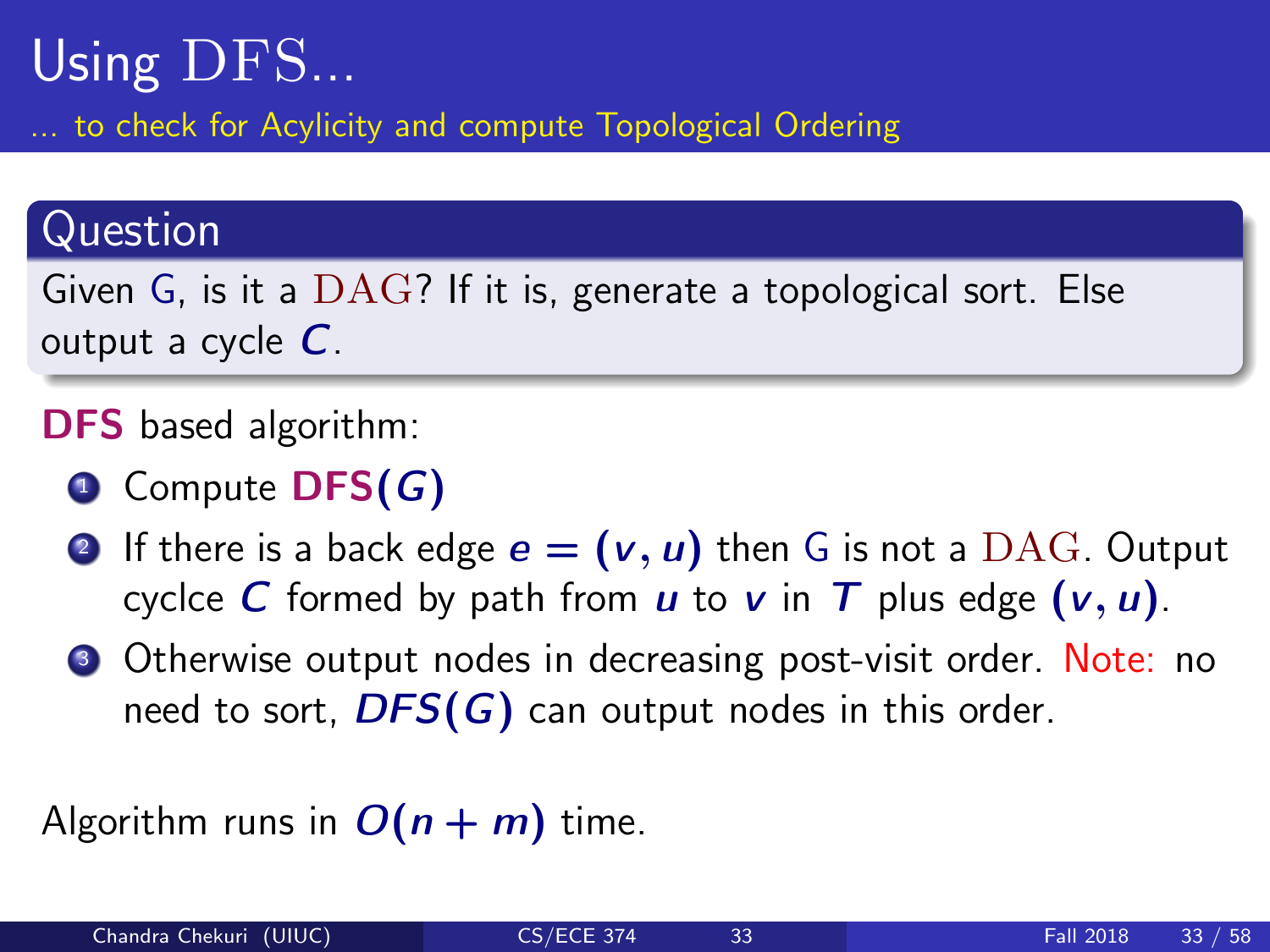### Using DFS... to check for Acylicity and compute Topological Ordering

#### Question

Given G, is it a DAG? If it is, generate a topological sort. Else output a cycle  $C$ .

DFS based algorithm:

- $\bullet$  Compute DFS( $G$ )
- **2** If there is a back edge  $e = (v, u)$  then G is not a DAG. Output cyclce C formed by path from u to v in T plus edge  $(v, u)$ .
- **3** Otherwise output nodes in decreasing post-visit order. Note: no need to sort,  $DFS(G)$  can output nodes in this order.
- Algorithm runs in  $O(n + m)$  time.

Correctness is not so obvious. See next two propositions.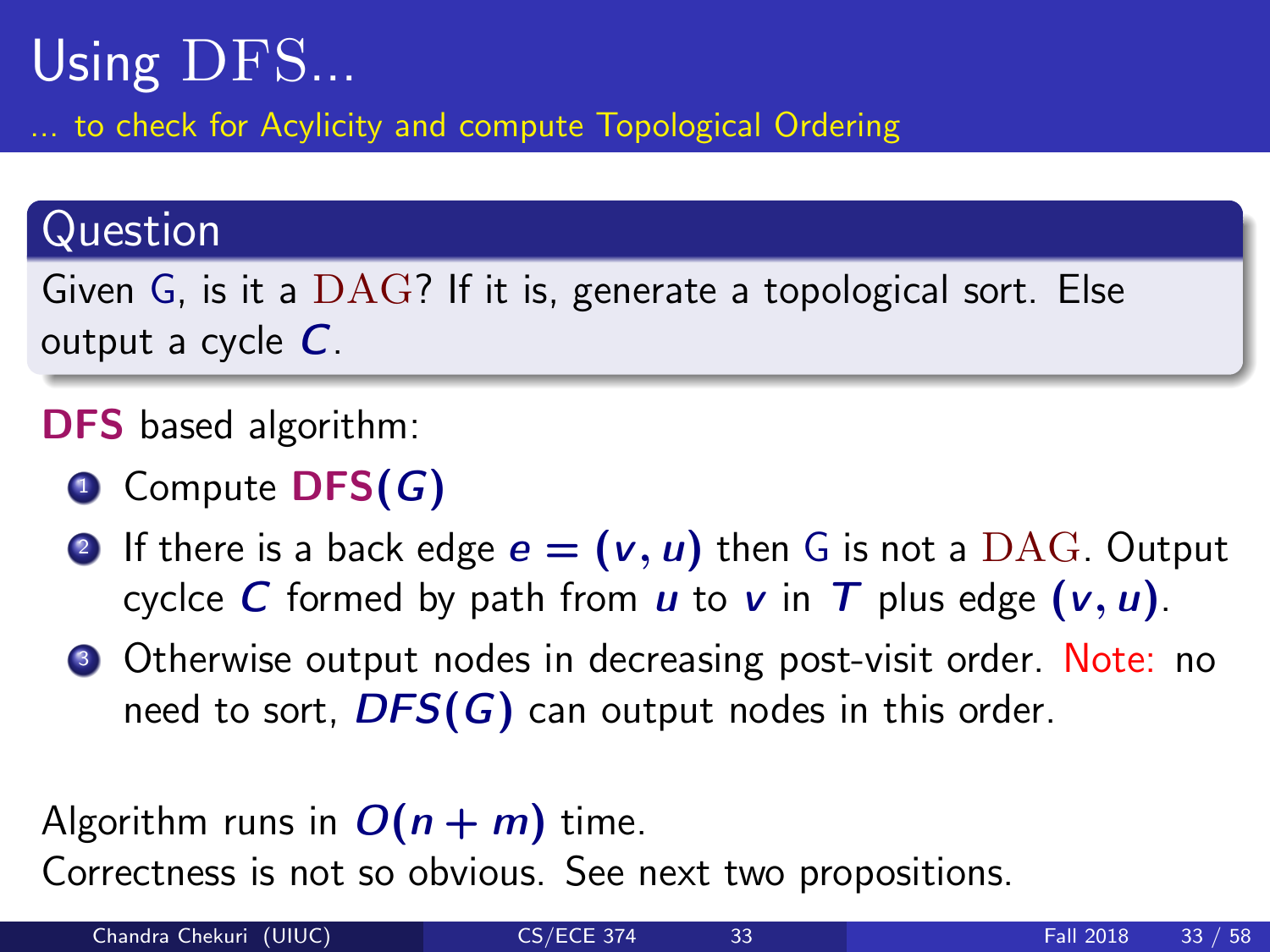## Back edge and Cycles

#### Proposition

G has a cycle iff there is a back-edge in  $DFS(G)$ .

#### Proof.

If:  $(u, v)$  is a back edge implies there is a cycle C consisting of the path from  $v$  to  $u$  in DFS search tree and the edge  $(u, v)$ .

Only if: Suppose there is a cycle  $C = v_1 \rightarrow v_2 \rightarrow \ldots \rightarrow v_k \rightarrow v_1$ . Let  $v_i$  be first node in  $C$  visited in DFS. All other nodes in  $C$  are descendants of  $v_i$  since they are reachable from  $v_i$ .

Therefore,  $(v_{i-1}, v_i)$  (or  $(v_k, v_1)$  if  $i = 1$ ) is a back edge.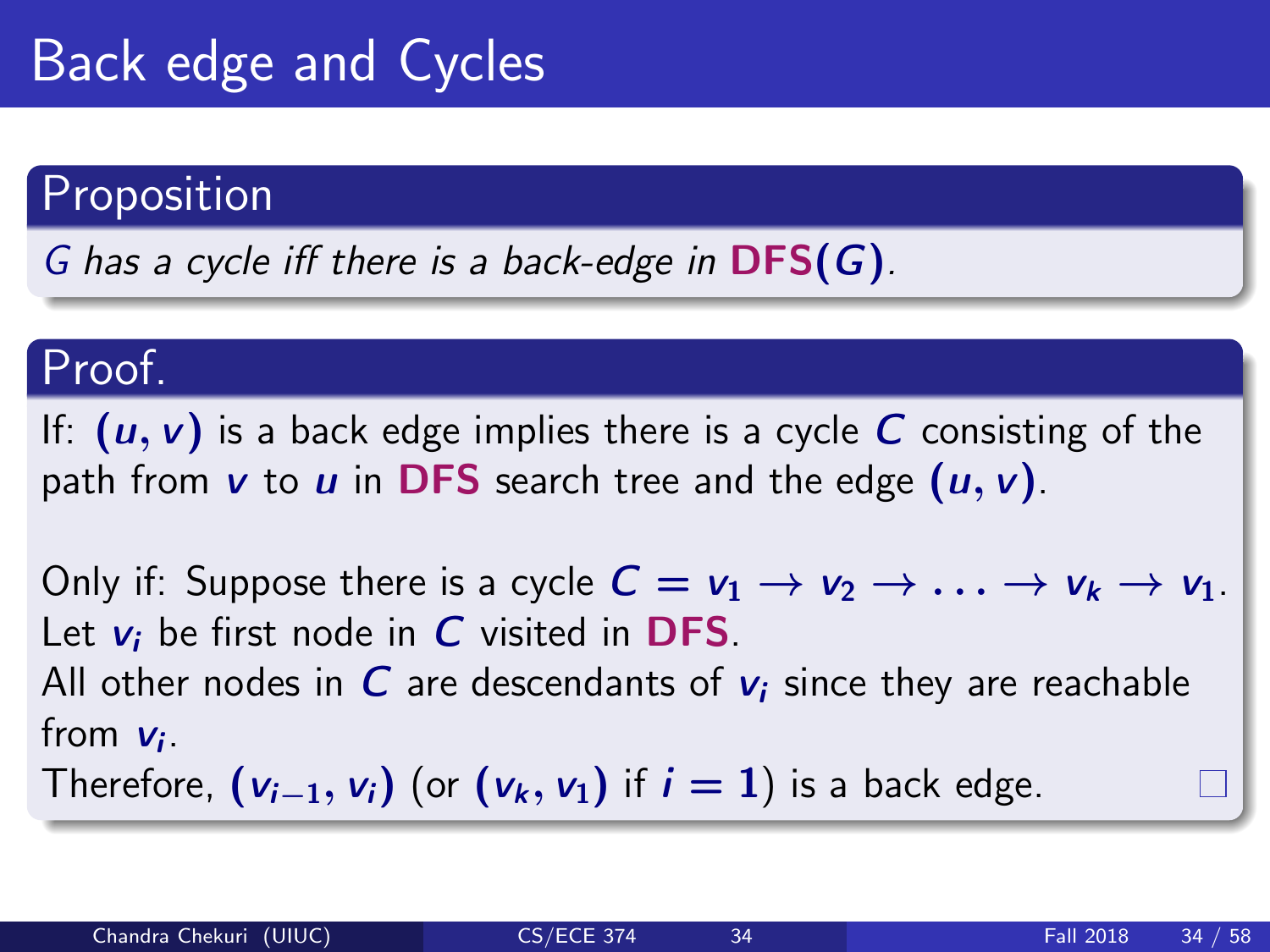## Proof

#### Proposition

If G is a DAG and  $post(v) > post(u)$ , then  $(u, v)$  is not in G.

#### Proof.

Assume  $post(v) > post(u)$  and  $(u, v)$  is an edge in G. We derive a contradiction. One of two cases holds from DFS property.

- Case 1:  $[pre(u), post(u)]$  is contained in  $[pre(v), post(v)]$ . Implies that  $u$  is explored during  $DFS(v)$  and hence is a descendent of  $v$ . Edge  $(u, v)$  implies a cycle in G but G is assumed to be DAG!
- Case 2:  $[pre(u), post(u)]$  is disjoint from  $[pre(v), post(v)]$ . This cannot happen since  $v$  would be explored from  $u$ .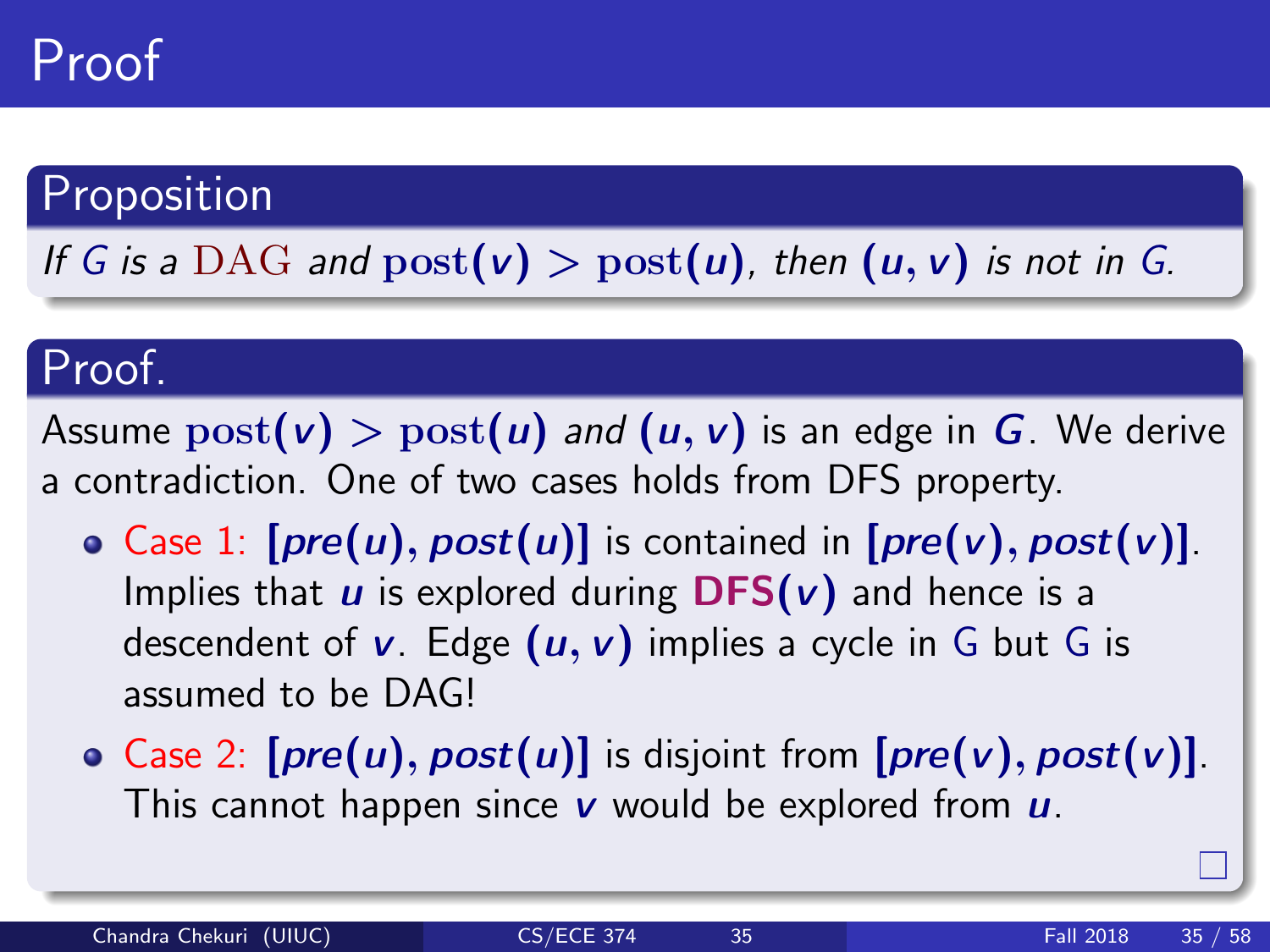## Example

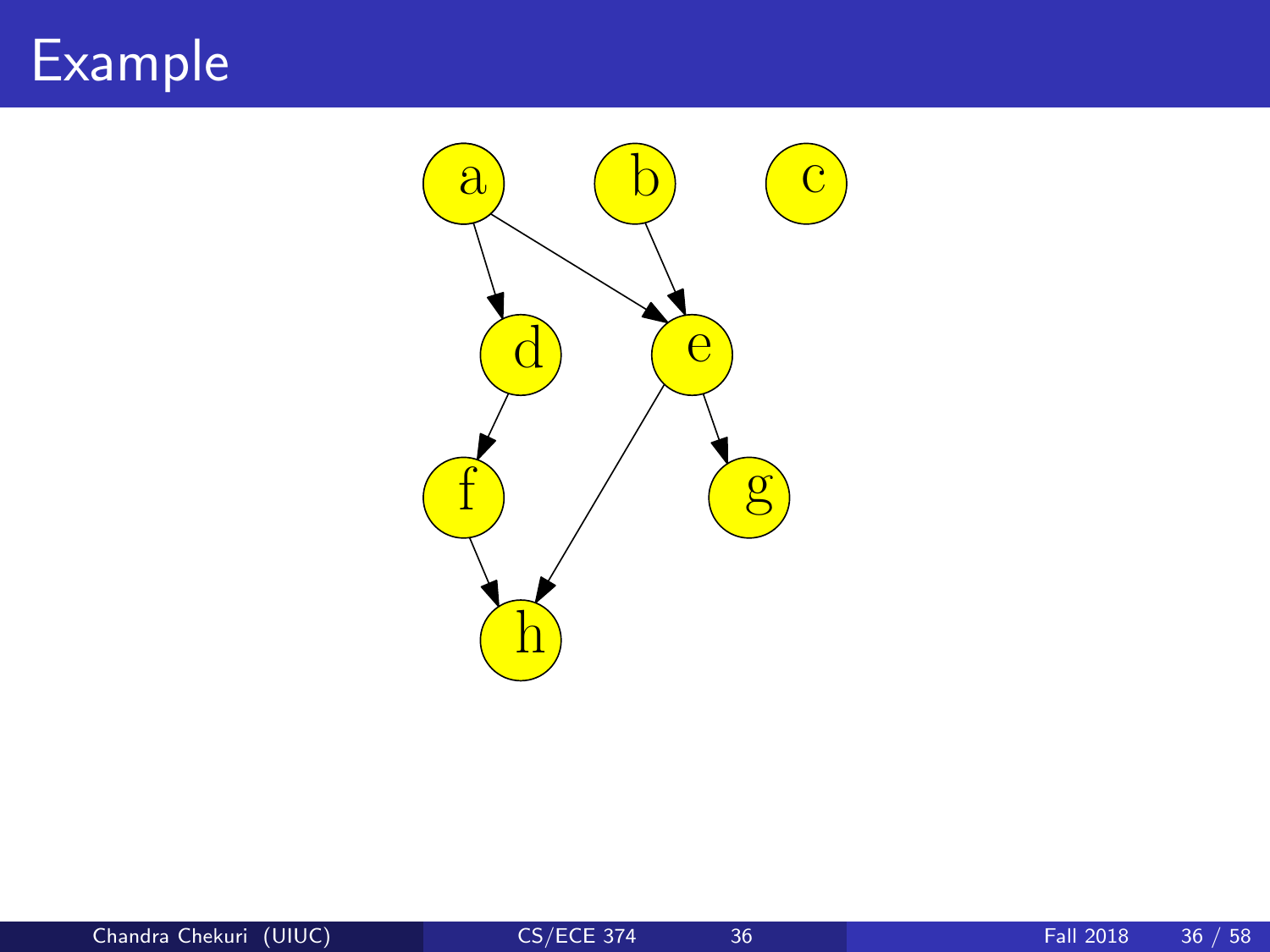# Part III

<span id="page-49-0"></span>[Linear time algorithm for finding all](#page-49-0) [strong connected components of a](#page-49-0) [directed graph](#page-49-0)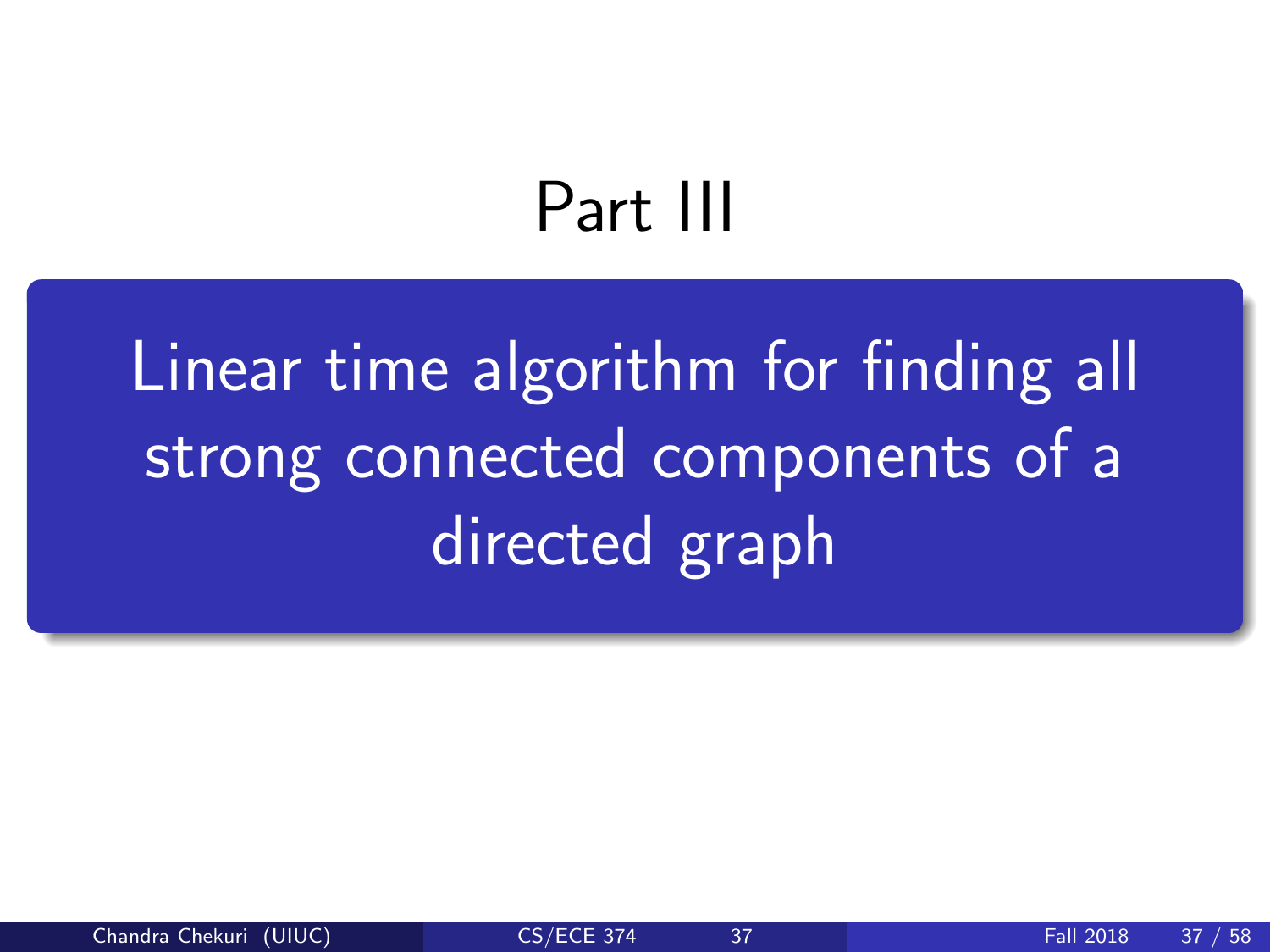## Finding all SCCs of a Directed Graph

#### Problem

Given a directed graph  $G = (V, E)$ , output all its strong connected components.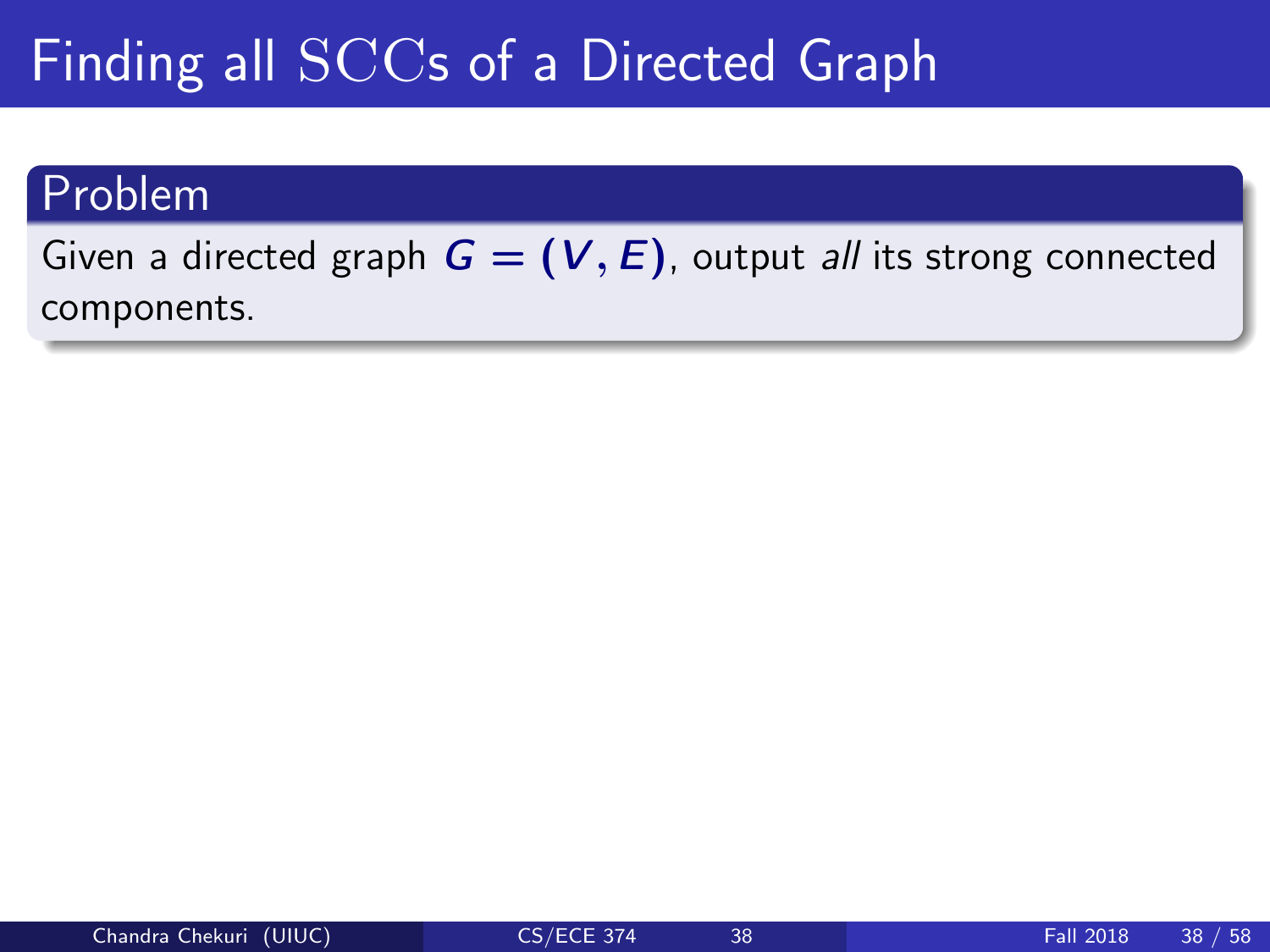## Finding all SCCs of a Directed Graph

#### Problem

Given a directed graph  $G = (V, E)$ , output all its strong connected components.

Straightforward algorithm:

Mark all vertices in  $V$  as not visited. for each vertex  $u \in V$  not visited yet do find  $SCC(G, u)$  the strong component of  $u$ : Compute  $rch(G, u)$  using  $DFS(G, u)$ Compute  ${\mathsf{rch}}(\bm{G}^{\rm rev},\bm{u})$  using  $\bm{DFS}(\bm{G}^{\rm rev},\bm{u})$  $\operatorname{SCC}(\bm{G}, \bm{u}) \Leftarrow \operatorname{rch}(\bm{G}, \bm{u}) \cap \operatorname{rch}(\bm{G}^{\operatorname{rev}}, \bm{u})$  $\forall u \in \text{SCC}(G, u)$ : Mark u as visited.

Running time:  $O(n(n+m))$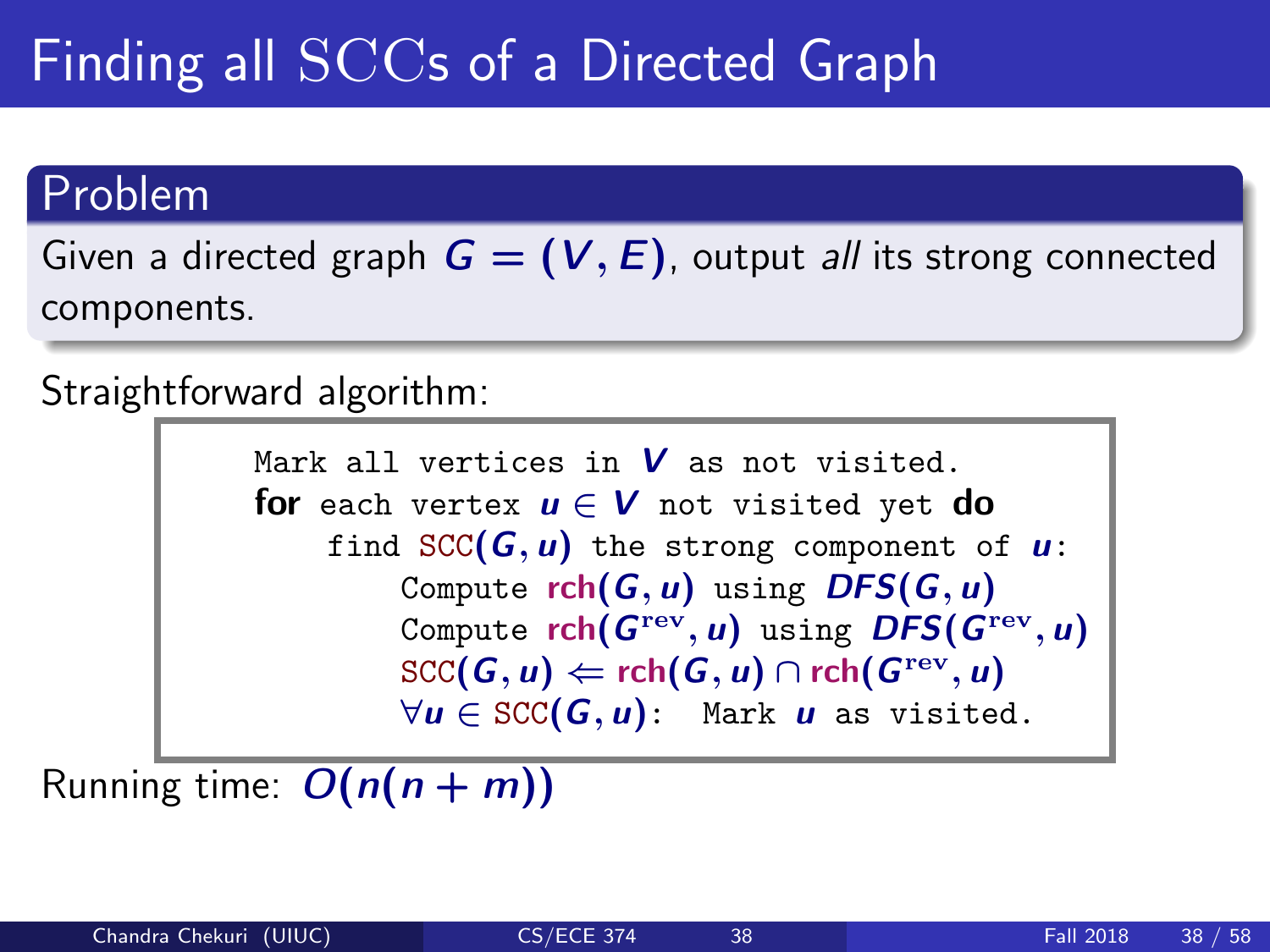## Finding all SCCs of a Directed Graph

#### Problem

Given a directed graph  $G = (V, E)$ , output all its strong connected components.

Straightforward algorithm:

Mark all vertices in  $V$  as not visited. for each vertex  $u \in V$  not visited yet do find  $SCC(G, u)$  the strong component of  $u$ : Compute  $rch(G, u)$  using  $DFS(G, u)$ Compute  ${\mathsf{rch}}(\bm{G}^{\rm rev},\bm{u})$  using  $\bm{DFS}(\bm{G}^{\rm rev},\bm{u})$  $\operatorname{SCC}(\bm{G}, \bm{u}) \Leftarrow \operatorname{rch}(\bm{G}, \bm{u}) \cap \operatorname{rch}(\bm{G}^{\operatorname{rev}}, \bm{u})$  $\forall u \in \text{SCC}(G, u)$ : Mark u as visited.

Running time:  $O(n(n+m))$ Is there an  $O(n + m)$  time algorithm?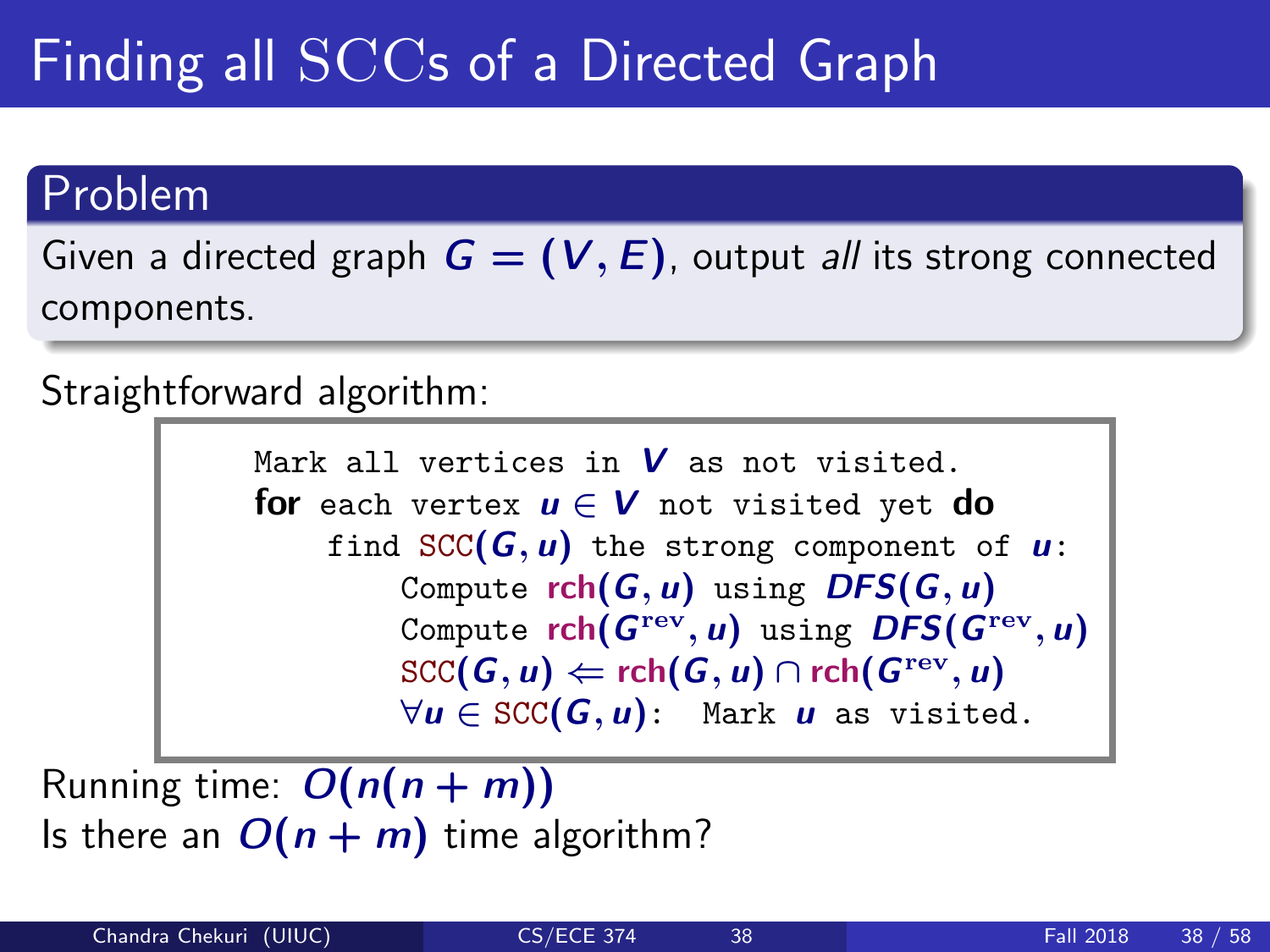## Structure of a Directed Graph





Graph of SCCs G<sup>SCC</sup>

Graph G

### Reminder

 $\mathsf{G}^{\text{SCC}}$  is created by collapsing every strong connected component to a single vertex.

### Proposition

For a directed graph G, its meta-graph  $G^{\rm SCC}$  is a  $\rm DAG.$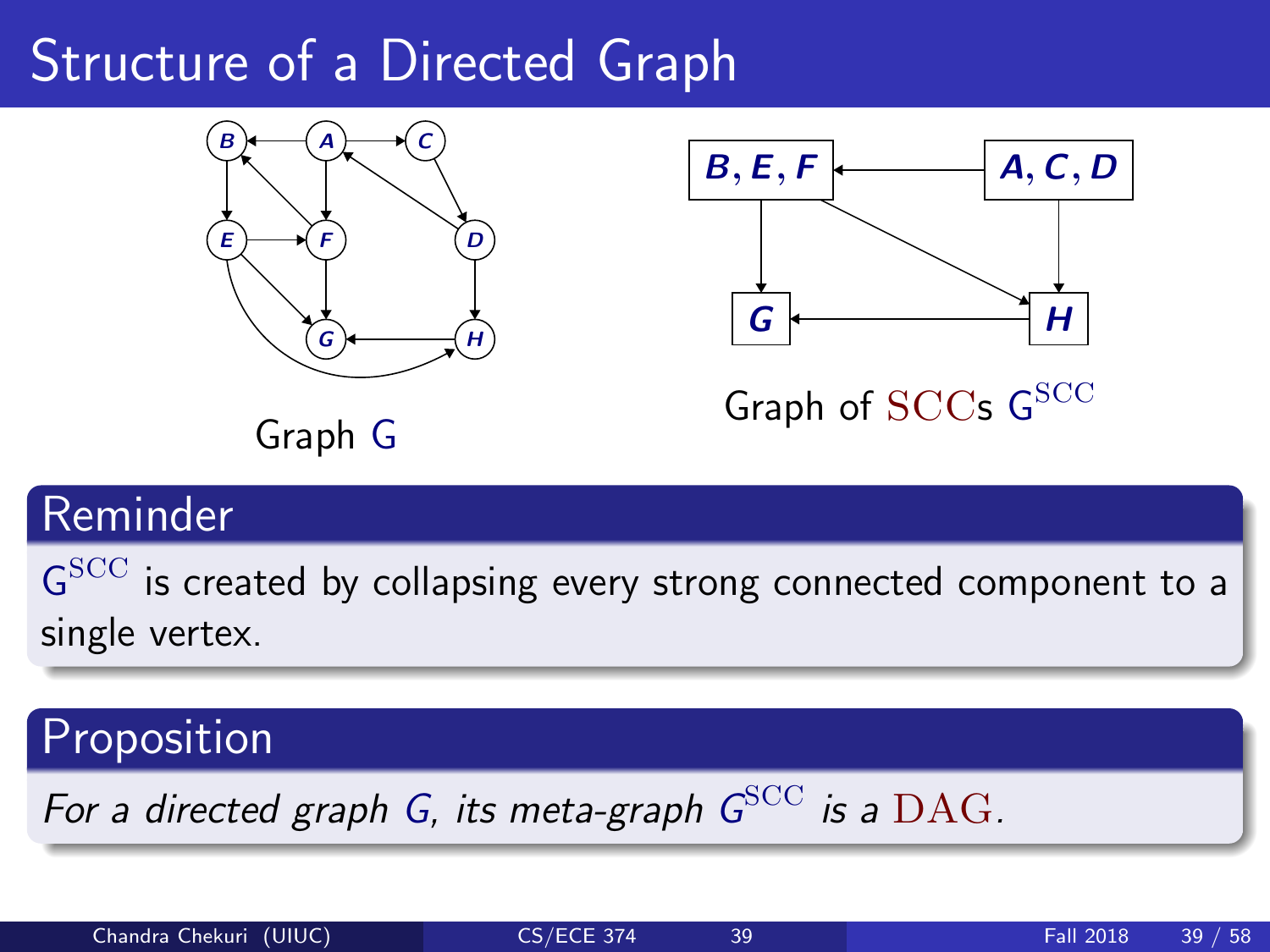#### Wishful Thinking Algorithm

- $\bullet$  Let  $\pmb{u}$  be a vertex in a *sink* SCC of  $\mathsf{G}^{\text{SCC}}$
- Do  $DFS(u)$  to compute  $SCC(u)$
- $\odot$  Remove  $SCC(u)$  and repeat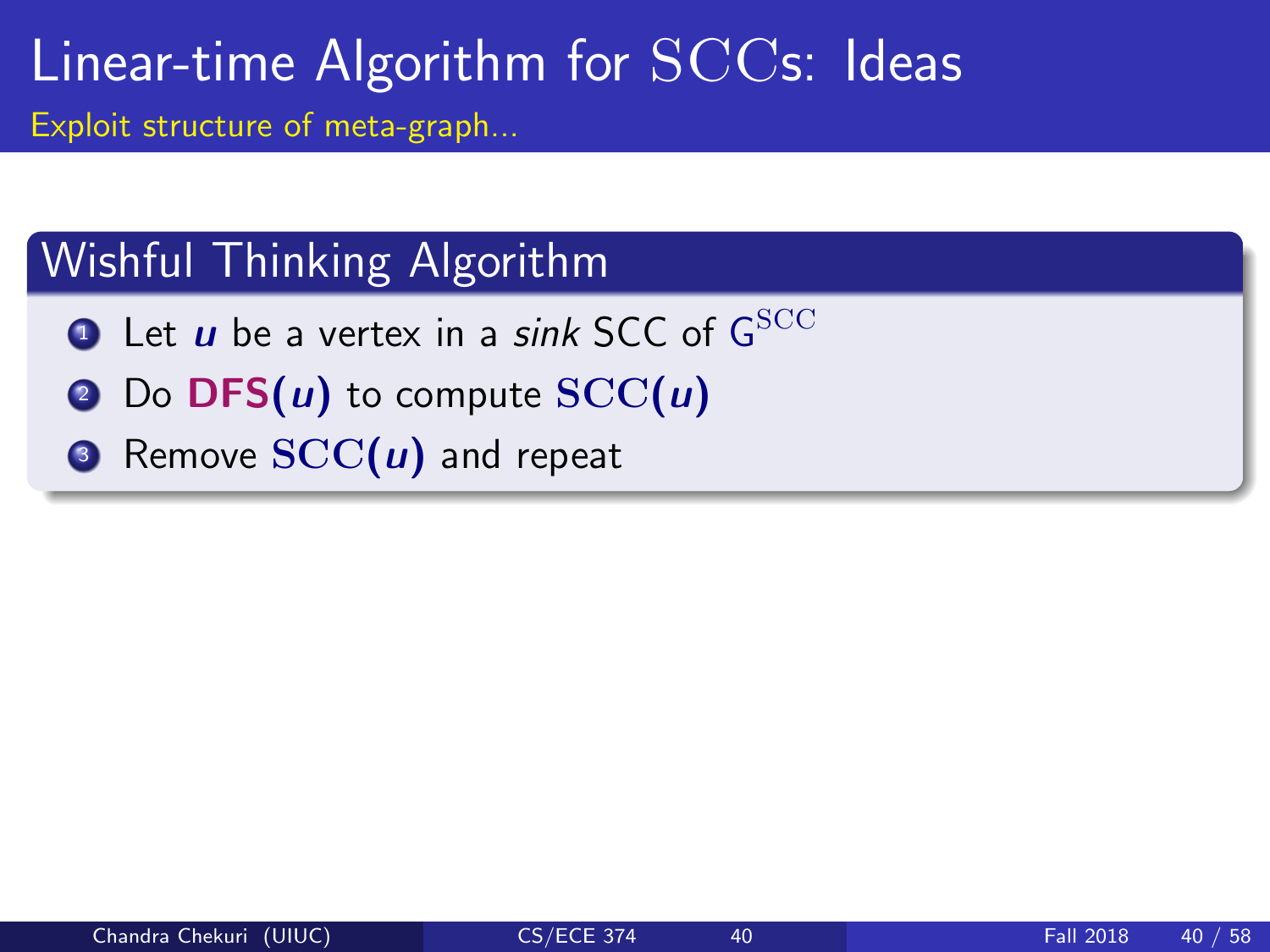### Wishful Thinking Algorithm

- $\bullet$  Let  $\pmb{u}$  be a vertex in a *sink* SCC of  $\mathsf{G}^{\text{SCC}}$
- Do  $\text{DFS}(u)$  to compute  $SCC(u)$
- $\odot$  Remove  $SCC(u)$  and repeat

#### **Justification**

**O** DFS(u) only visits vertices (and edges) in  $SCC(u)$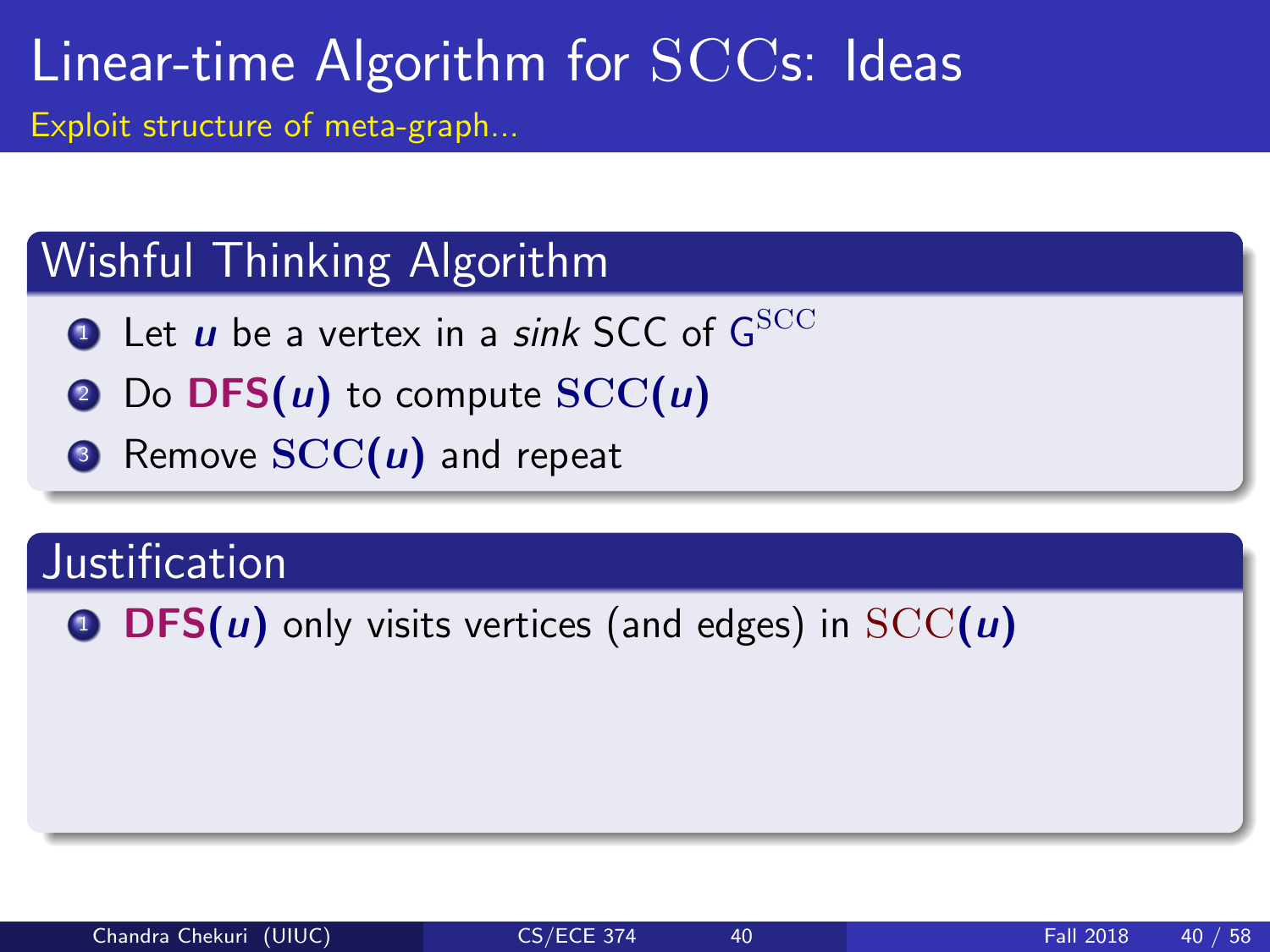### Wishful Thinking Algorithm

- $\bullet$  Let  $\pmb{u}$  be a vertex in a *sink* SCC of  $\mathsf{G}^{\text{SCC}}$
- $\odot$  Do DFS(*u*) to compute  $SCC(u)$
- $\odot$  Remove  $SCC(u)$  and repeat

#### **Justification**

3 4

- **O** DFS(u) only visits vertices (and edges) in  $SCC(u)$
- 2 ... since there are no edges coming out a sink!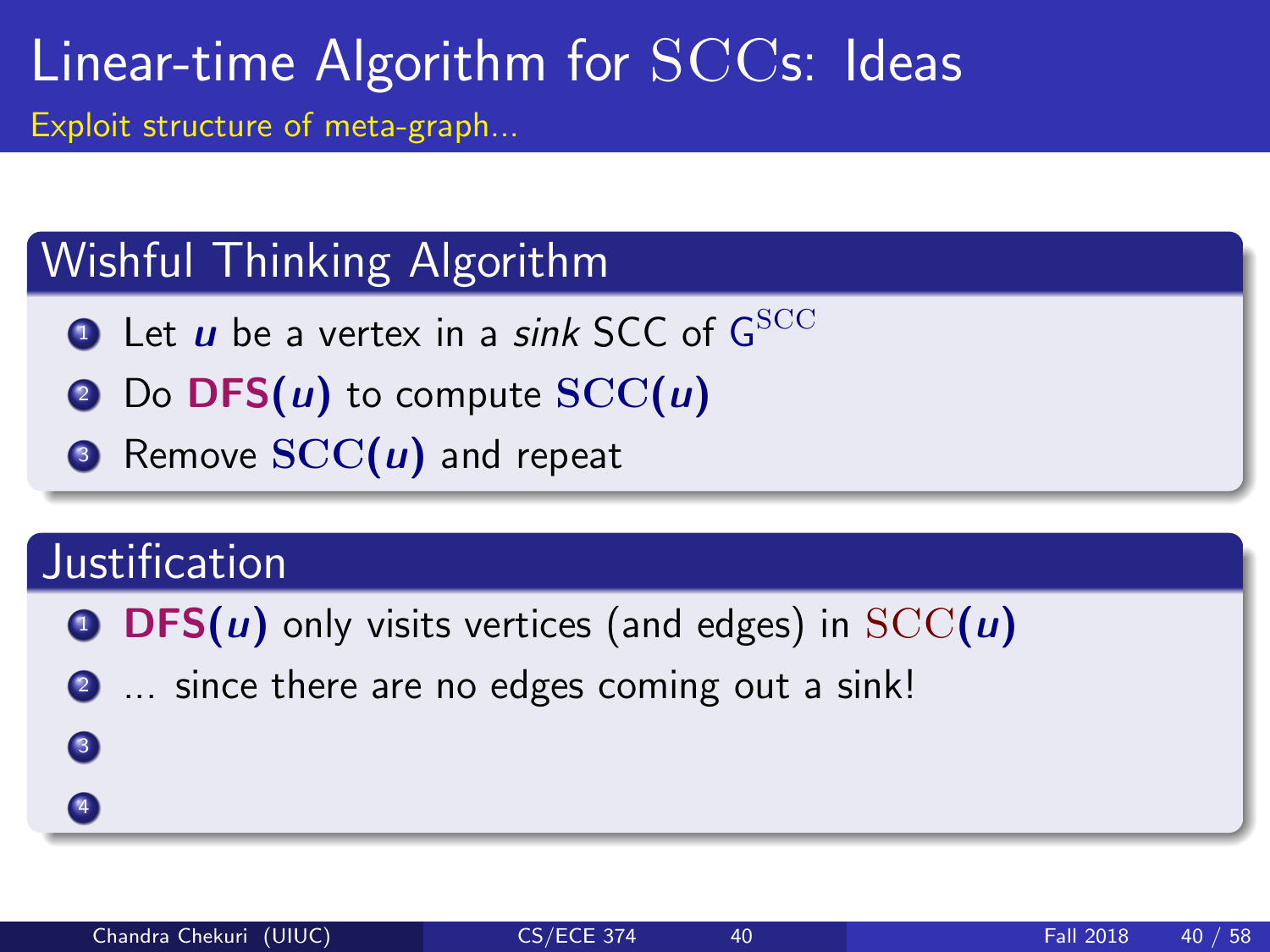### Wishful Thinking Algorithm

- $\bullet$  Let  $\pmb{u}$  be a vertex in a *sink* SCC of  $\mathsf{G}^{\text{SCC}}$
- $\odot$  Do DFS(*u*) to compute  $SCC(u)$
- $\odot$  Remove  $SCC(u)$  and repeat

#### **Justification**

4

- **O** DFS(u) only visits vertices (and edges) in  $SCC(u)$
- 2 ... since there are no edges coming out a sink!
- **DFS(u)** takes time proportional to size of  $SCC(u)$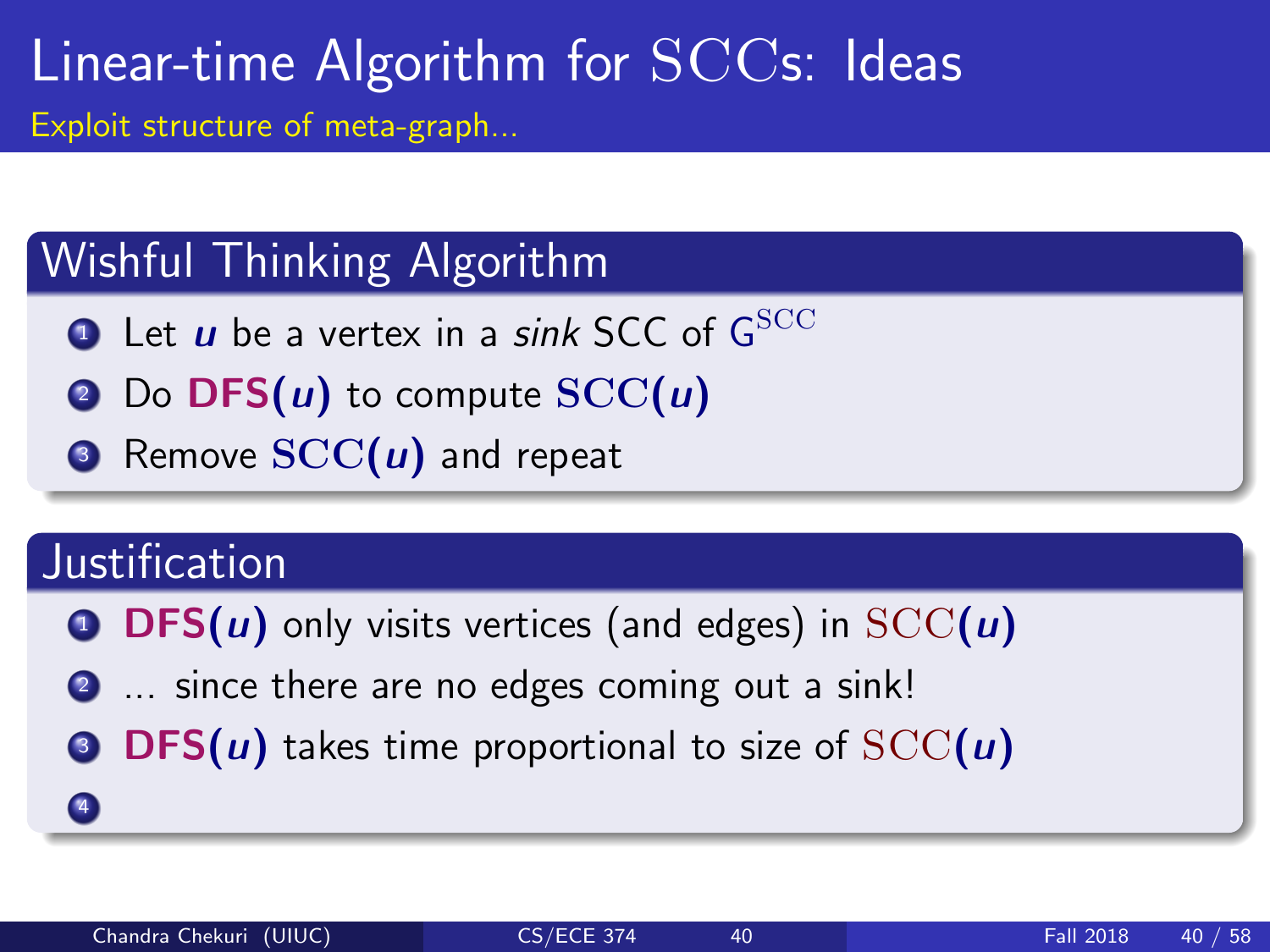### Wishful Thinking Algorithm

- $\bullet$  Let  $\pmb{u}$  be a vertex in a *sink* SCC of  $\mathsf{G}^{\text{SCC}}$
- **2** Do  $\text{DFS}(u)$  to compute  $SCC(u)$
- $\odot$  Remove  $SCC(u)$  and repeat

#### **Justification**

- **O** DFS(u) only visits vertices (and edges) in  $SCC(u)$
- 2 ... since there are no edges coming out a sink!
- **3 DFS(u)** takes time proportional to size of  $SCC(u)$
- $\bullet$  Therefore, total time  $O(n + m)!$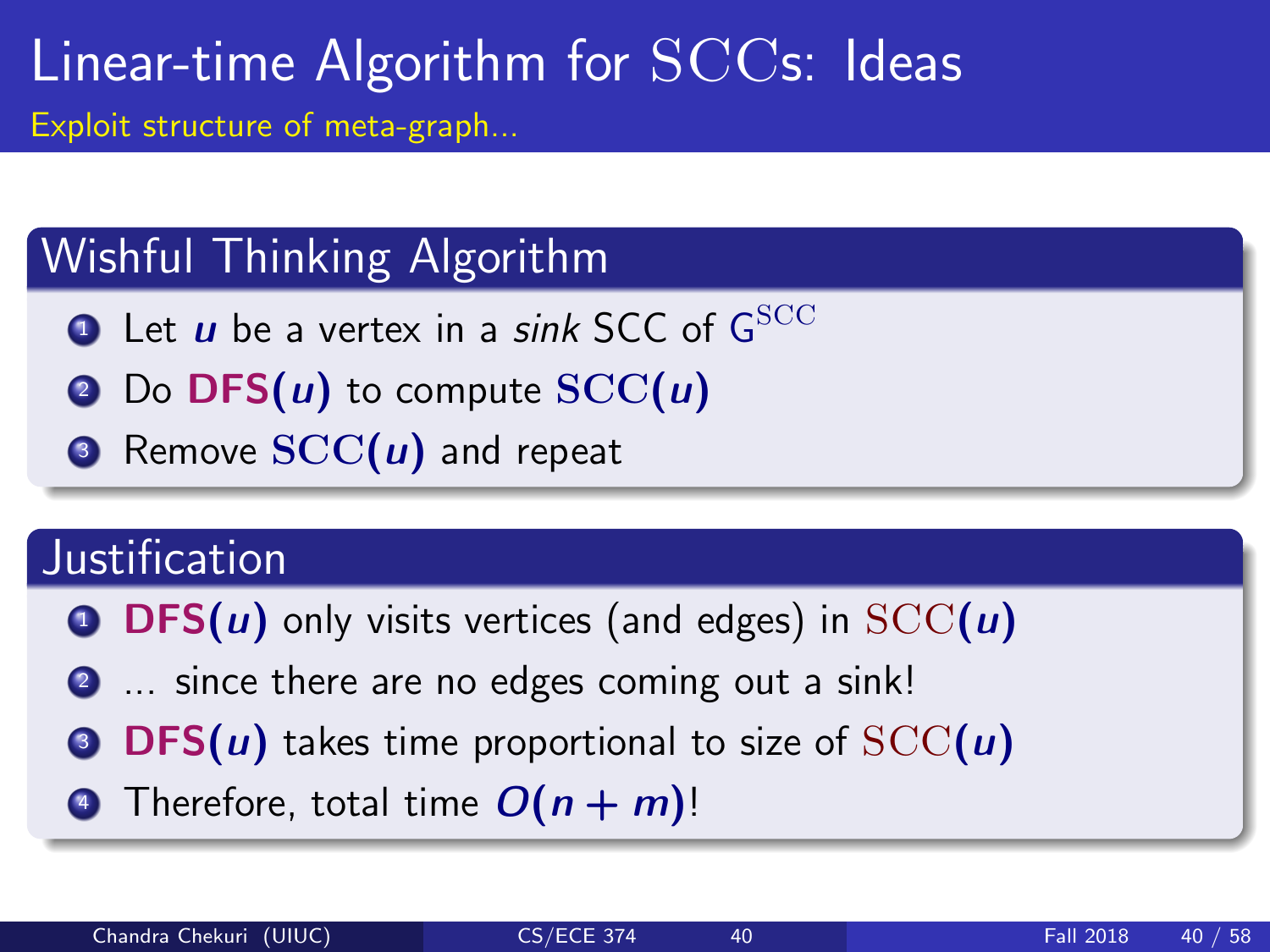## Big Challenge(s)

### How do we find a vertex in a sink  $\mathrm{SCC}$  of  $\mathsf{G}^{\mathrm{SCC}}$ ?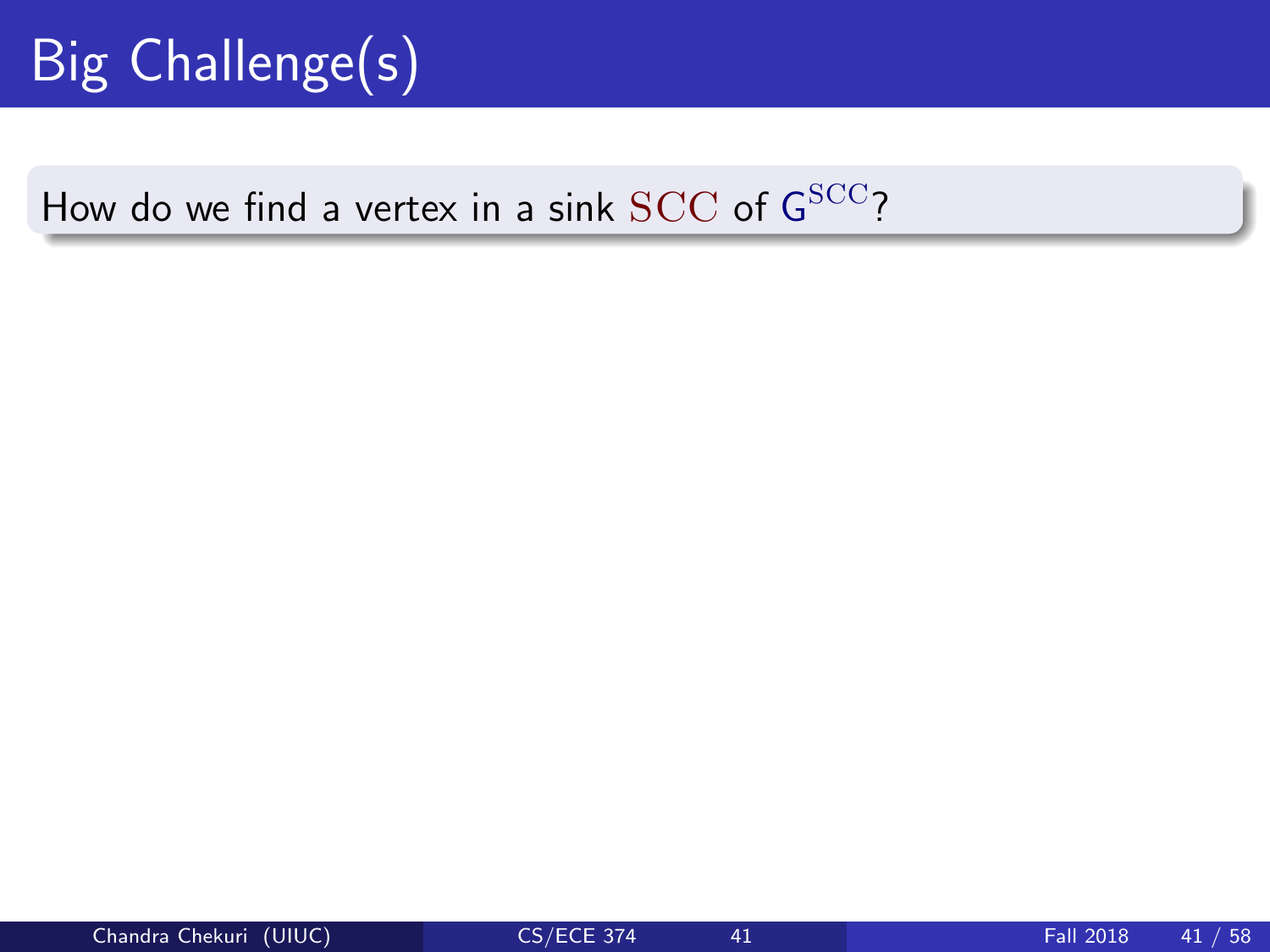## Big Challenge(s)

How do we find a vertex in a sink  $\mathrm{SCC}$  of  $\mathsf{G}^{\mathrm{SCC}}$ ?

Can we obtain an *implicit* topological sort of  ${\sf G}^{\rm SCC}$  without computing  $\mathsf{G}^{\rm SCC}$ ?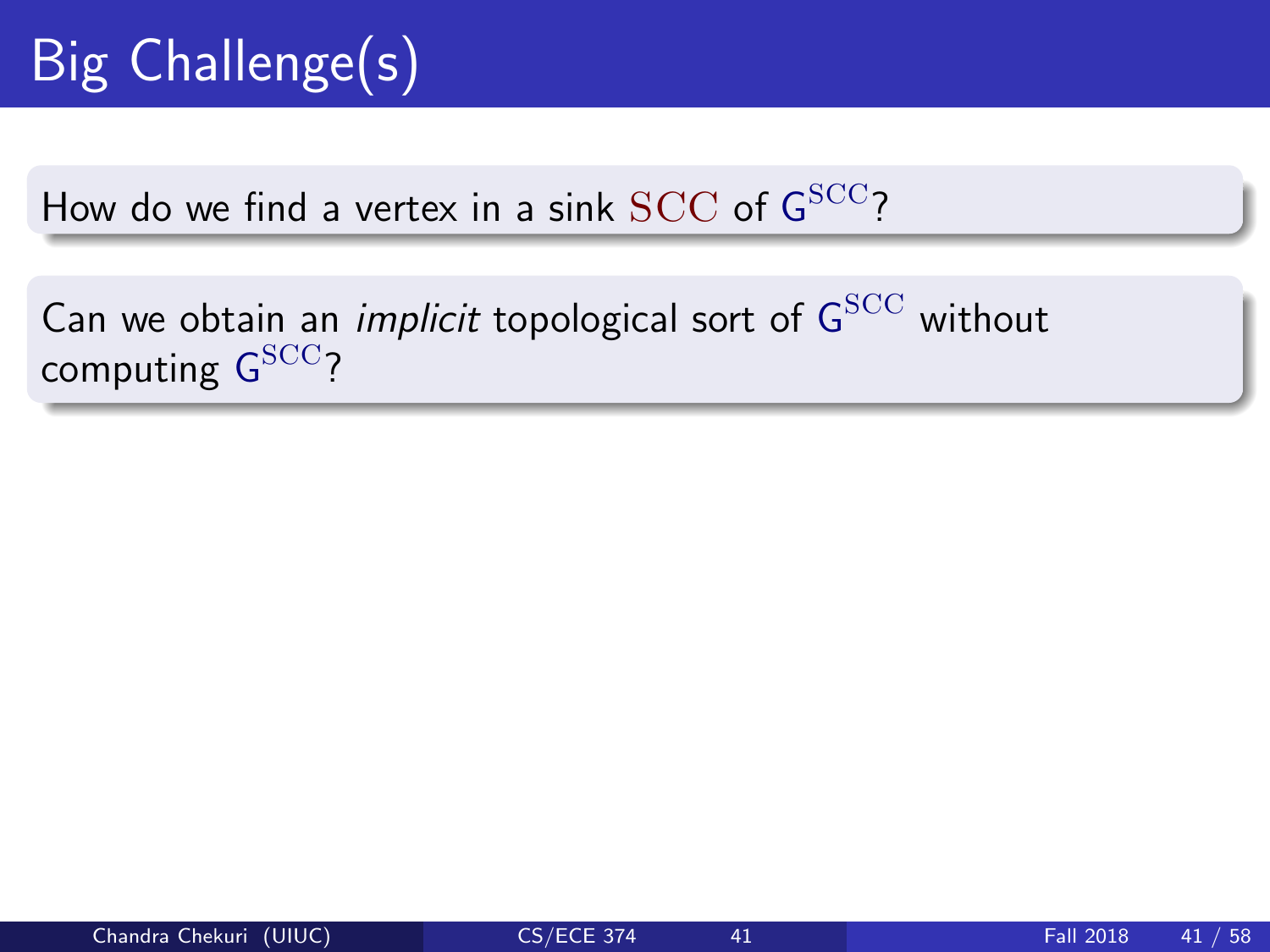How do we find a vertex in a sink  $\mathrm{SCC}$  of  $\mathsf{G}^{\mathrm{SCC}}$ ?

Can we obtain an *implicit* topological sort of  ${\sf G}^{\rm SCC}$  without computing  $\mathsf{G}^{\rm SCC}$ ?

Answer: DFS(G) gives some information!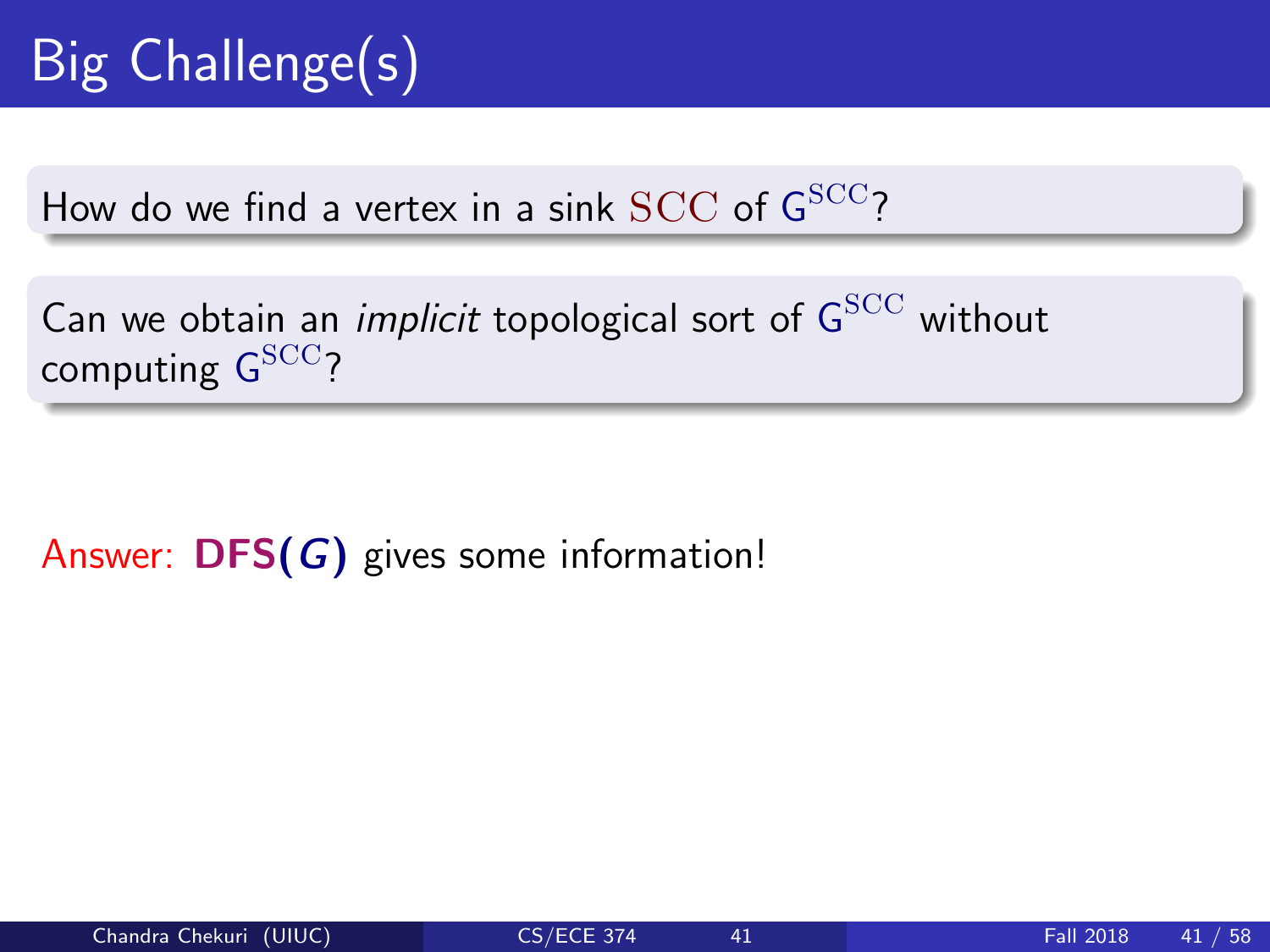## Linear Time Algorithm

...for computing the strong connected components in G

```
\text{d}o DFS(G^{\text{rev}}) and output vertices in decreasing post order.
Mark all nodes as unvisited
for each u in the computed order do
    if \mu is not visited then
         DFS(u)Let S_{\mu} be the nodes reached by \muOutput S_{\mu} as a strong connected component
         Remove S_{\mu} from G
```
#### Theorem

Algorithm runs in time  $O(m + n)$  and correctly outputs all the SCCs of G.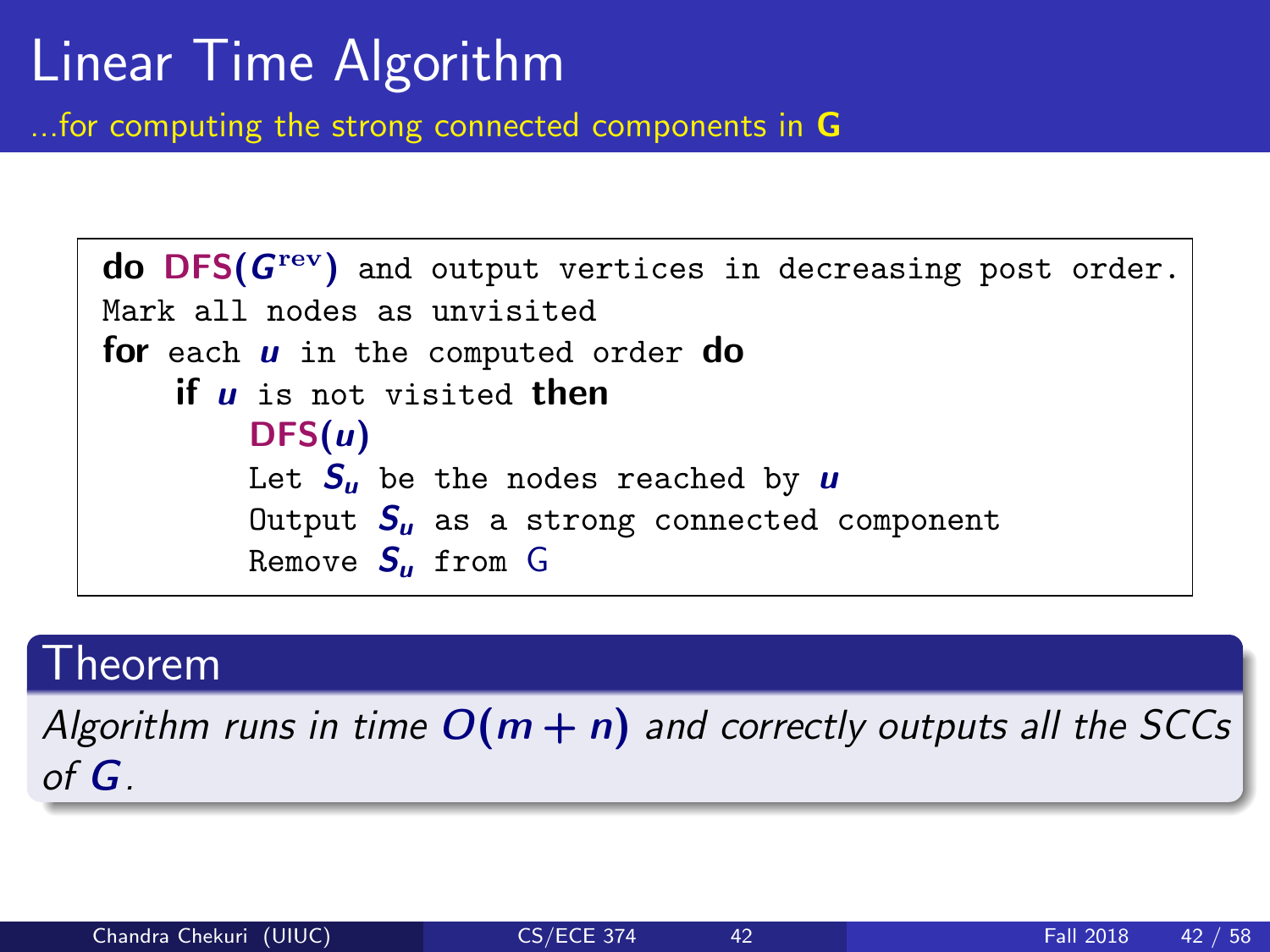## Linear Time Algorithm: An Example - Initial steps

Graph G:

=⇒

Reverse graph  $G^{\text{rev}}$ :





DFS of reverse graph:



Pre/Post DFS numbering of reverse graph:  $[1, 6]$ [7, 12]  $[9, 10]$   $E$   $\rightarrow$   $F$   $[8, 11]$ [13, 16] [2, 5] [3, 4]  $E \rightarrow F$  $\mathbf{B}$  )  $\cdots$   $\mathbf{A}$   $\mathbf{A}$   $\cdots$  (C D A

G

=⇒

[14, 15]

H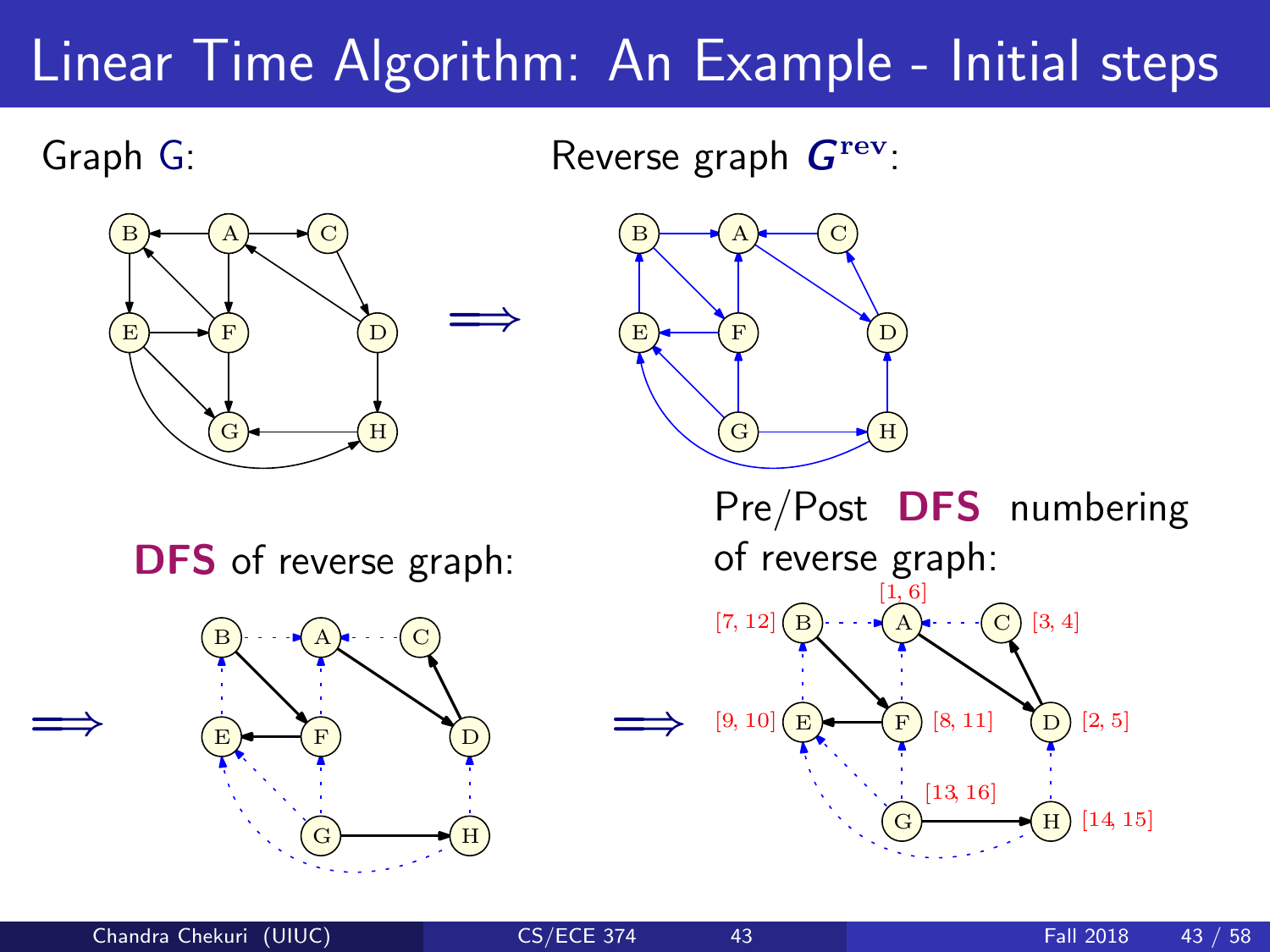Original graph G with rev post numbers:





SCC computed:  ${G}$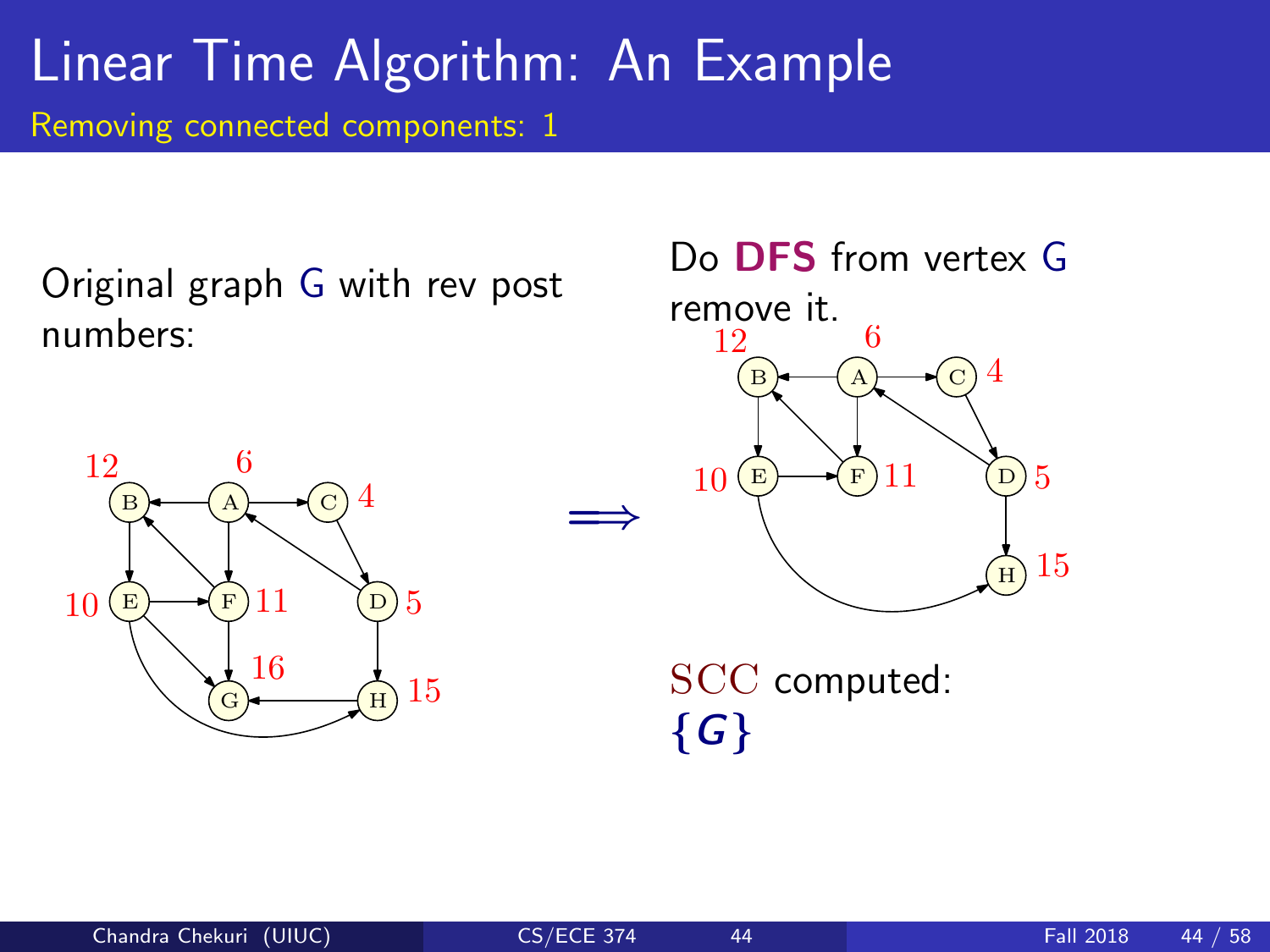



SCC computed:  ${G}$ 

SCC computed:  $\{G\}, \{H\}$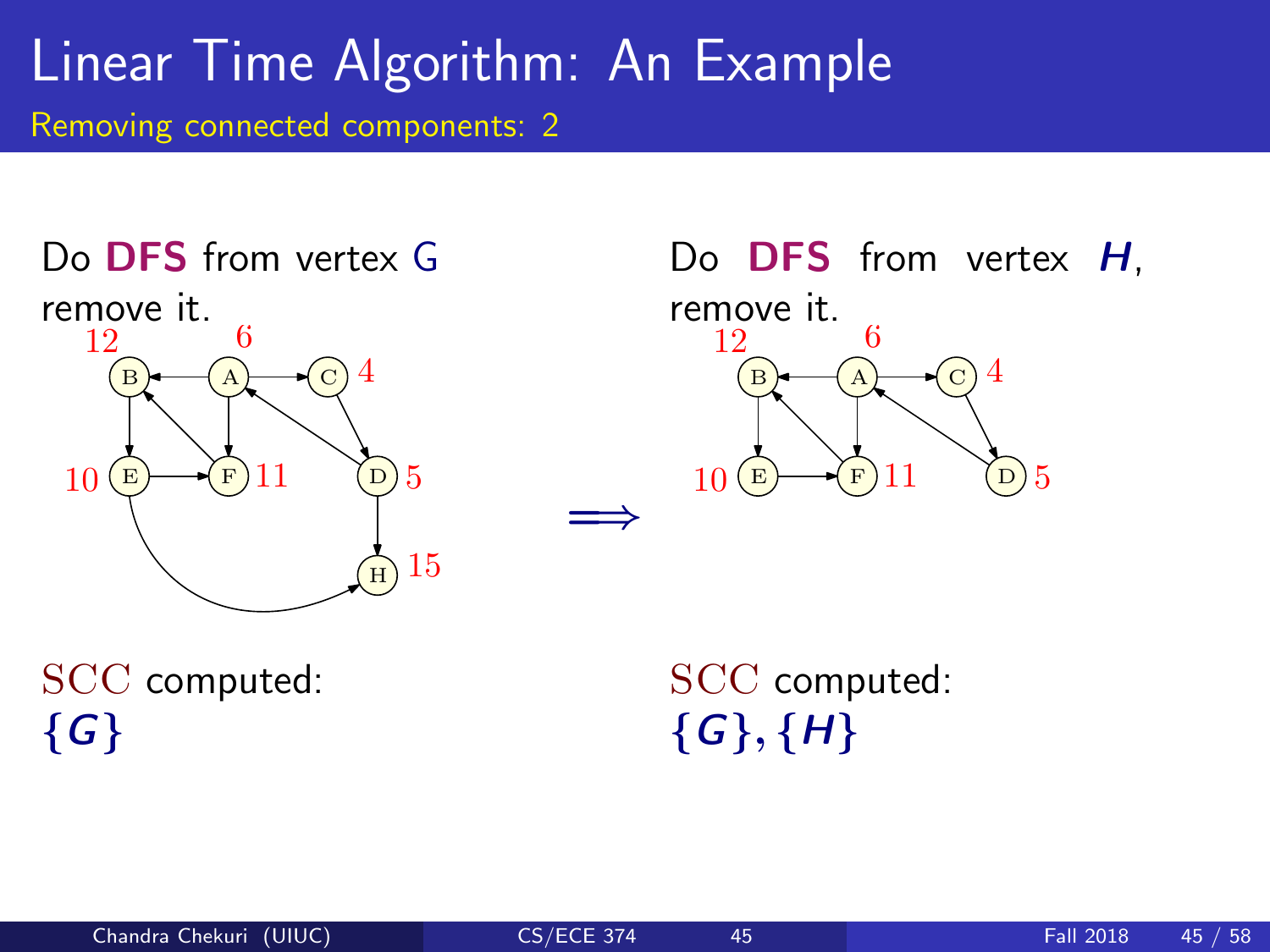Do **DFS** from vertex H, remove it.  $E \rightarrow$  $B \longleftarrow (A \longleftarrow C$ D A 11 12  $10 \times \text{F} 11 \quad \textcircled{b} 5$ 4

Do **DFS** from vertex **B** Remove visited vertices:  $\{F, B, E\}.$ C D A 6 5 4

SCC computed:  ${G}, {H}$ 

SCC computed:  $\{G\}, \{H\}, \{F, B, E\}$ 

=⇒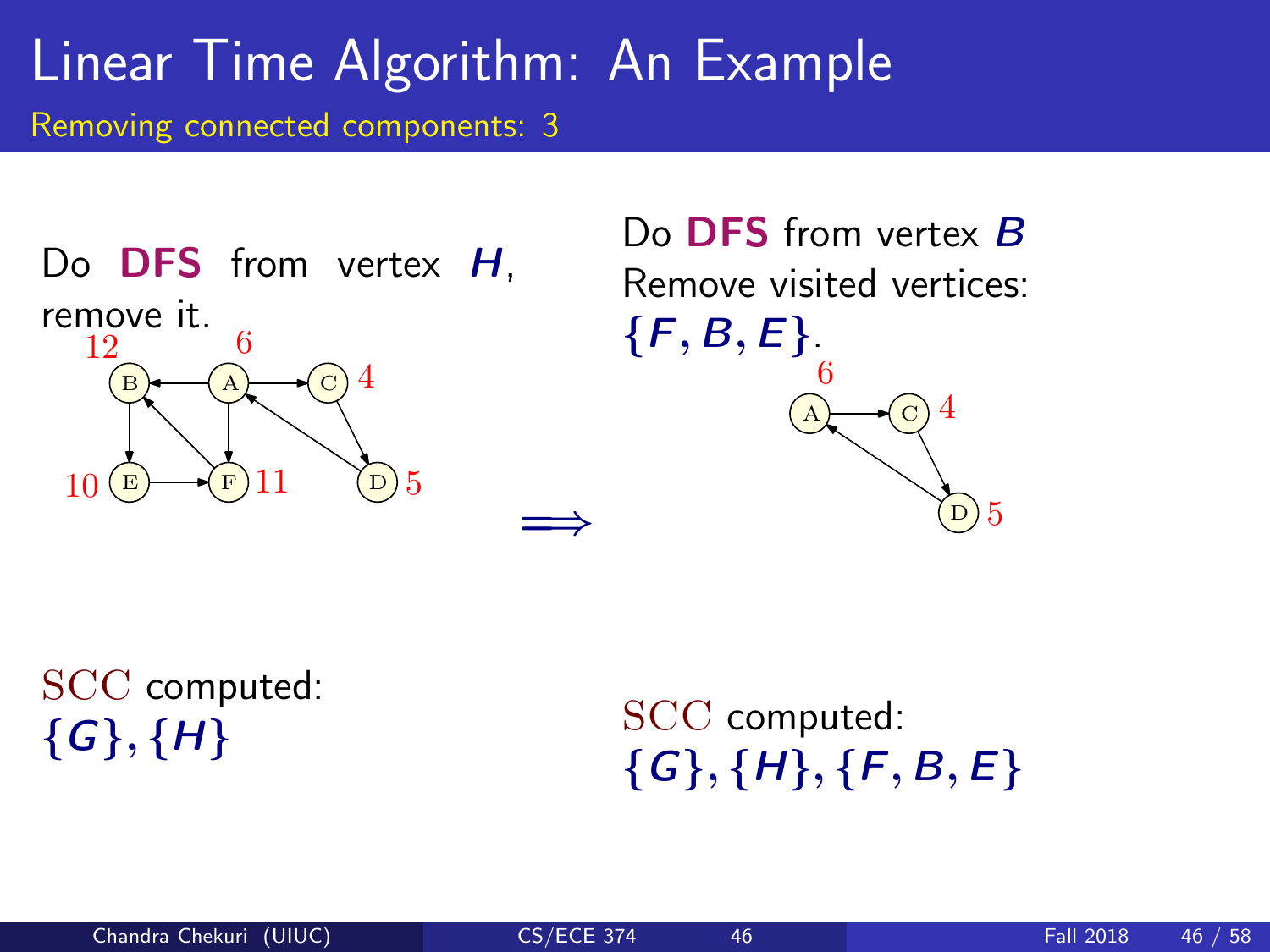

 ${G}, {H}, {F, B, E}$ 

 ${G}, {H}, {F, B, E}, {A, C, D}$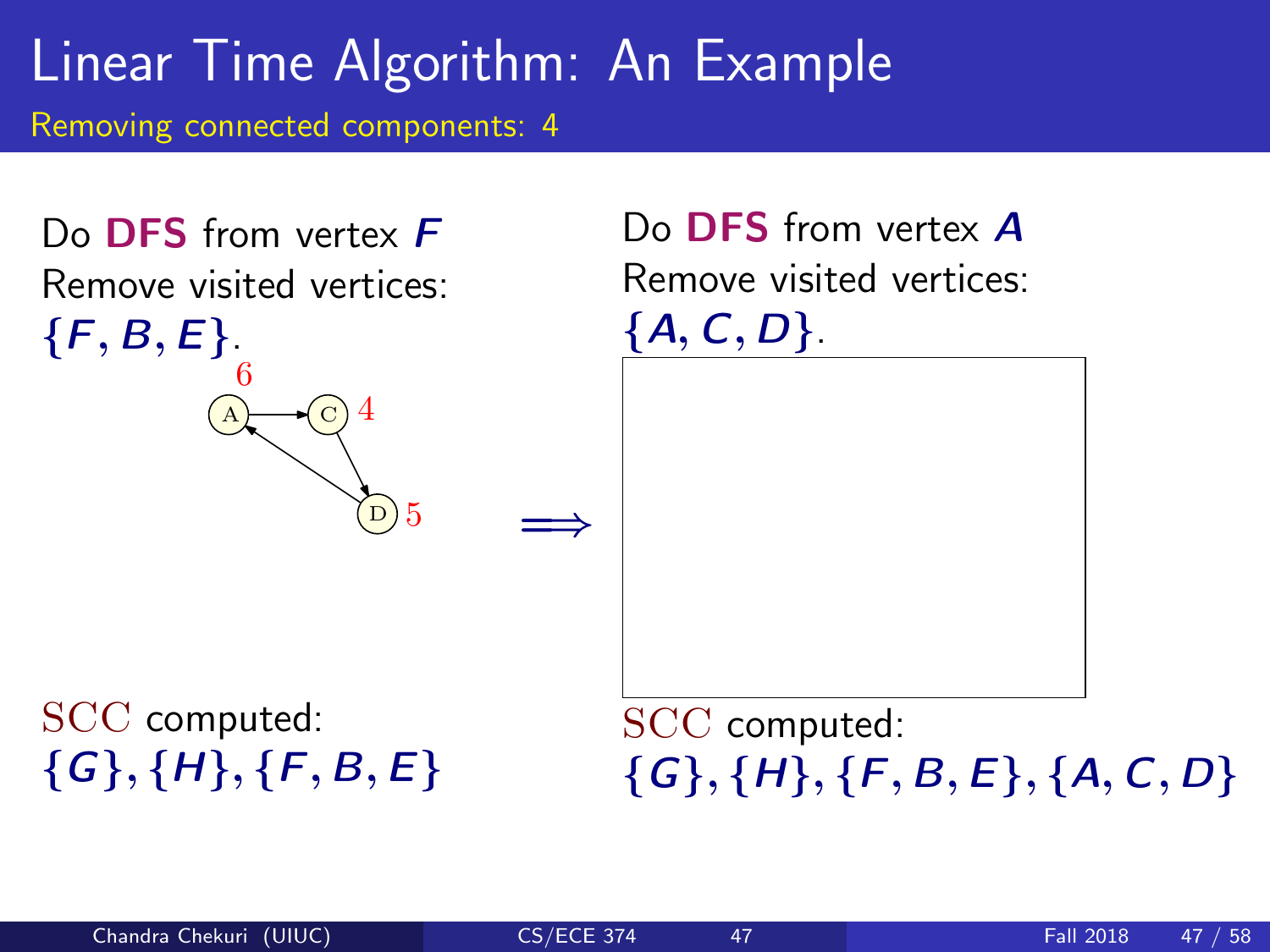### Linear Time Algorithm: An Example Final result



SCC computed:  $\{G\}, \{H\}, \{F, B, E\}, \{A, C, D\}$ Which is the correct answer!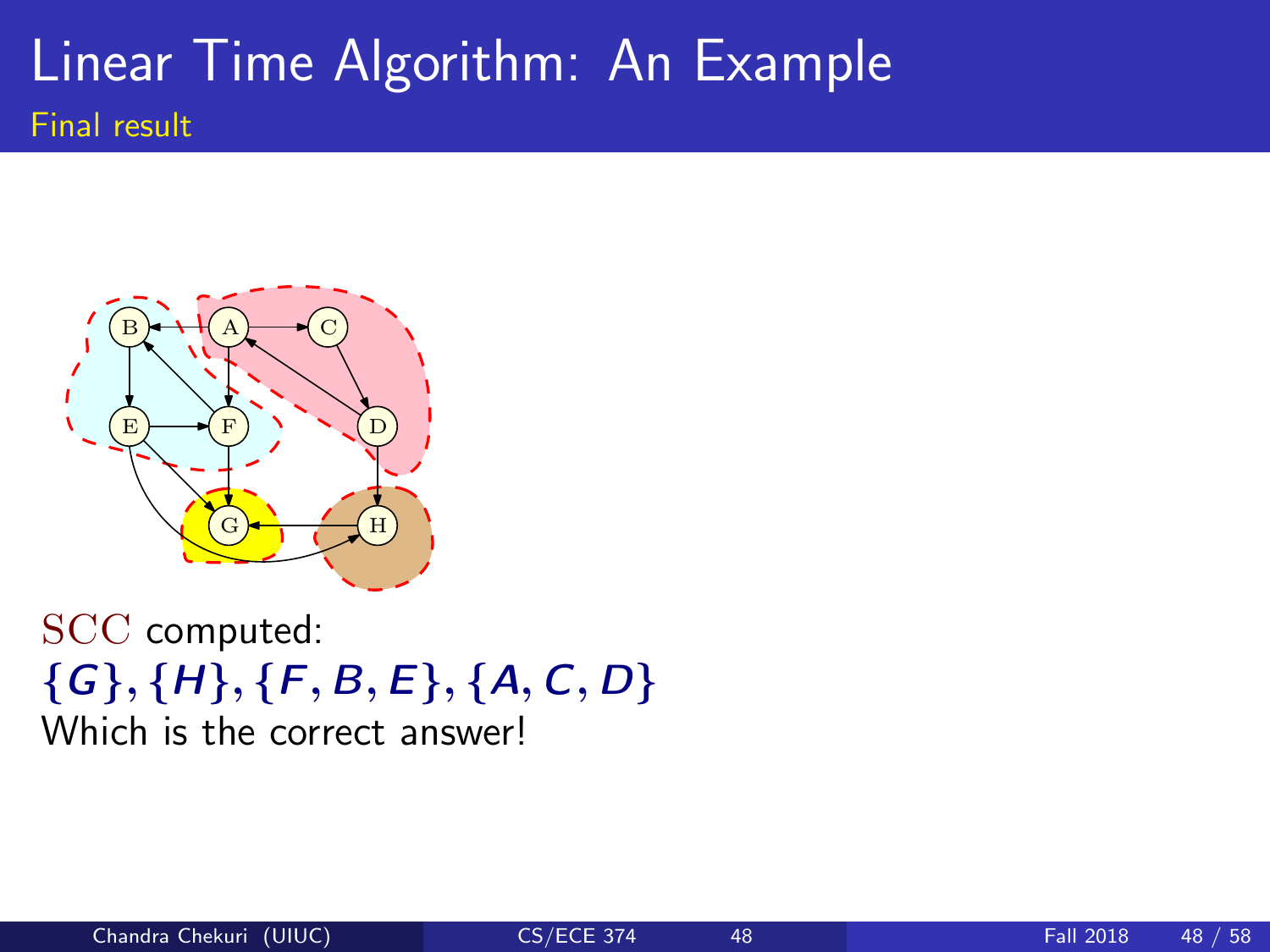## Obtaining the meta-graph...

Once the strong connected components are computed.

#### Exercise:

Given all the strong connected components of a directed graph  $G = (V, E)$  show that the meta-graph  $G<sup>SCC</sup>$  can be obtained in  $O(m + n)$  time.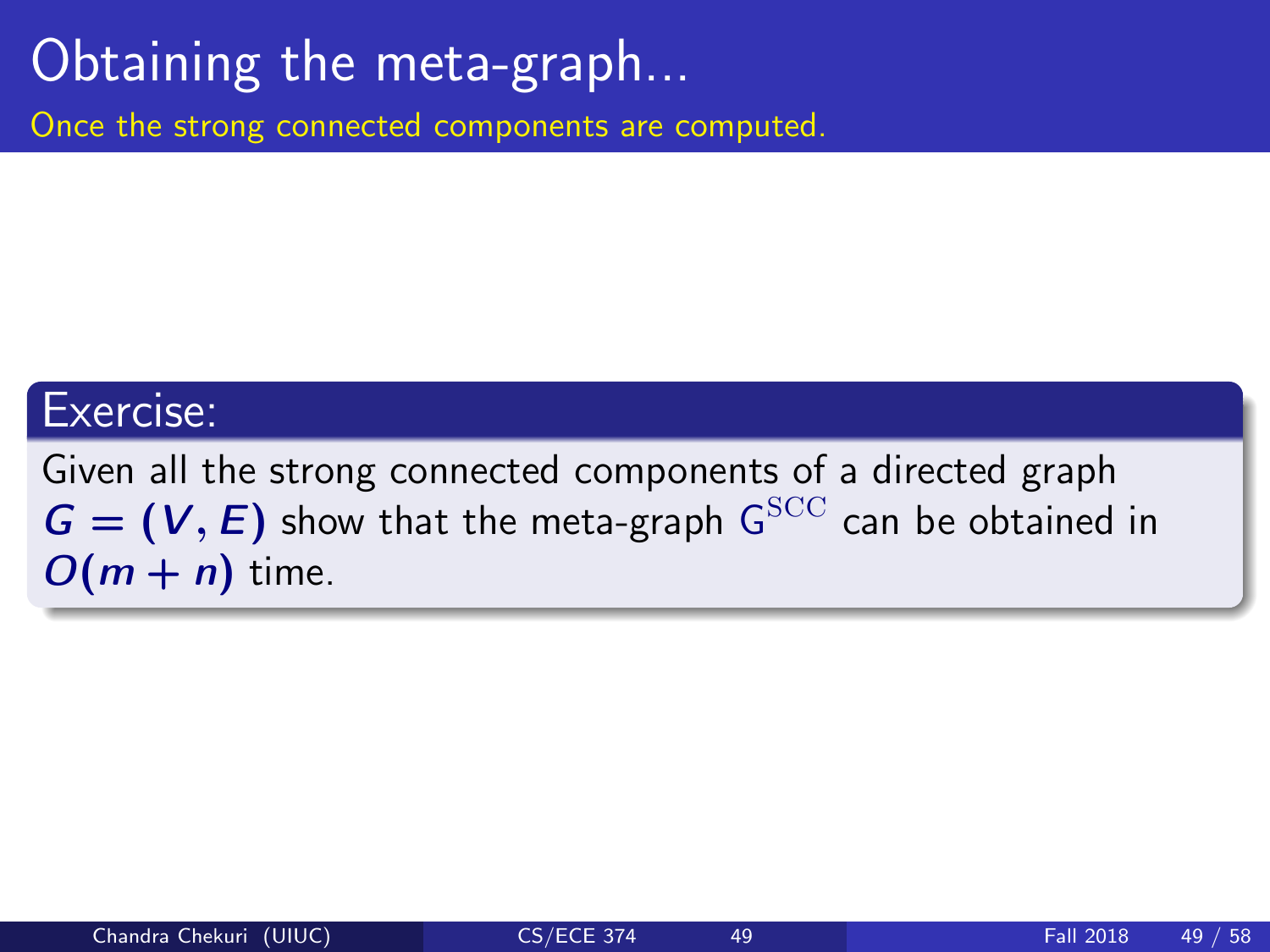## Solving Problems on Directed Graphs

A template for a class of problems on directed graphs:

- Is the problem solvable when  $G$  is strongly connected?
- Is the problem solvable when  $G$  is a DAG?
- **If the above two are feasible then is the problem solvable in a** general directed graph  $\boldsymbol{G}$  by considering the meta graph  $\mathsf{G}^{\text{SCC}}$ ?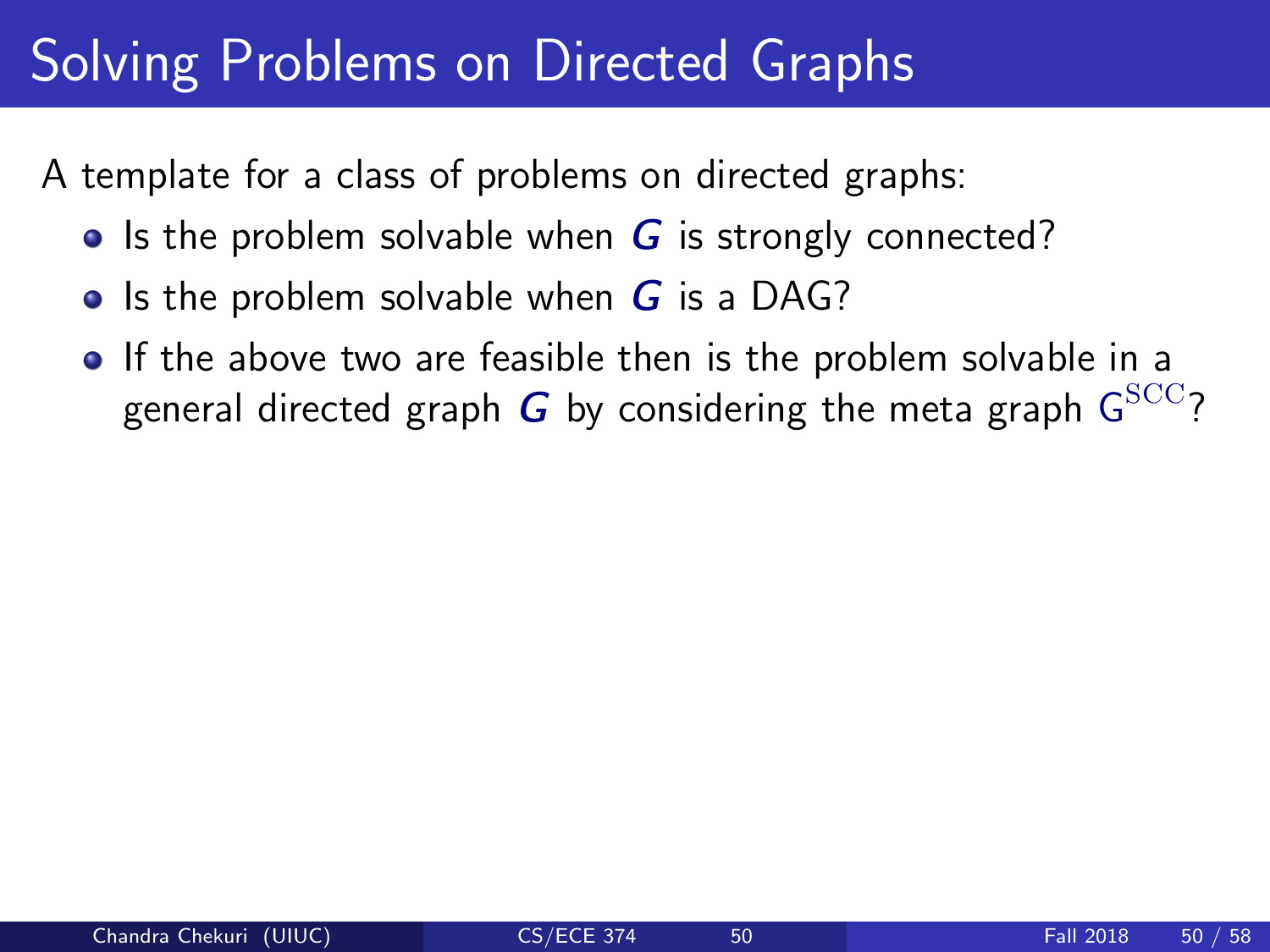# Part IV

## <span id="page-71-0"></span>[An Application to](#page-71-0) make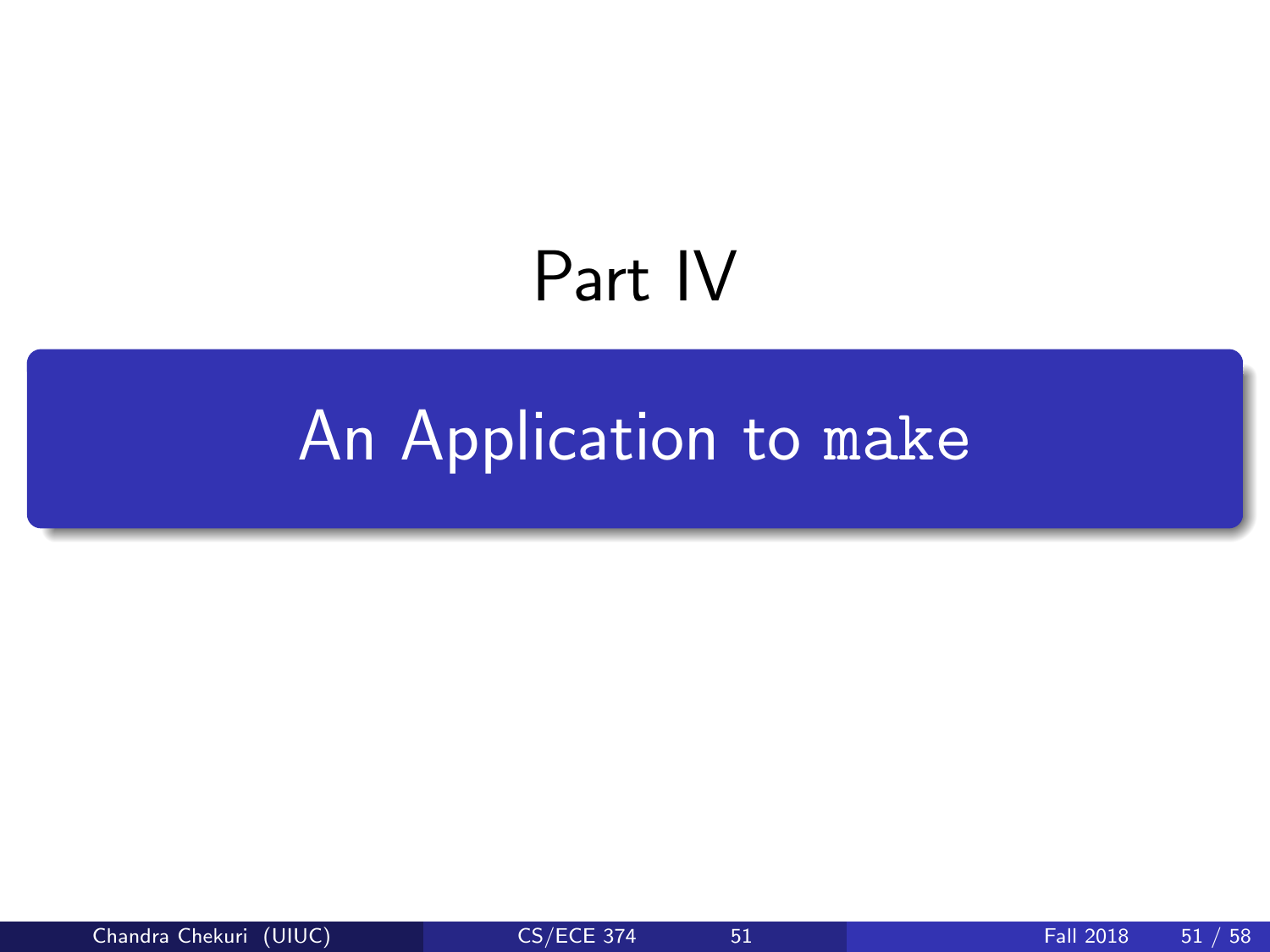## Make/Makefile

(A) I know what make/makefile is.

(B) I do NOT know what make/makefile is.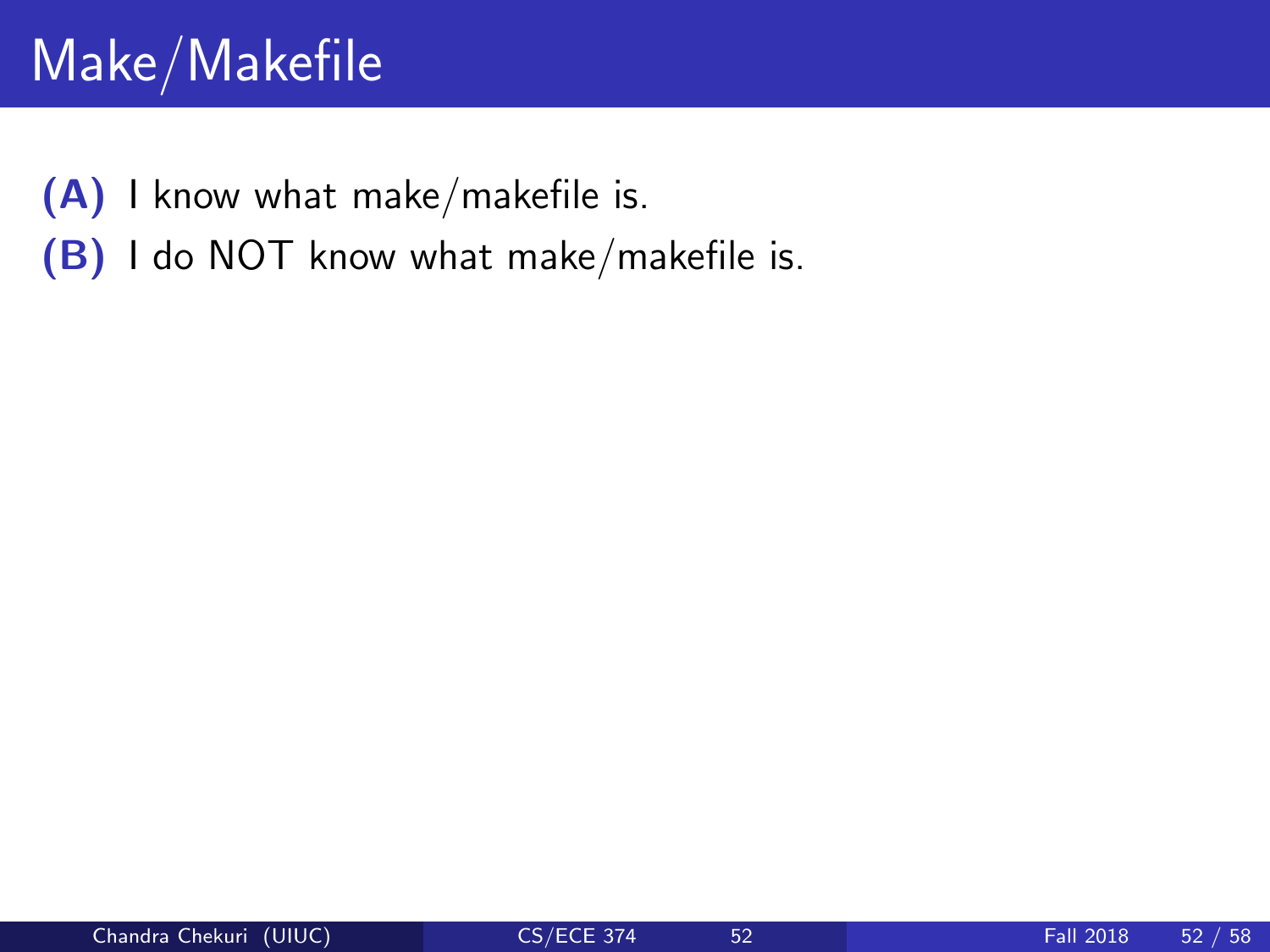# make Utility [Feldman]

- **1** Unix utility for automatically building large software applications
- 2 A makefile specifies
	- **1** Object files to be created,
	- **2** Source/object files to be used in creation, and
	- **3** How to create them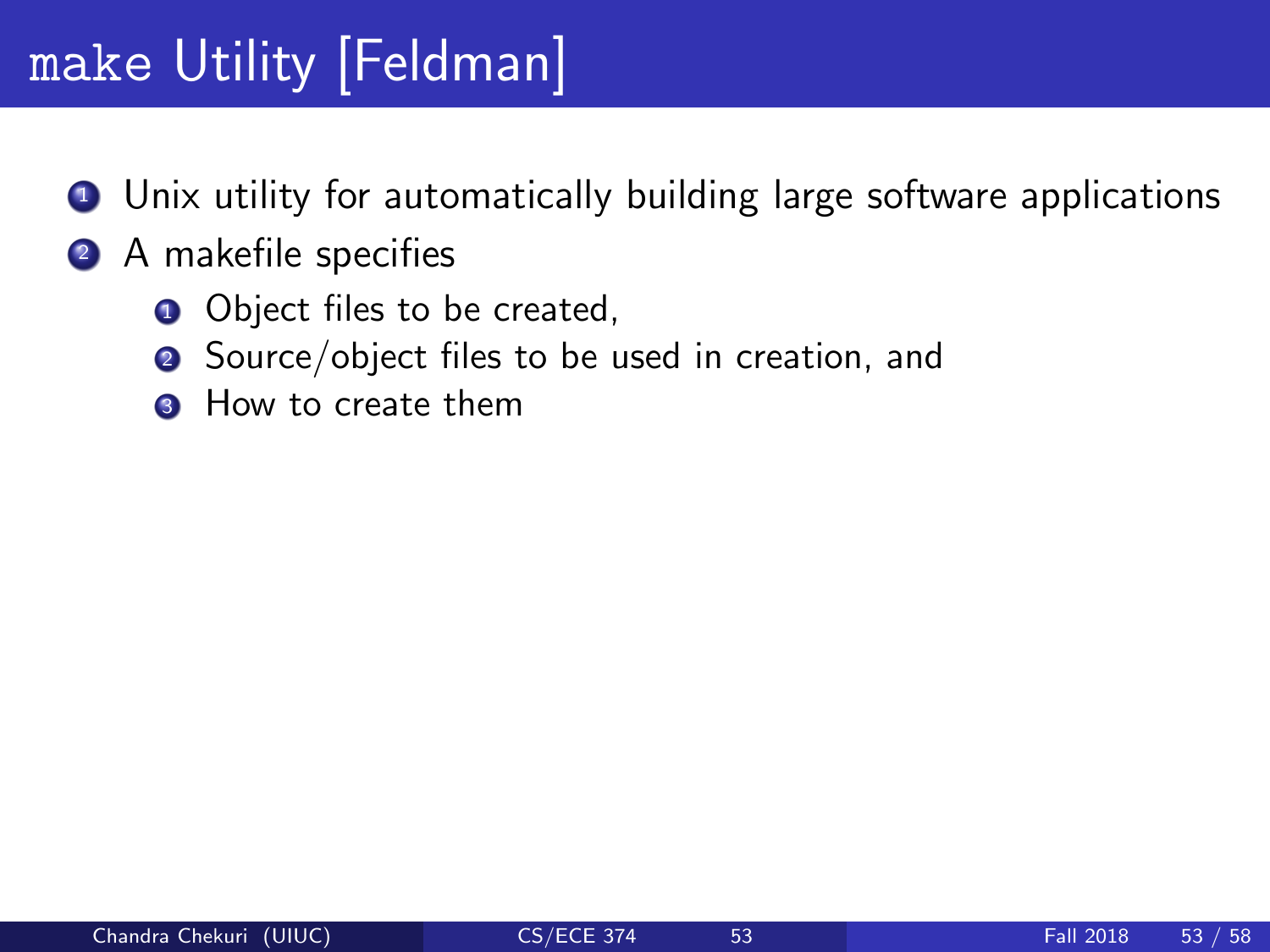project: main.o utils.o command.o cc -o project main.o utils.o command.o

main.o: main.c defs.h cc -c main.c utils.o: utils.c defs.h command.h cc -c utils.c command.o: command.c defs.h command.h cc -c command.c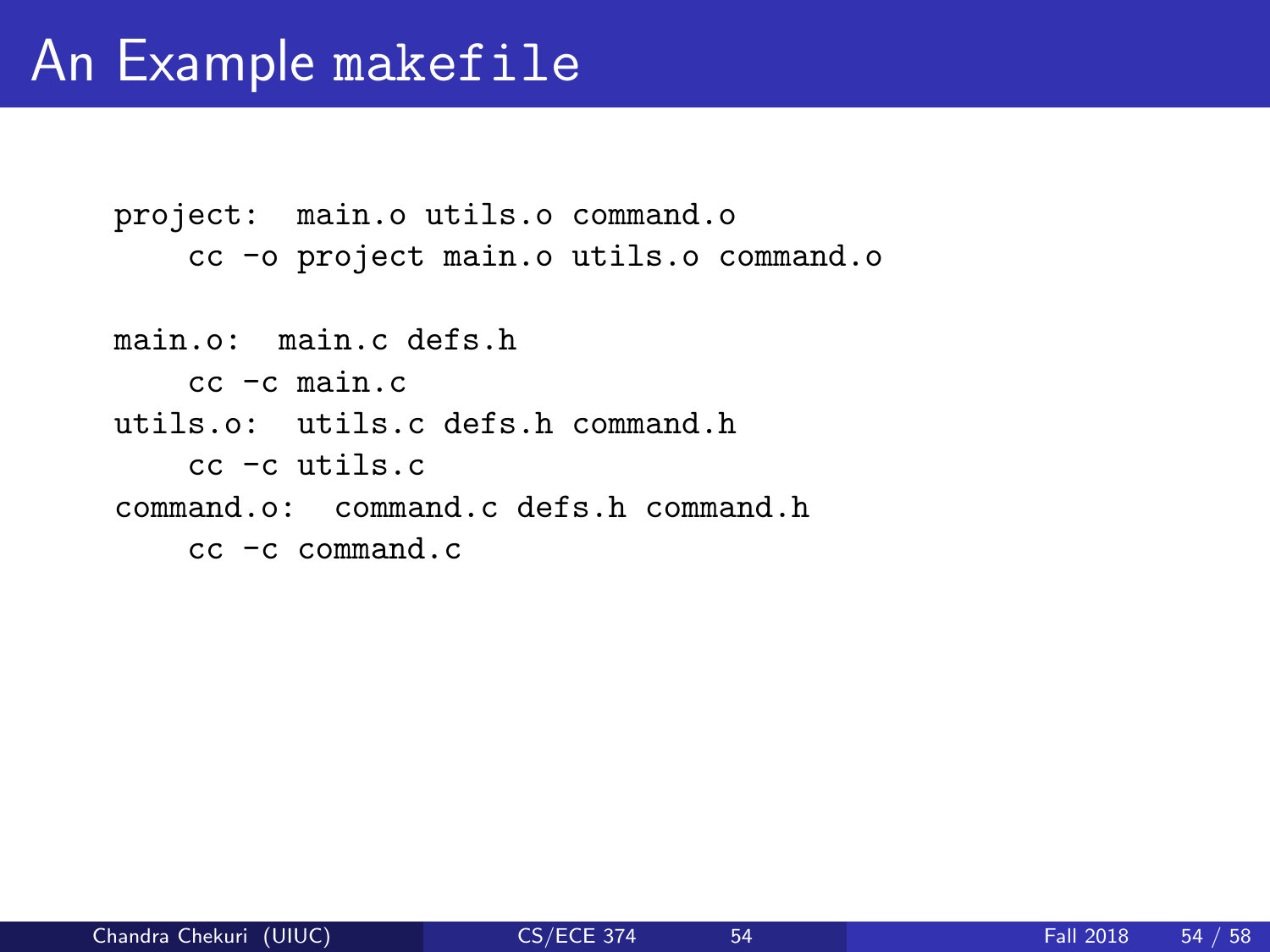#### makefile as a Digraph

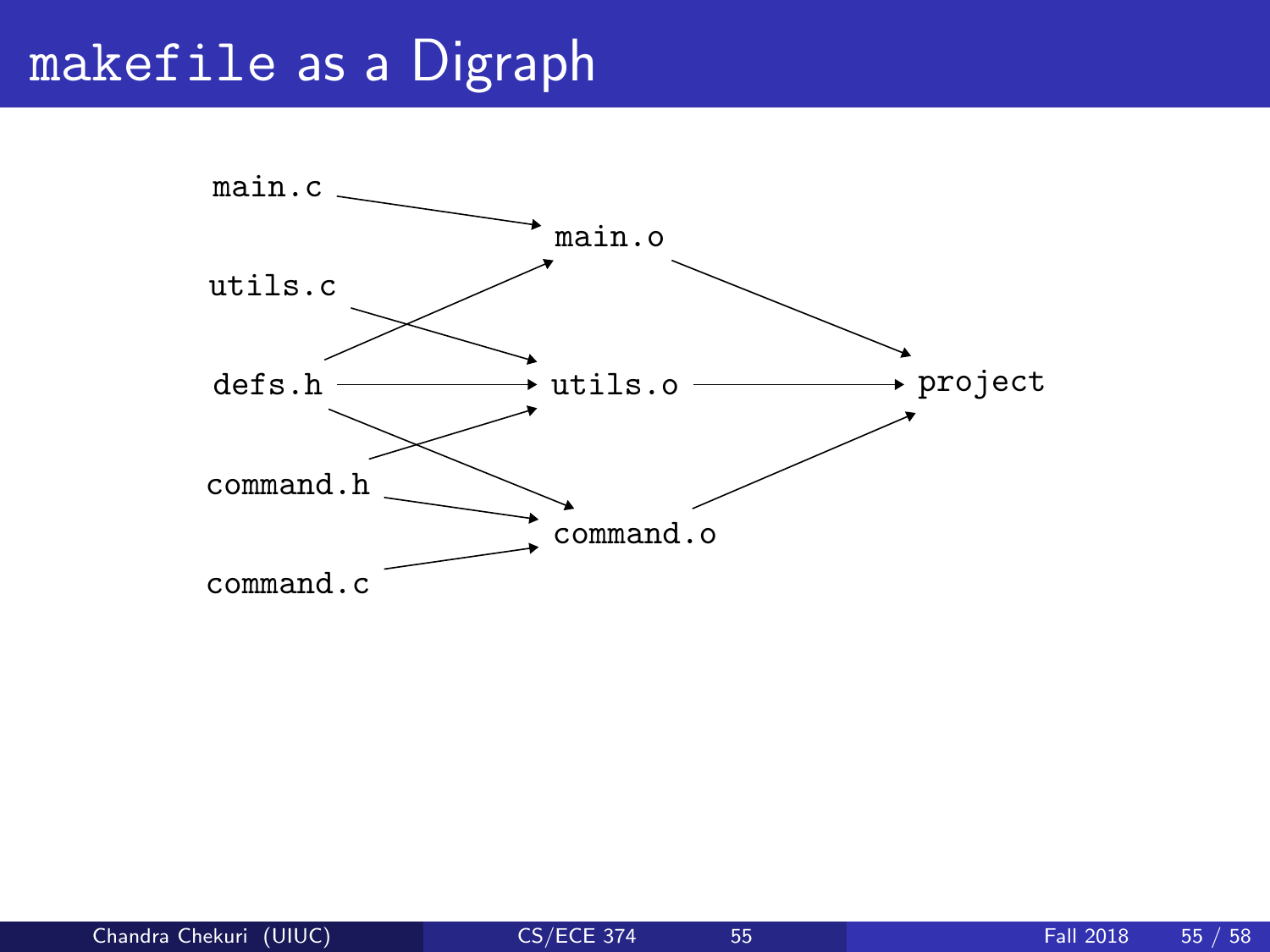### Computational Problems for make

- **1** Is the makefile reasonable?
- **2** If it is reasonable, in what order should the object files be created?
- **3** If it is not reasonable, provide helpful debugging information.
- **4** If some file is modified, find the fewest compilations needed to make application consistent.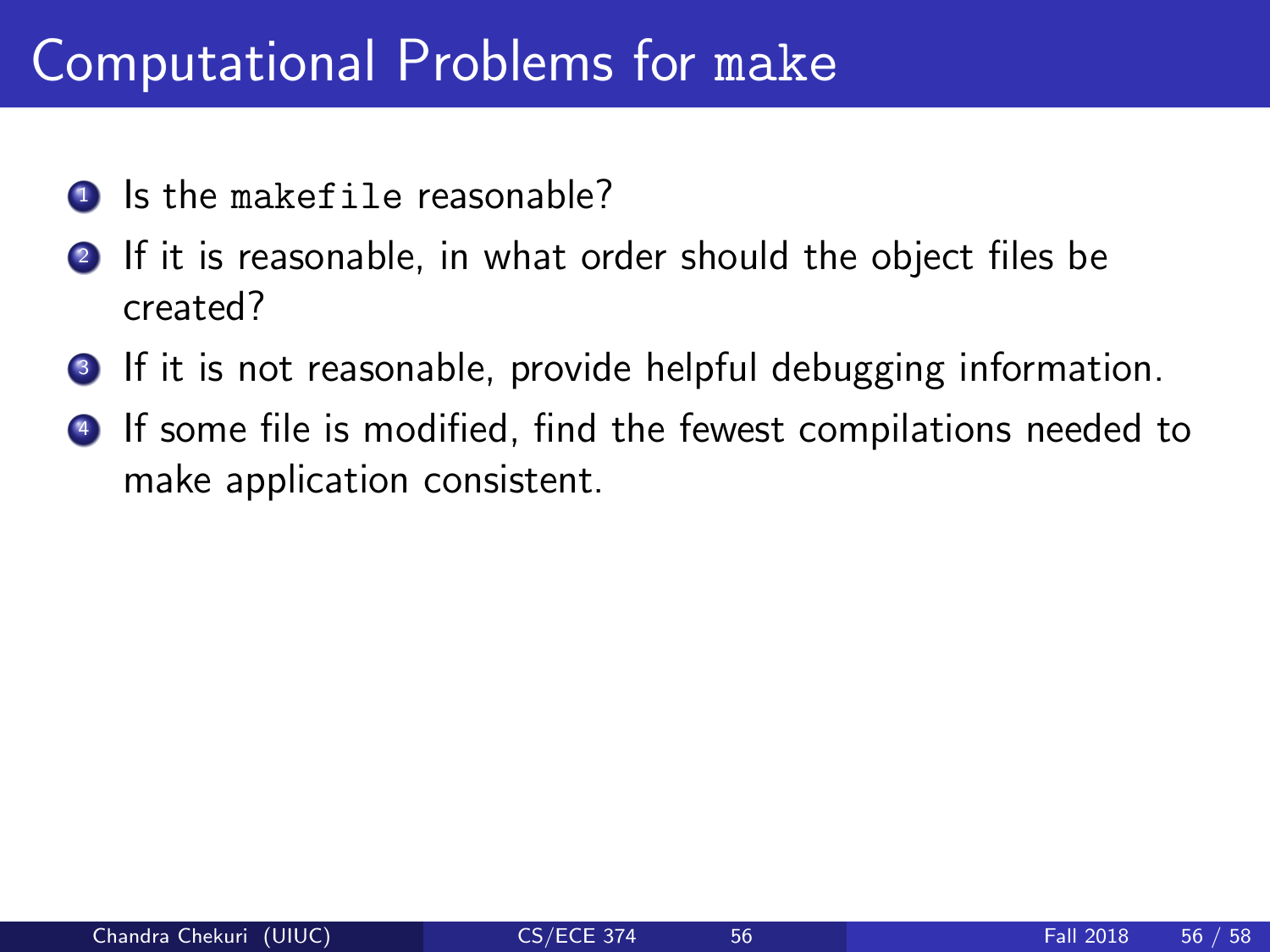### Algorithms for make

- $\bullet$  Is the makefile reasonable? Is G a  $\text{DAG?}$
- **2** If it is reasonable, in what order should the object files be created? Find a topological sort of a DAG.
- <sup>3</sup> If it is not reasonable, provide helpful debugging information. Output a cycle. More generally, output all strong connected components.
- <sup>4</sup> If some file is modified, find the fewest compilations needed to make application consistent.
	- **Q** Find all vertices reachable (using DFS/BFS) from modified files in directed graph, and recompile them in proper order. Verify that one can find the files to recompile and the ordering in linear time.